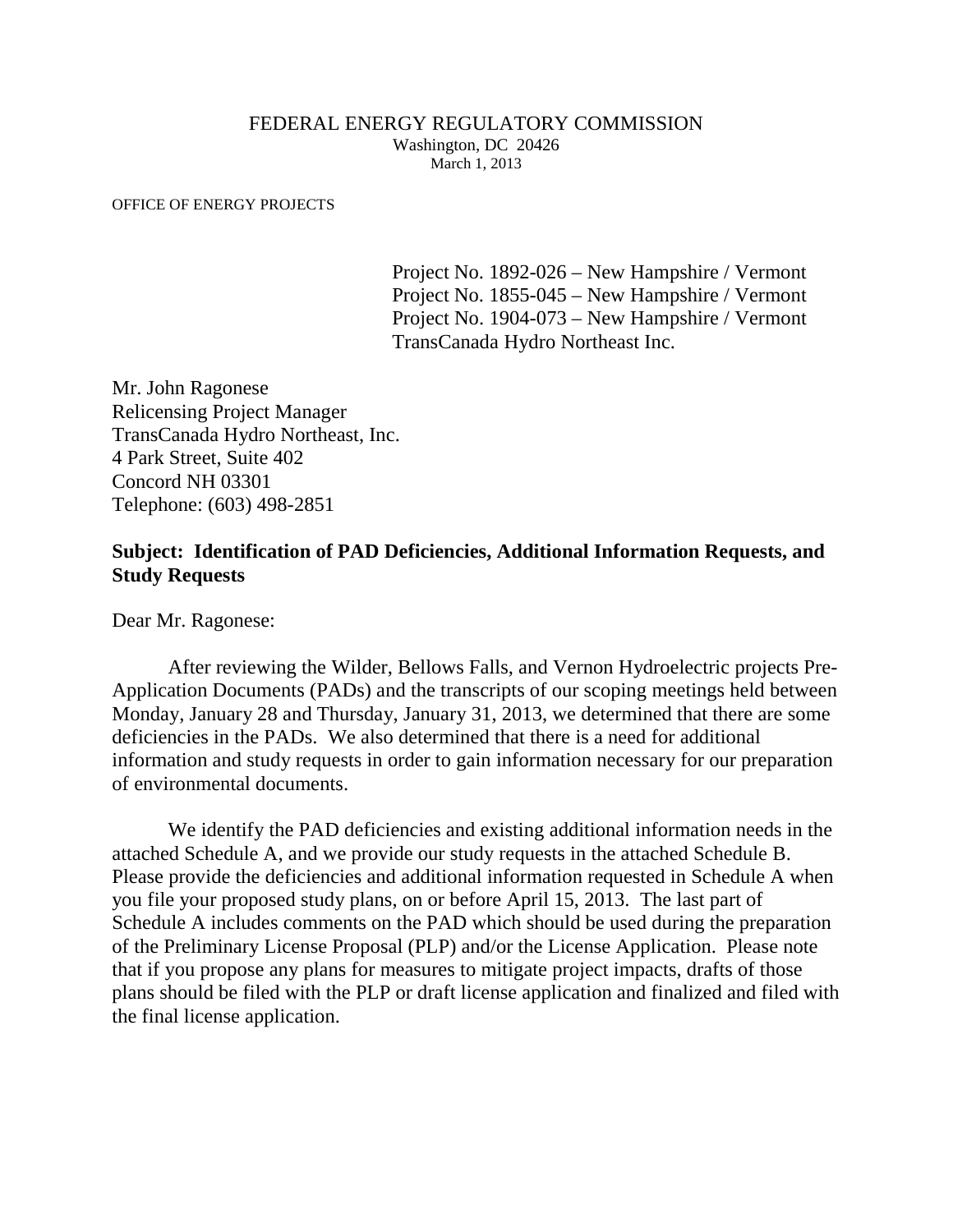P-1892-026 P-1855-045 P-1904-073 2

Finally, please note that we may determine a need for additional studies or information upon receipt and review of scoping comments/study requests and study plans proposed by TransCanada Hydro Northeast, Inc. (TransCanada).

The Commission strongly encourages electronic filings via the Internet in lieu of paper. See 18 CFR  $\S 385.2001(a)(1)(iii)$  and the instructions on the Commission's website (http://www.ferc.gov) under the "e-Filing" link.

Commission staff will participate in your study plan meeting(s), when scheduled. The meeting(s) will be held to discuss your proposed study plans and study requests filed by the Commission, agencies, and other parties. Interested individuals are encouraged to attend and should contact you at (603) 498-2851, or via email at [john\\_ragonese@transcanada.com](mailto:john_ragonese@transcanada.com) for the logistics.

If you have any questions, please contact Kenneth Hogan at (202) 502-8434 or via email at: [kenneth.hogan@ferc.gov.](mailto:kenneth.hogan@ferc.gov)

Sincerely,

Timothy J. Welch, Chief West Branch Division of Hydropower Licensing

Enclosures: Schedule A Schedule B

cc: Mailing List Public Files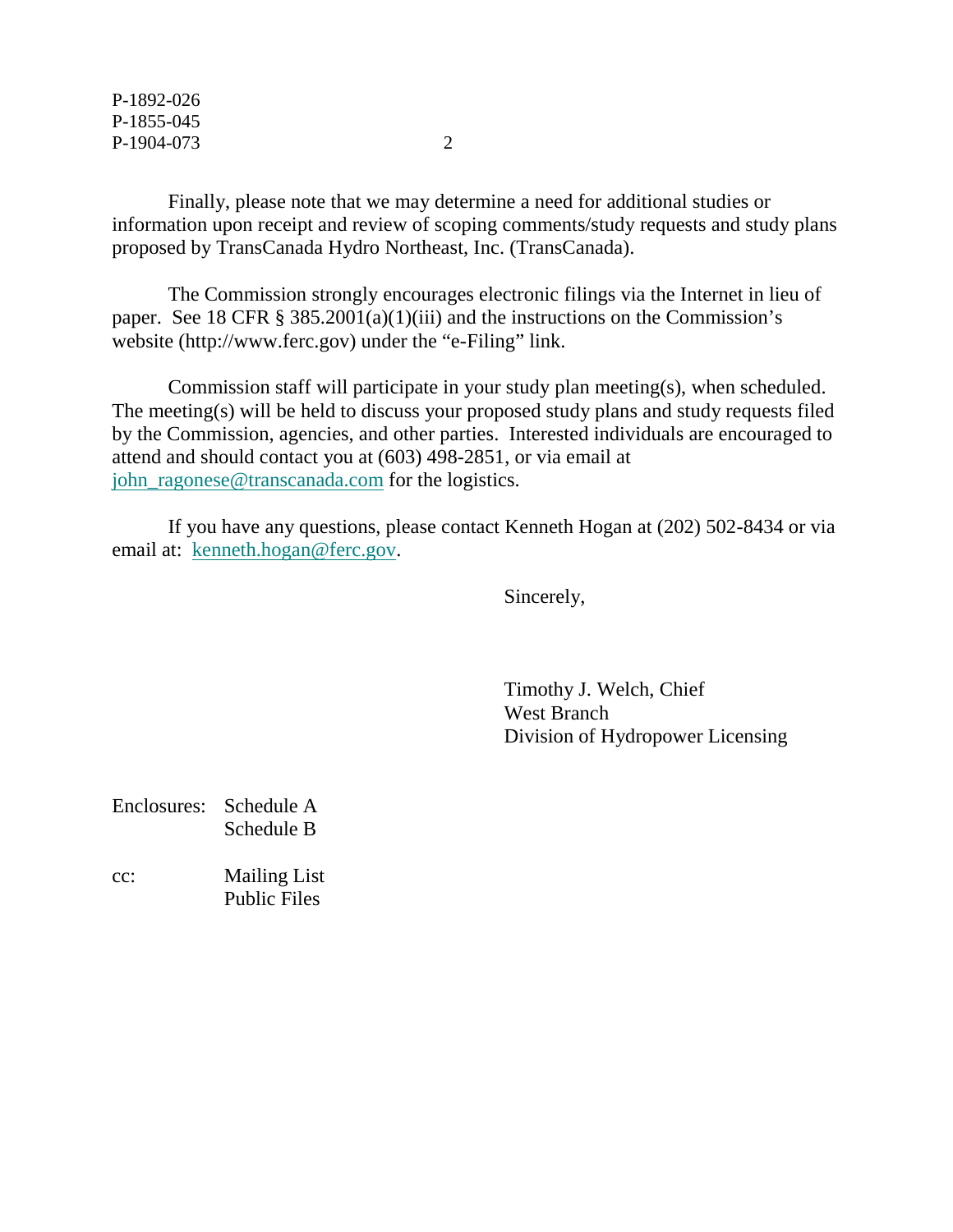# **PRE-APPLICATION DOCUMENT DEFICIENCIES, ADDITIONAL INFORMATION REQUESTS, AND COMMENTS**

Based on our review of the Pre-Application Documents (PADs) submitted for the Wilder, Bellows Falls, and Vernon Hydroelectric projects, we identified: (a) some deficiencies in the PADs and; (b) additional information that we require for continuing to process the relicensing of the project. Please file the requested supplemental information to resolve the deficiencies and responses to the additional information requests (AIRs) by April 15, 2013.

# **A. Deficiencies**

Our review of the PADs for the Wilder, Bellows Falls, and Vernon Projects found deficiencies common to each project. Therefore, **for each project**, please correct the PAD deficiencies outlined below.

# Wilder, Bellows Falls, and Vernon Hydroelectric Projects

1) Project Facilities and Operations

Please provide land use maps which include key features such as the Wilder project boundary and TransCanada facilities within or adjacent to the impoundment as required per  $\S$  5.6(d)(2)(ii) of the regulations.

Please provide the dependable capacity of the Wilder project and the basis for the determination of the dependable capacity as required per  $\S 5.6(d)(2)(iii)(E)$  of the regulations.

2) Geology, Topography & Soils

The PAD provides general information about soil types along the reservoir; however it does not provide maps. Therefore, please provide mapping at a usable scale showing the existing geology, topography, and soils along the reservoir as required by §  $5.6(d)(3)(ii)$  of the regulations.

The PAD provides general information about erosion along the reservoir, however it does not provide descriptions and maps. Therefore, please provide a description of the reservoir shoreline erosion sites as required by  $\S$  5.6(d)(3)(ii)(C) of the regulations,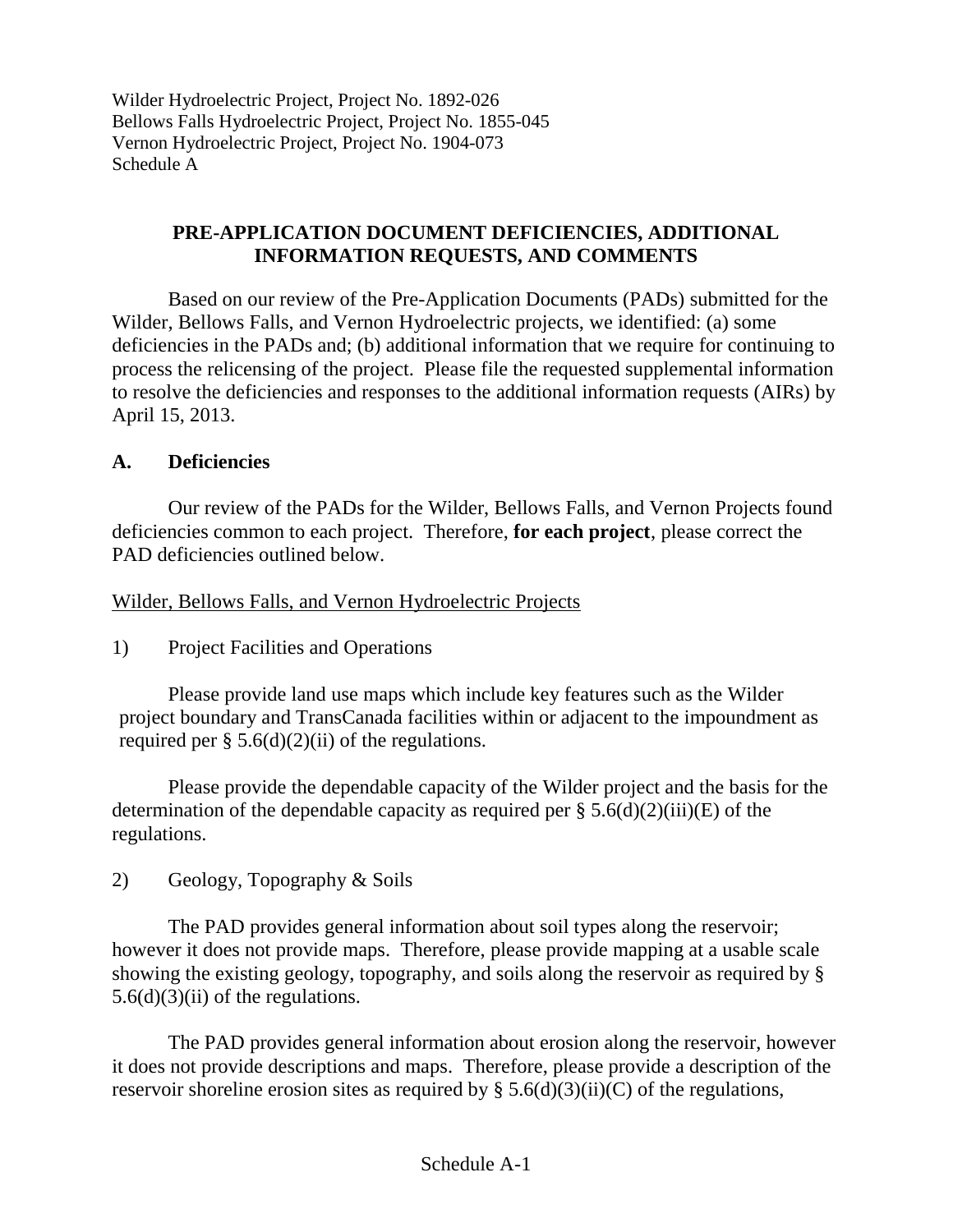including steepness, composition, cover, and a description of existing instability including a description of project operations that are known to, or may cause, these instabilities. In particular, we note the presence of a brownfield site at the Westboro Railyard, in West Lebanon, NH just below the confluence of the White River. The issues raised in the public meetings highlighted the potential for mobilization of contaminated materials or groundwater into the Connecticut River, exacerbated by the operation of the project. Therefore, when correcting the deficiency, please also include any additional information associated with this brownfield site and as it may pertain to this concern.

3) Recreation and Land Use

For each recreation facility within or adjacent to the project boundary, please provide a description of the facility, uses, location, ownership, capacity, and management, as specified in §  $5.6(d)(3)(viii)$  of the regulations.

# **B. Additional Information Requests**

Wilder Hydroelectric Project

# 1) Recreation and Land Use

Your PAD identifies several recreation sites and facilities that are in close proximity to one another and near project boundaries, particularly the area around Wilder Dam. Although Figure 3.10-1 provides a map of the Wilder project boundary and recreation sites, it is difficult to discern the exact location of these sites with respect to one another and whether each site is located within the project boundary. Please map this area in greater detail (i.e., larger scale) including the project boundary and recreation facilities as displayed in Figure 3.10-1.

When detailing recreation use estimates, the PAD references a TransCanada 2009 document in Section 3.10.3 that is not listed in the references. Recreation use estimates are critical for us to evaluate the current use, overall demand, and possible future use. Therefore, it is important for us to understand the methods and study design used to estimate these results. Please provide the reference for the document, methods of data collection, and an explanation of how use estimates were derived.

Throughout the scoping meetings, some stakeholders identified a concern with a lack of vegetative buffers between the reservoir shoreline and upland land management practices. So that we may fully understand the land use adjacent to the project reservoir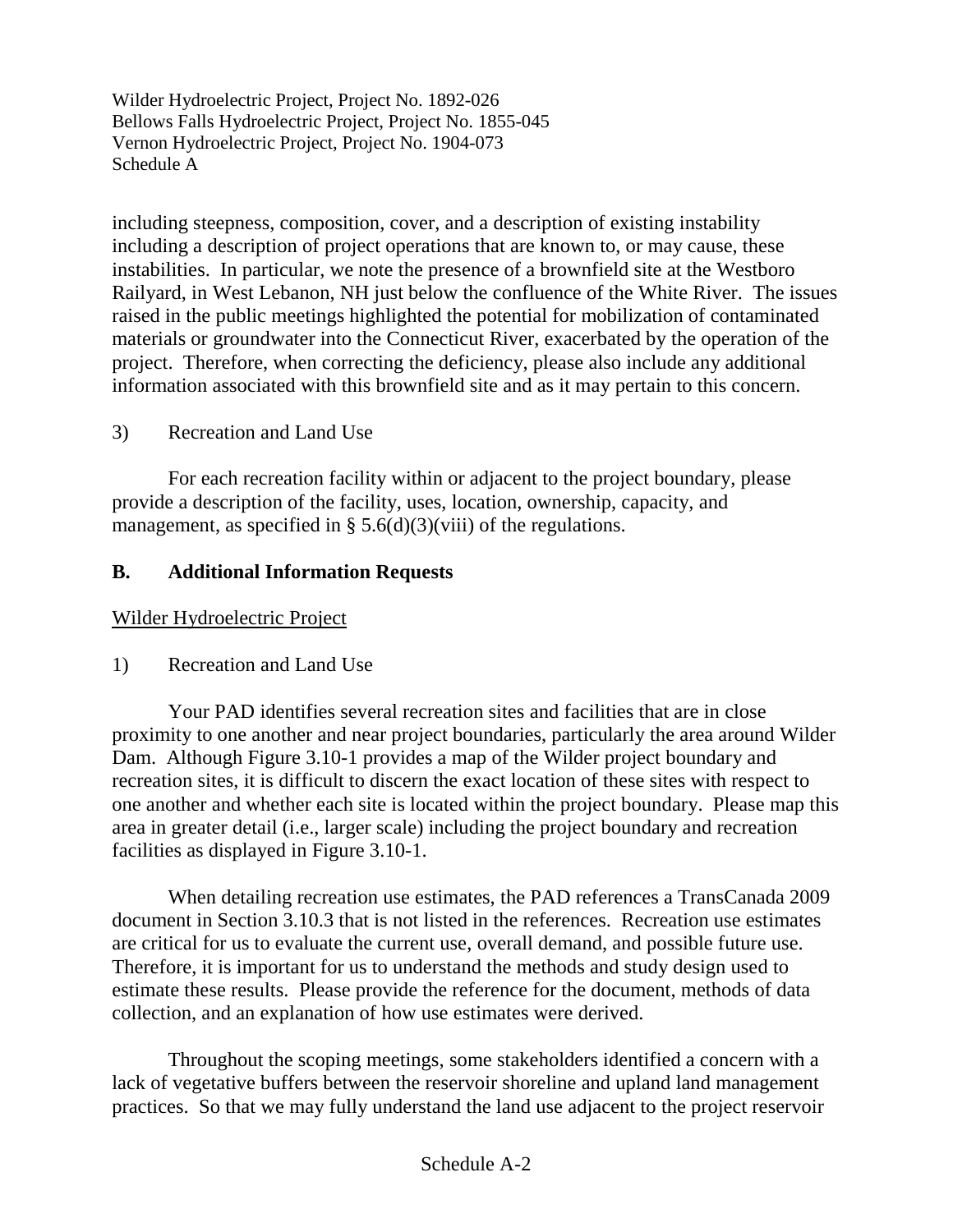and how project operations and maintenance may influence these adjacent uses, please provide any existing information and maps on land use and land classification for all lands within the project boundary, associated buffers, the authorized non-project use of project lands, and to the extent known, any lands immediately adjacent to the project boundary and within the floodplain. In addition to a general description, this information should include aerial photographs and local or regional planning agency land use classifications.

At the scoping meetings and during the site visit held on October 1, 2012, we learned that there are a number of shoreline activities that occur along the reservoir including shoreline development, docks, and farming. However, the PAD provides little information on shoreline management. The PAD states that the demand for docks has not required a formal permitting process or management. The PAD was also unclear about other TransCanada shoreline management practices. Please provide further explanation of TransCanada's shoreline management practices including the number of permits issued, standard permit conditions, clarification of New Hampshire state requirements for minimum shoreline buffer, and any other pertinent information related to shoreline management.

#### 2) Cultural Resources

In section 3.12 of the PAD, you state that you conducted a Phase IA Archaeological Reconnaissance Survey to identify known archaeological sites within the project's area of potential effects (APE) and to identify areas of archaeological sensitivity where documented and previously recorded archaeological sites are likely to exist. You also state that you have completed a study to identify historic standing structures within the Deerfield and Connecticut River hydroelectric systems to establish a baseline archival record and that documentation was completed to Historic American Engineering Record (HAER) standards. In section 4.10.2, you propose to conduct a cultural resources study that may include Phase IB Intensive Archaeological Investigations. You also propose to formally evaluate the National Register of Historic Places (National Register)-eligibility of the project facilities. However, you have not provided a map specifically defining the APE, and we are unclear on how you would specifically carry out the various tasks involving your proposed study.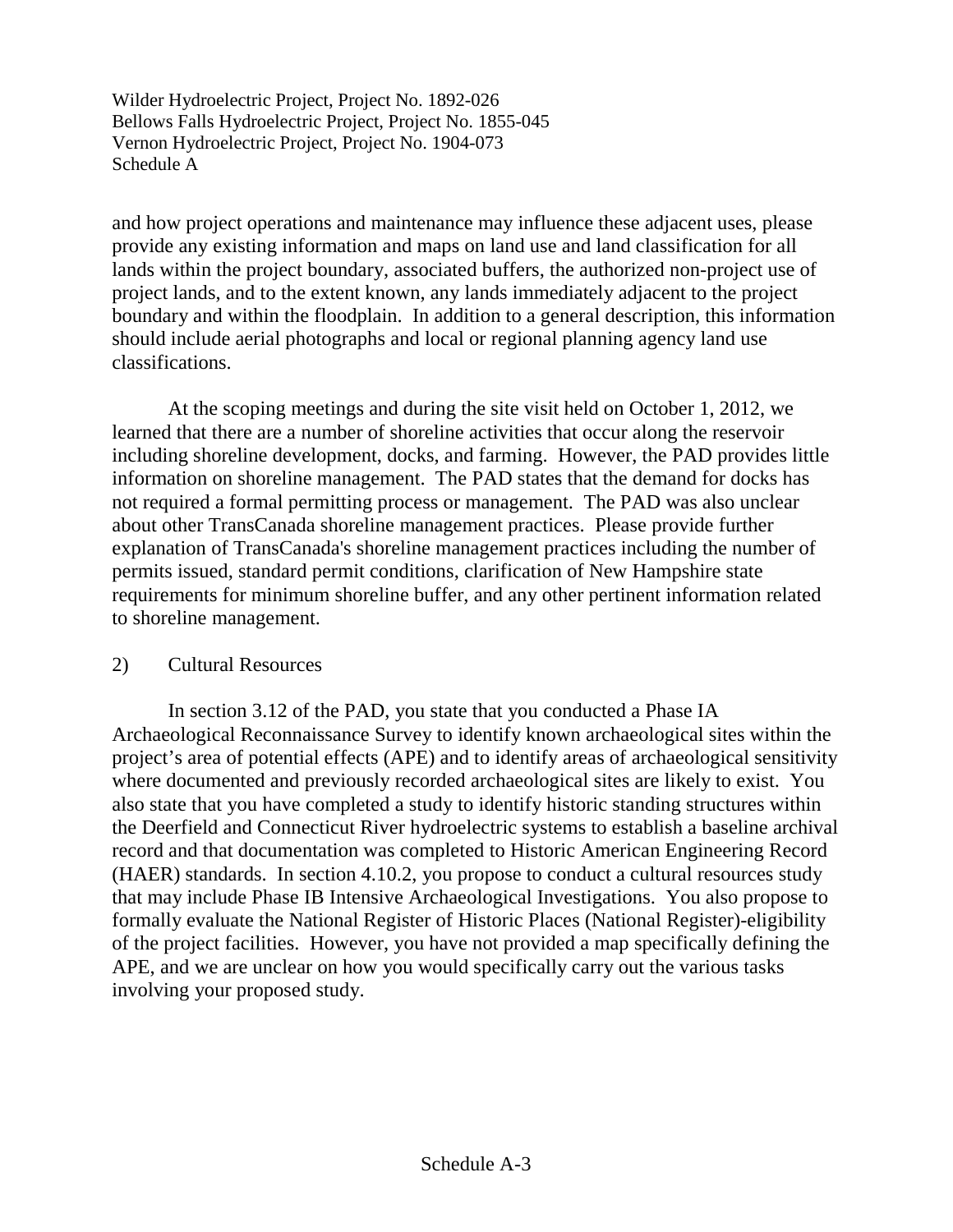As a result, we ask you to include the following in your study proposal for cultural resources: **[1](#page-5-0)**

- a) In section 3.12 of the PAD, you state that an APE for the project was defined in consultation with the Vermont and New Hampshire SHPOs. We ask that you provide documentation in your study proposal for cultural resources that the APE defined for the project would include all lands enclosed by the project boundary including both in-water and on-shore project lands and facilities, and lands or properties outside the project boundary where project operations or other project-related activities may directly or indirectly cause changes in the character or use of historic properties, if any historic properties exist. Your study proposal should also include a record of consultation with the Vermont and New Hampshire SHPOs and other interested parties regarding the APE or a proposal to complete such consultation as a component of the study.**[2](#page-5-1)** Include a detailed map showing all aspects of the APE, including designations of land ownership**.**
- b) Include the techniques on how you would carry out the Phase IB investigation, in addition to any other methods (if needed) by which other cultural resources that may be directly or indirectly affected by the project will be inventoried. Your proposal should include methods for inventorying all archaeological and historic resources that may lie within the APE, including project facilities, non-project architectural resources, and properties of traditional religious or cultural significance.
- c) Develop and include in your study proposal a process for evaluating the National Register eligibility of all cultural resources during the field inventory stage, and afterwards, through additional second season field investigations (if necessary),**[3](#page-5-2)** including a strategy for examining, testing, or

<span id="page-5-0"></span>**<sup>1</sup>** Include in your study proposal that you would also consult with the Vermont State Historic Preservation Officer (SHPO), the New Hampshire SHPO, and any involved Indian tribe or other interested parties in formulating each of the tasks listed below. Although there are no federally recognized Tribes in New Hampshire or Vermont, there are Native American organizations that may attach religious and cultural significance to historic properties in the APE. **<sup>2</sup>** Once you have defined your APE, send your APE definition and APE map to the

<span id="page-5-2"></span><span id="page-5-1"></span>Vermont and New Hampshire SHPOs and seek their concurrence. The APE definition and map should be included in your study proposal, along with a record of consultation. <sup>3</sup> If all National Register eligibility determinations cannot be done in either the first or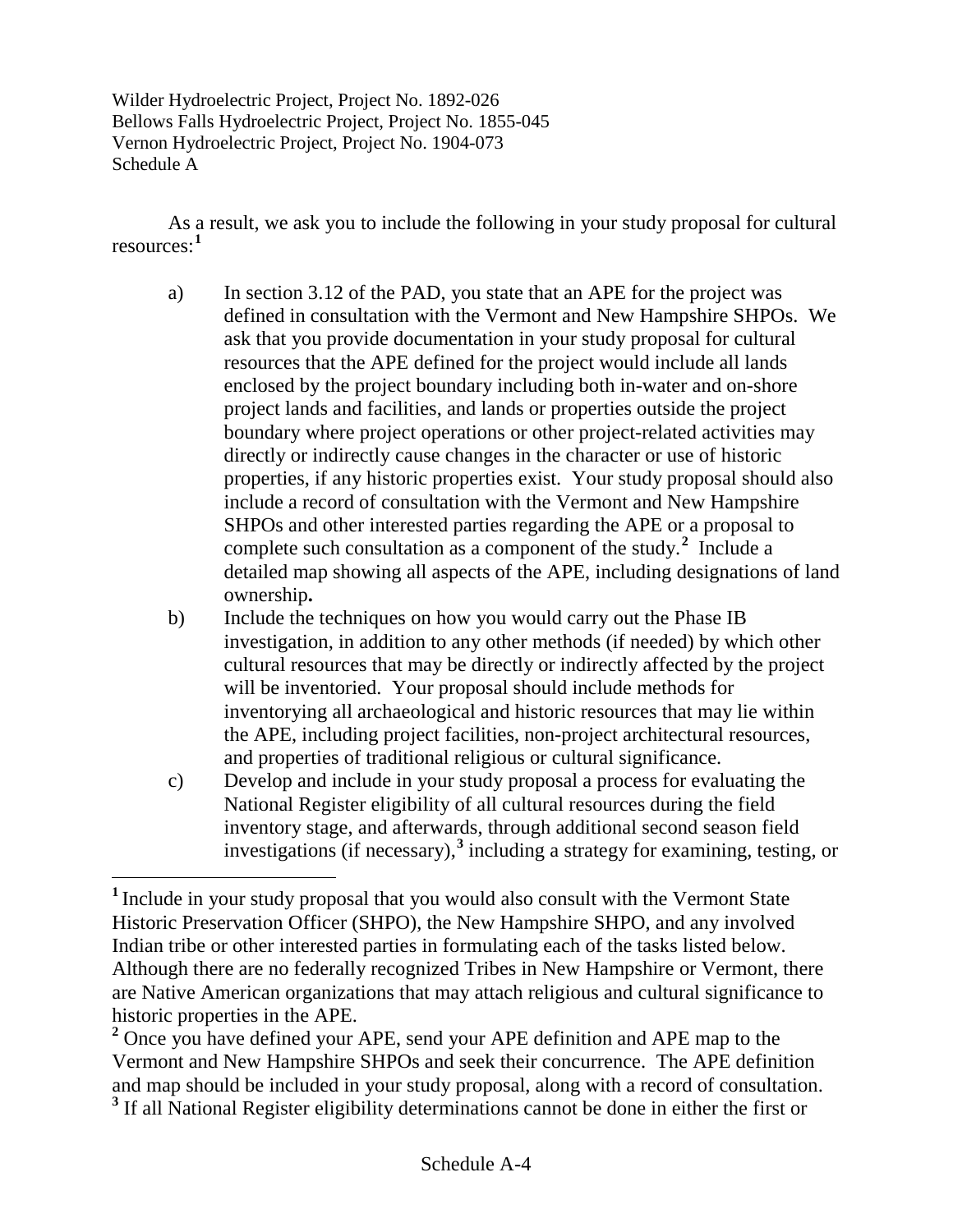$\overline{a}$ 

excavating cultural resources. This process should take into account applicable guidelines and standards promulgated by the Vermont and New Hampshire SHPOs.

- d) Elaborate on what methods you would use to identify any existing projectrelated effects (both direct and indirect) on historic properties recorded during the field inventory, and determine how project operations may affect or potentially affect them.
- e) Include in any study report: (1) a background section on previous work in and around the APE; (2) a culture history of the research area; (3) definition and map of the APE; (4) methods used for the archival research and field pedestrian survey and how the APE was systematically inventoried; (5) the results of the survey and detailed descriptions of the cultural resources found (including a table depicting type of cultural resources, age, property location and ownership, associated artifacts, existing and potential effects, and National Register eligibility status);**[4](#page-6-0)** (6) results of National Register evaluations for all cultural resources located within the APE;**[5](#page-6-1)** and (7) site or resource specific descriptions of existing and potential project-related effects on cultural resources considered to be eligible for inclusion in the National Register.
- f) Put a statement in your study proposal you will also prepare a HPMP in consultation with the involved parties and will file a draft HPMP along with your preliminary licensing proposal, and a final HPMP with your final license application.<sup>[6](#page-6-2)</sup> Among other things, the HPMP should provide site-

second season of field investigations, a program to follow-up on completing all National Register eligibility determinations of properties located within the APE could be developed and included in the Historic Properties Management Plan (HPMP).

<span id="page-6-0"></span><sup>4</sup> Also integrate all of the existing cultural resources information you have already compiled and completed, as expressed in section 3.12.

<span id="page-6-2"></span><span id="page-6-1"></span><sup>5</sup>In consultation with the involved parties, once you have determined which cultural resources may, or may not be eligible for the National Register, submit your evaluations to the Vermont and New Hampshire SHPOs (as applicable) for concurrence. <sup>6</sup> Note that once the Commission finds the HPMP to be final, we would attach it to a programmatic agreement and after noticing the Advisory Council on Historic Preservation, we would execute the programmatic agreement with the Vermont and New Hampshire SHPOs, if the Advisory Council on Historic Preservation declines to participate. Execution of the programmatic agreement would evidence that the Commission has resolved any potential adverse effects to historic properties involved with the proposed project.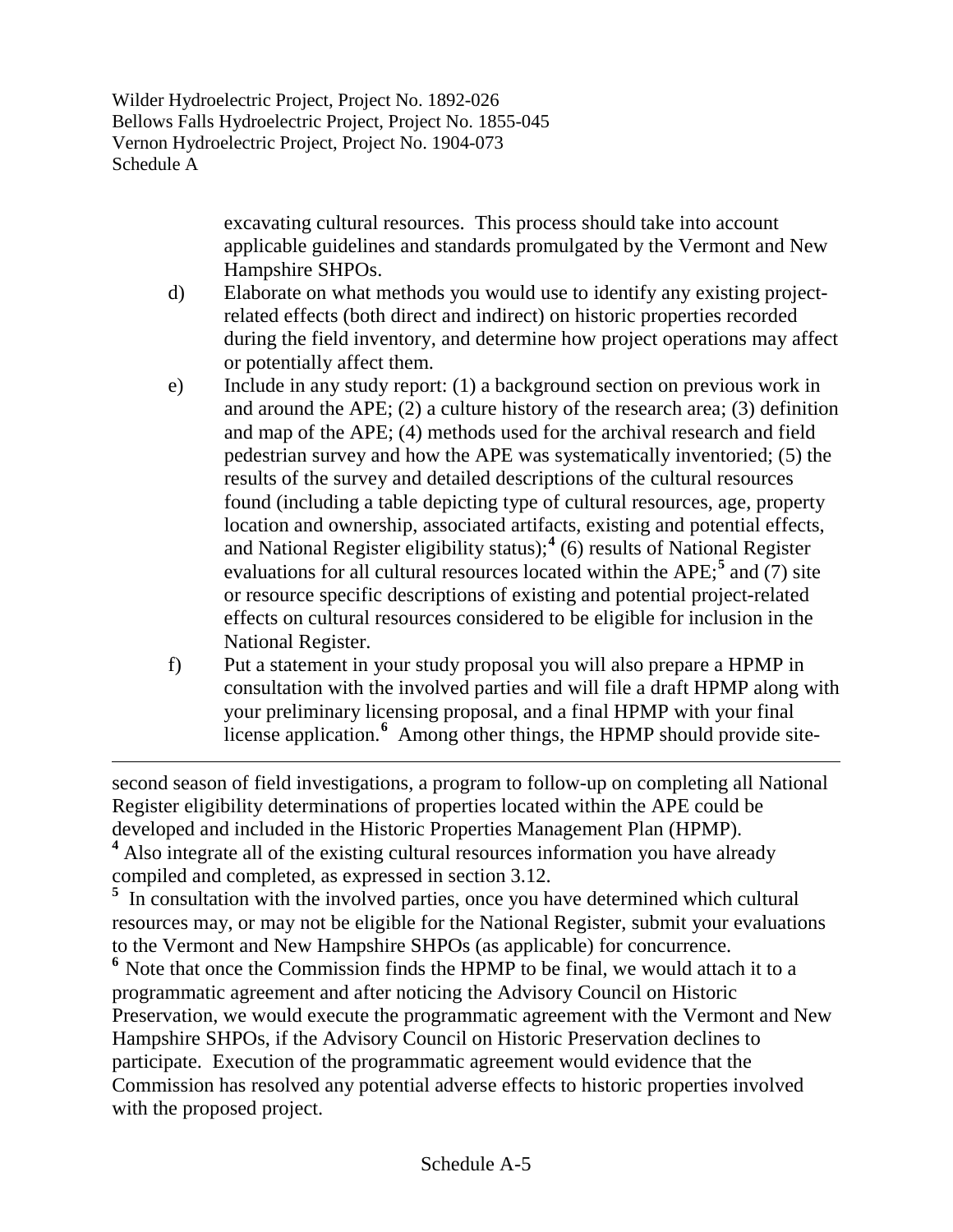> specific measures to resolve any potential project-related adverse effect to historic properties located within the project's APE.<sup>[7](#page-7-0)</sup>

- g) Provide a schedule for carrying out all of the various tasks involving your study, including the filing of draft and final reports and HPMPs.
- h) Provide estimated costs associated with the various tasks in your study, along with the costs of report production and crafting the HPMP.

# Bellows Falls Hydroelectric Project

1) Project Facilities and Operations

On page 3-128 the PAD states the shoreline of the reservoir is 72 miles; however, on pages 2-24 and 3-18 it states it is 74 miles long. Therefore, so that we may fully understand and evaluate your proposal and determine the appropriate studies needed, please provide clarification regarding the length of the reservoir shoreline.

2) Recreation and Land Use

Your PAD identifies several recreation sites and facilities that are in close proximity to one another and near project boundaries, particularly the area around Bellows Falls Dam. Although Figure 3.10-1 provides a map of the Bellow Falls project boundary and recreation sites, it is difficult to discern the exact location of these sites with respect to one another and whether each site is located within the project boundary. Please map this area in greater detail (i.e., larger scale) including the project boundary and recreation facilities as displayed in Figure 3.10-1 and provide the same level of information for the Bellows Falls Project as outlined above for recreation, land use, and shoreline management for the Wilder Project under B 1).

3) Cultural Resources

In section 3.12 of the PAD, you state that you conducted a Phase IA Archaeological Reconnaissance Survey to identify known archaeological sites within the project's APE and to identify areas of archaeological sensitivity where documented and previously recorded archaeological sites are likely to exist. You also state that you've

<span id="page-7-0"></span><sup>&</sup>lt;sup>7</sup> You should use the Guidelines for the Development of Historic Properties Management Plans for FERC Hydroelectric Projects, developed by the Advisory Council on Historic Preservation and Commission in May 2002.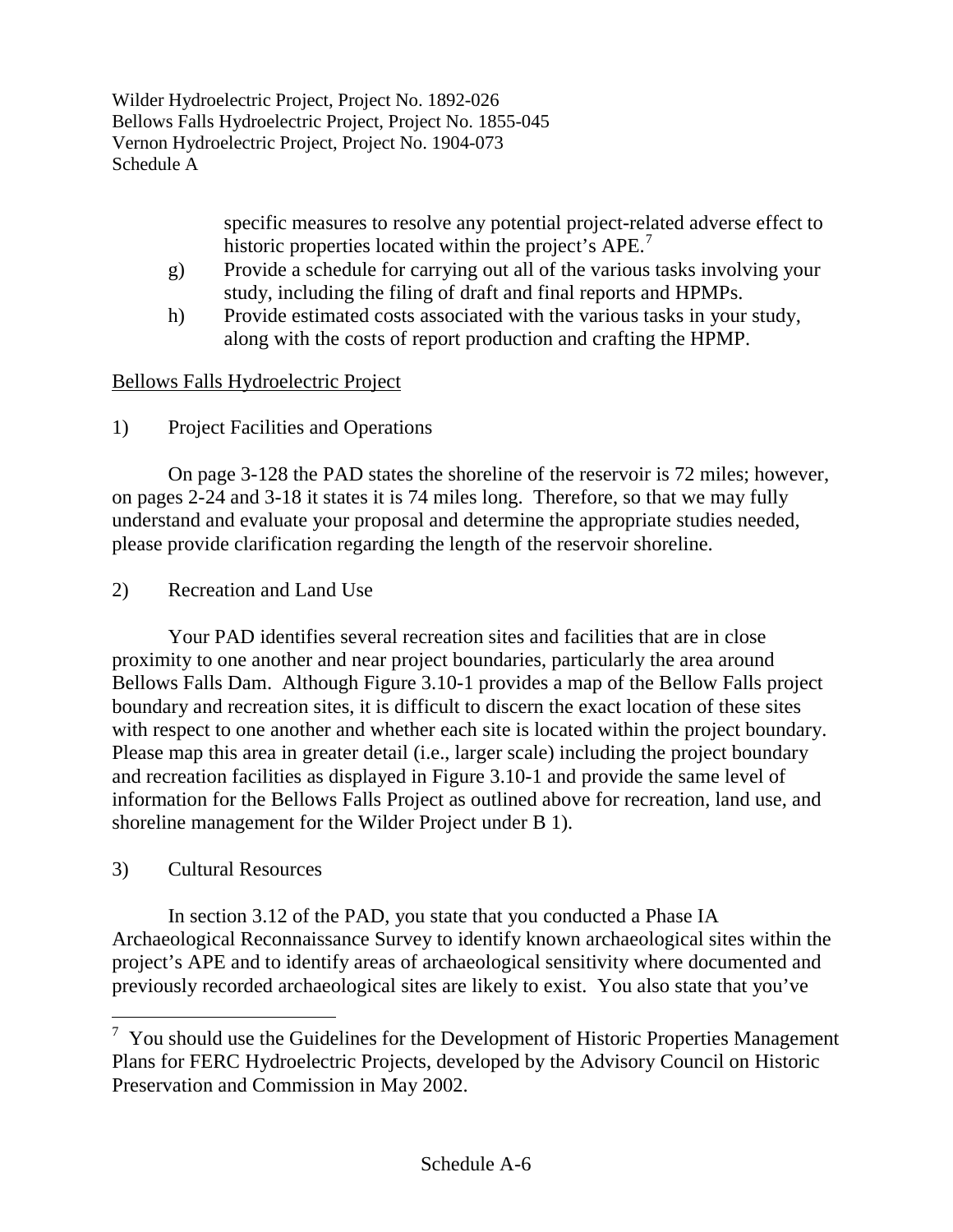completed a study to identify historic standing structures within the Deerfield and Connecticut River hydroelectric systems to establish a baseline archival record and that documentation was completed to HAER standards. In section 4.10.2 you propose to conduct a cultural resources study that may include Phase IB Intensive Archaeological Investigations. You also propose to formally evaluate the National Register-eligibility of the project's facilities. However, you have not provided a map specifically defining the APE, and we are unclear on how you would specifically carry out the various tasks involving your proposed study.

As a result, we ask you to include information in your study proposal for Bellows Falls cultural resources as outlined above for the Wilder Project under B 2).**[8](#page-8-0)**

# Vernon Hydroelectric Project

1) Recreation and Land Use

Your PAD identifies several recreation sites and facilities that are in close proximity to one another and near project boundaries, particularly the area around Vernon Dam. Although Figure 3.10-1 provides a map of the Vernon project boundary and recreation sites, it is difficult to discern the exact location of these sites with respect to one another and whether each site is located within the project boundary. Please map this area in greater detail (i.e., larger scale) including the project boundary and recreation facilities as displayed in Figure 3.10-1 and provide the same level of information for the Vernon Project as outlined above for recreation, land use, and shoreline management for the Wilder Project under B 1 above) .

### **C. Study Reports**

Throughout each of the PADs, TransCanada refers to information from numerous studies it conducted prior to submittal of the PADs. These study reports were not yet available when the PADs were filed with the Commission on October 31, 2012. Additionally, the PADs reference several other documents that are not readily available

<span id="page-8-0"></span>**<sup>8</sup>** Include in your study proposal that you would also consult with the Vermont State SHPO, the New Hampshire SHPO, and any involved Indian tribe or other interested parties in formulating each of the tasks listed below. Although there are no federally recognized Tribes in New Hampshire or Vermont, there are Native American organizations that may attach religious and cultural significance to historic properties in the APE.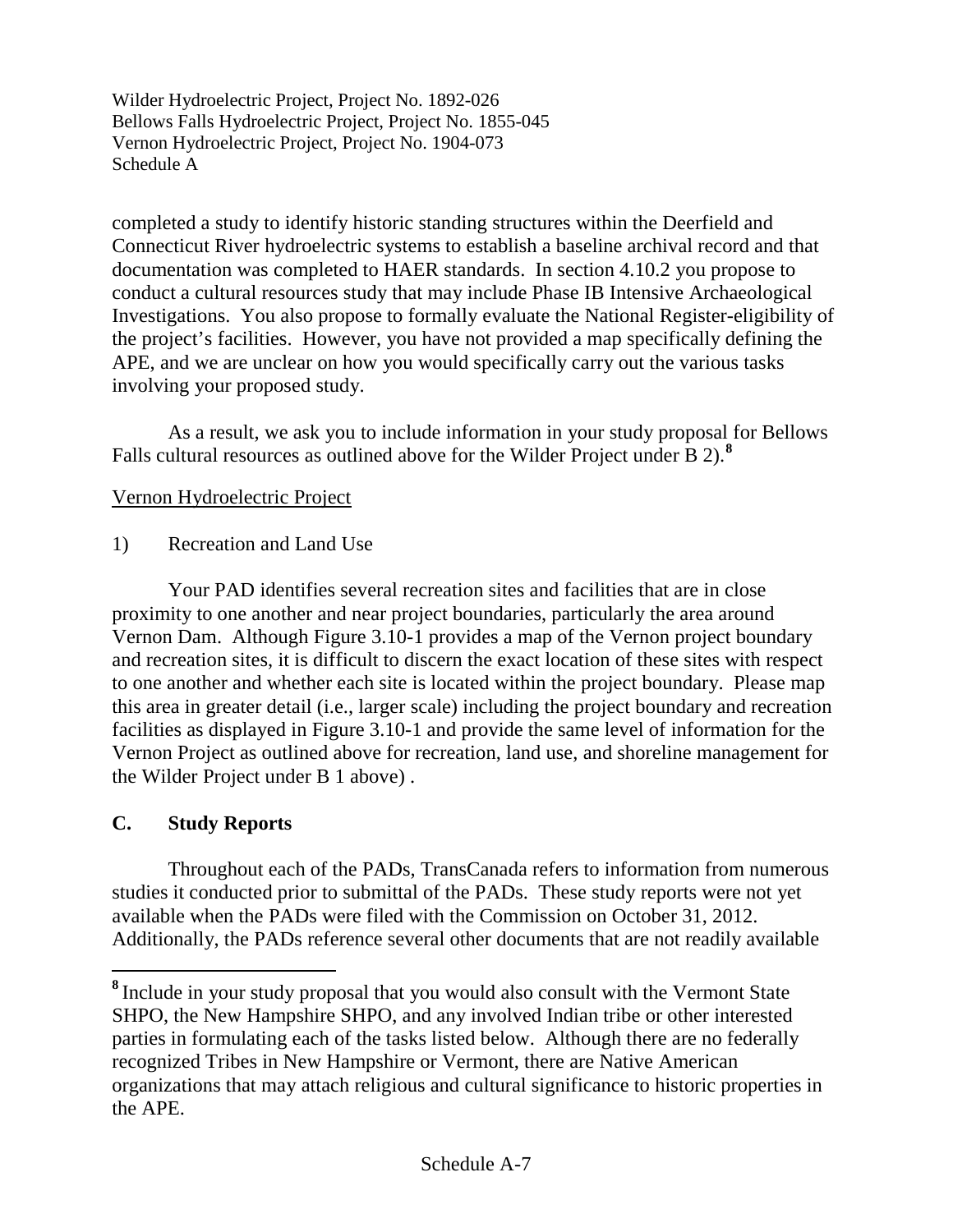to the Commission or the public. As such, we request that you file the following study reports and reference documents with the Commission:

Cherau, S. and B. O'Donnchadha. 2008. Phase IA archaeological Reconnaissance Survey, Vernon Hydroelectric Project (FERC No. 1904, Windham County, Vermont and Cheshire County, New Hampshire. Public Archaeology Laboratory, Pawtucket, RI. Submitted to TransCanada Northeast Hydro, Concord, NH.

Holmes, R.D., M.T. Mulhollard, and C.D. Hertiz. 1991. Archaeological Reconnaissance Survey for the Proposed Riverbank Erosion Control Study, Massachusetts, Vermont, and New Hampshire. University of Massachusetts, Archaeological Services Report. Submitted to Northeast Utilities, Hartford, CT.

Hubbard, Michael, Suzanne Cherau, Jenifer Elam, John Daly, and Ora Elquist. 2012. Phase IA Archaeological Reconnaissance Survey, Wilder Hydroelectric Project (FERC No. 1892), Windsor and Orange Counties, Vermont, and Grafton County, New Hampshire. Public Archaeology Laboratory, Pawtucket,RI.. Submitted to TransCanada Hydro Northeast, Inc. Concord, NH.

TransCanada and Normandeau Associates Inc. (Normandeau) water quality sampling data and reports.

TransCanada and Normandeau Associates Inc. (Normandeau) Jesup's milk vetch/Wilder flow and the RTE study reports.

In addition, during the January 29, 2013 scoping meeting, TransCanada noted that the geologic, geotechnical, seepage and stability study along the Vernon Neck had recently been completed. Please file the results of the geologic, geotechnical, seepage and stability study along the Vernon Neck study.

# **D. Additional Comments for Preliminary Licensing Proposal (PLP) and License Application**

Based on our review of each PAD we have the following additional comments which can be used during your future preparation of the PLP and/or License Application.

### Wilder, Bellows Falls and Vernon Hydroelectric Projects

While each PAD did provide descriptions of aesthetic and visual characteristics of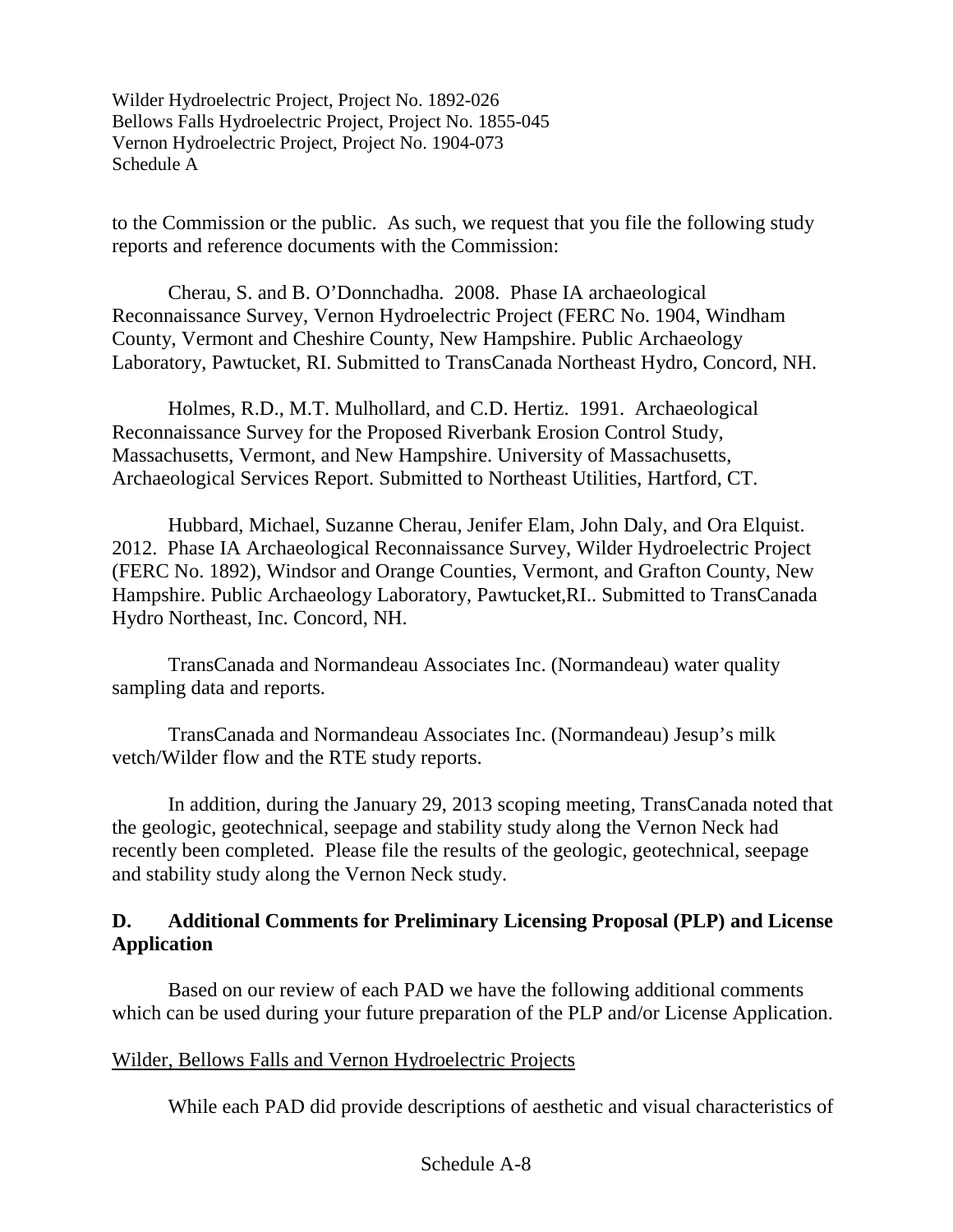the respective project dam and adjacent facilities as required by  $\S$  5.6(d)(3)(ix), there were few accompanying photos. So we may perform an analysis of project effects on aesthetic resources, when submitting your PLP for each project please provide additional photograph evidence from public areas such as recreation facilities, public roadways, and designated trails of project features including the dam, appurtenant facilities, and facilities in towns and villages.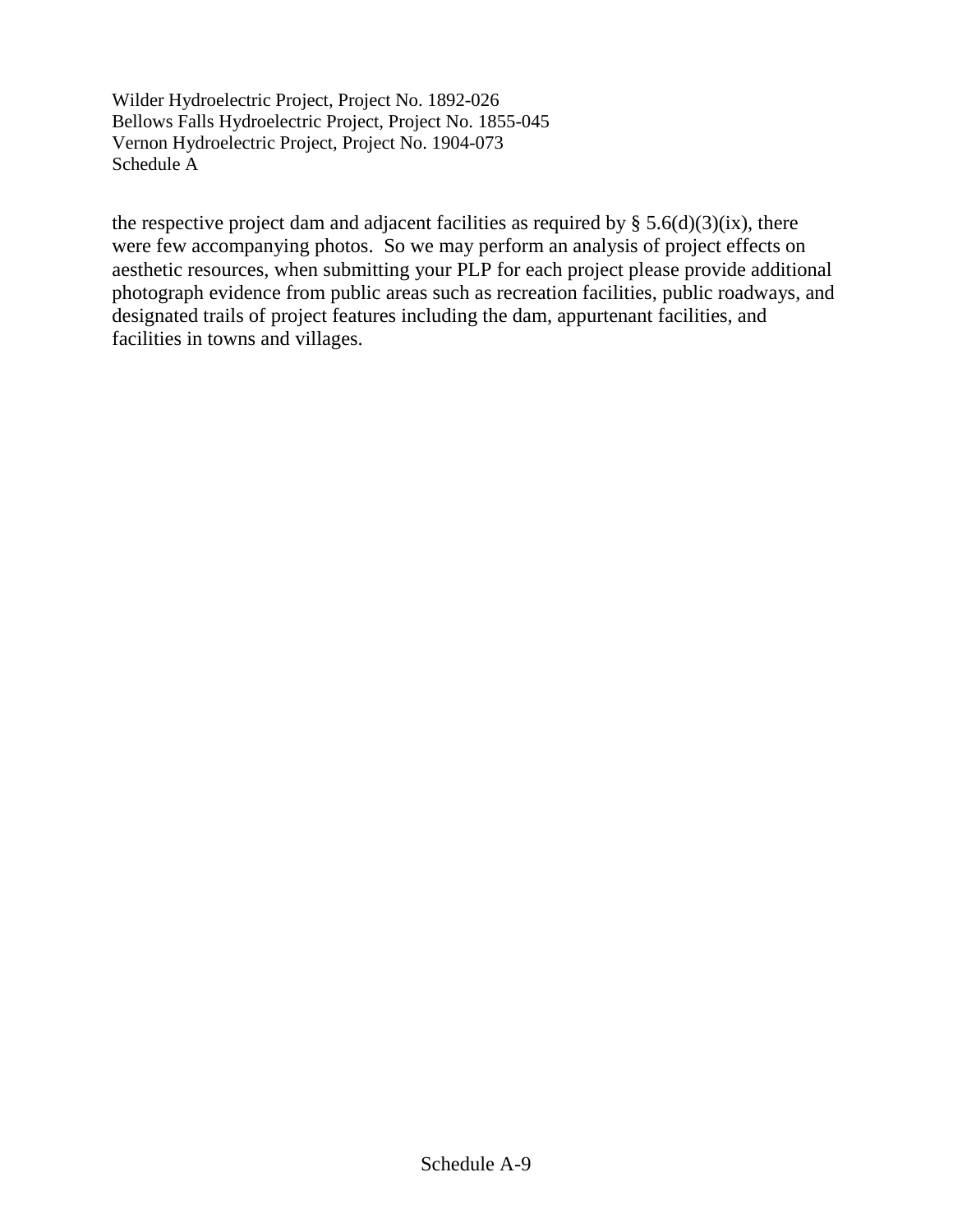### **STUDY REQUESTS**

After reviewing the information in the Pre-Application Document (PAD), we identified a gap between the information in the PAD and the information needed to assess project effects. The intent of the following studies is to fill the gap between existing and needed information. We recognize that there may be additional existing information that currently has not been identified and may be sufficient to address our information needs. As such, please note that we can further discuss the extent of the information gap, any additional existing information, and the relative scope of the requested studies at the study plan meeting(s). As required in section 5.9 of the Commission's regulations, we address the seven study request criteria for the following requested studies.

### **Study Request #1 - Water Level Fluctuation Study**

**Projects:** Wilder, Bellows Falls, Vernon

Goals and Objectives

§5.9(b)(1) – *Describe the goals and objectives of each study proposal and the information to be obtained.*

The goal is to identify hourly reservoir elevations throughout the upstream and downstream reaches affected by the project in order to assess project effects on aquatic and terrestrial resources under current and proposed operation. Specifically the study should identify hourly water levels and flows within the upstream and downstream reaches under project operation conditions for the full range of inflows to inform an analysis of potential operational effects on geologic and soil resources, and an analysis of project related effects on aquatic resources and terrestrial resources.

§5.9(b)(2) – *If applicable, explain the relevant resource management goals of the agencies or Indian tribes with jurisdiction over the resource to be studied.*

Not applicable.

§5.9(b)(3) – *If the requester is not a resource agency, explain any relevant public interest considerations in regard to the proposed study.*

The Federal Energy Regulatory Commission must decide whether to issue a new license to TransCanada for the projects. Sections 4(e) and 10(a) of the Federal Power Act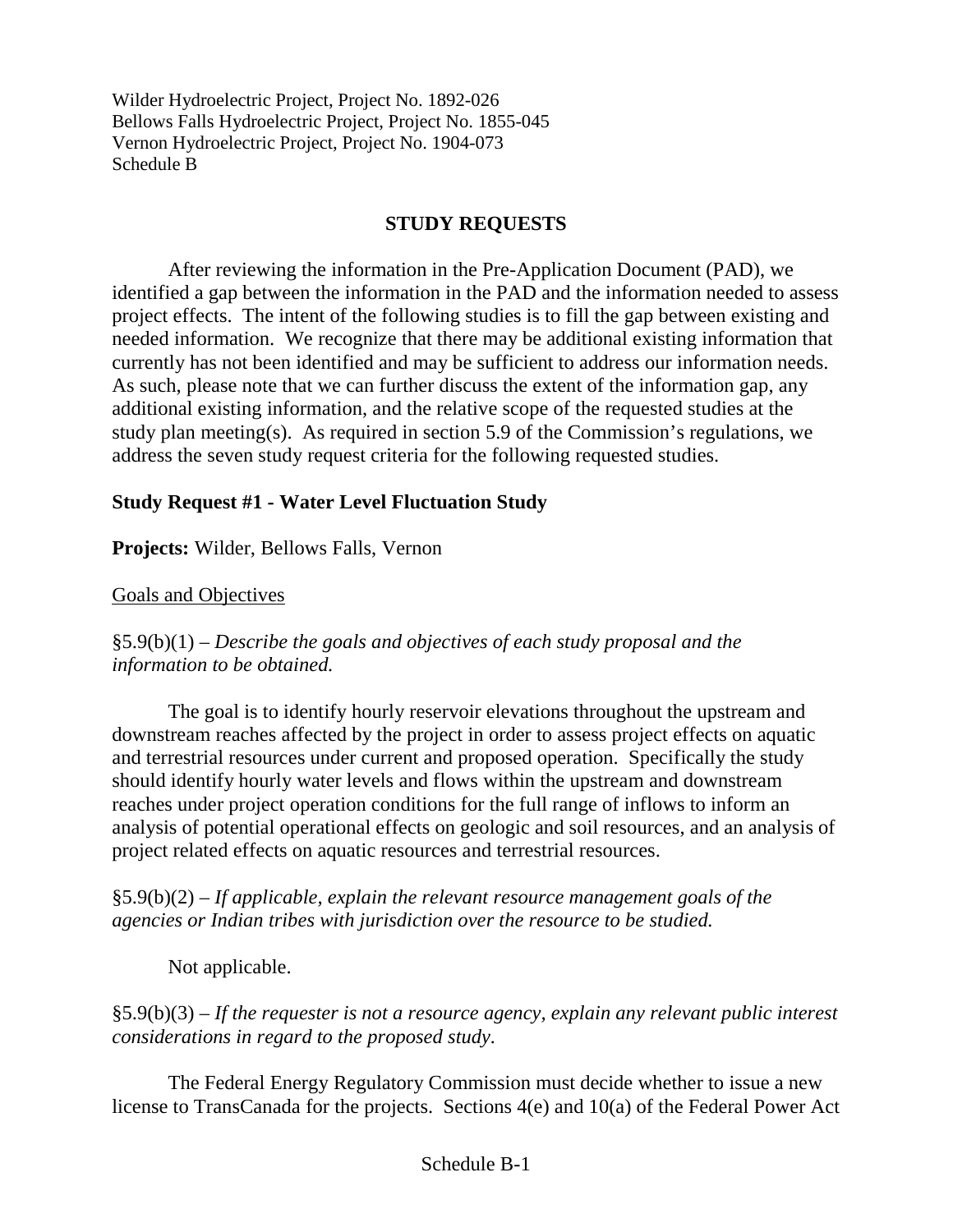require the Commission to give equal consideration to all uses of the waterway on which a project is located, and what conditions should be placed on any license that may be issued. In making its license decision, the Commission must equally consider the environmental, recreational, fish and wildlife, and other non-developmental values of the project, as well as power and developmental values. Any license issued shall be best adapted to a comprehensive plan for improving or developing a waterway or waterways for all beneficial public uses.

Project operations affect reservoir and tailrace water levels on an hourly basis (or finer increment), which may affect several environmental resources. Understanding the projects' influence on hourly water levels and flows within the Connecticut River is essential to understand the effect of project operations on these environmental resources; and therefore, is relevant to the Commission's public interest determination.

#### Background and Existing Information

§5.9(b)(4) – *Describe existing information concerning the subject of the study proposal, and the need for additional information*

The PAD provided general information about the magnitude of the licensed limits for water level fluctuation in the project reservoirs and referenced information on the hydrology, hydraulics, and erosion conditions along the river reach below the Vernon Project and above Turners Falls,. For instance, TransCanada cited an Army Corps of Engineers (USACE) *Report on Connecticut River Streambank Erosion Study, Massachusetts, New Hampshire and Vermont*. **[9](#page-12-0)** This report looked at hydraulics and erosion along a 141 mile reach of the River from the Turners Falls dam to the headwaters of the Wilder Project.**[10](#page-12-1)** TransCanada has recently conducted a river reconnaissance study<sup>[11](#page-12-2)</sup> to document existing bank conditions within project impoundments. TransCanada proposes no further studies.

<span id="page-12-0"></span>**<sup>9</sup>** Simons, D.B., Andrew, J.W., Li, R.M., & Alawady, M.A. (1979). Connecticut River Streambank Erosion Study: Massachusetts, New Hampshire, and Vermont. Waltham, MA: US Army Corps of Engineers (USACE).

<span id="page-12-1"></span><sup>&</sup>lt;sup>10</sup> We note that the USACE's report quantified multiple contributing factors to bank erosion, and summarized that the erosional forces on river banks due to the project operation fluctuation of water levels was 15 to 18 percent of the shear stress forces caused by the flowing water.

<span id="page-12-2"></span>**<sup>11</sup>**Kleinschmidt, 2010, Lower Connecticut River Shoreline Survey Report, Prepared for TransCanada Hydro Northeast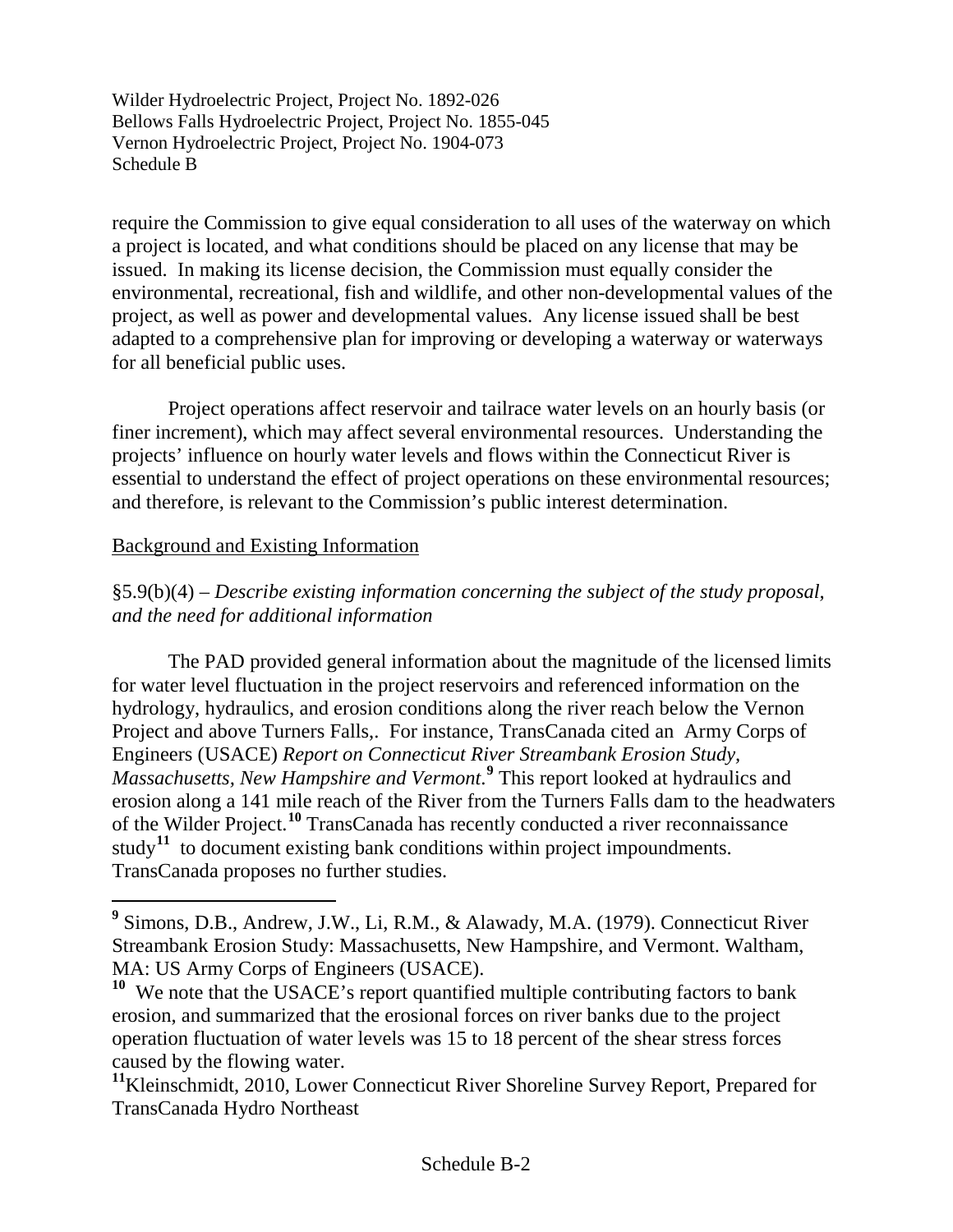While this information is available, it is insufficient to fully inform an analysis of the contributing factors for erosion along the projects' reservoirs and tailraces. For example, the USACE's study and corresponding report was completed in 1979 and while it considered the hydraulics of the Connecticut River at that time, the hydraulics have changed with alterations to the three projects' operations since 1979**[12](#page-13-0)** and operational changes to upstream storage projects. Additionally, TransCanada's recent river reconnaissance study does not take river hydraulics and project operation into consideration and only reviewed and assessed the conditions of the streambanks along the impoundments.

TransCanada noted during the scoping meetings that normal fluctuations are generally lower than the licensed limits. However, the PAD did not provide information on the variability, rate of change or the frequency of fluctuation within the reservoirs or tailraces. The data from this study, and the other study requests herein, coupled with information in the PAD provide information to understand the effect of project operations on multiple environmental resources (e.g. geology and soils, aquatic resources, and terrestrial resources).

### Project Nexus

§5.9(b)(5) – *Explain any nexus between project operations and effects (direct, indirect, and/or cumulative) on the resource to be studied, and how the study results would inform the development of license requirements.*

The applicant notes the project-related effects of water level fluctuations upon soils and geology resources in the PAD, as well the potential related impact to terrestrial and aquatic resources. Operation of projects in the "average daily" run of river mode results in the storage and release of water within the day, producing water level fluctuations throughout the reservoirs and tailraces. The fluctuation in water levels affects the soils along the reservoir through saturation and dewatering of the embankment materials, potentially increasing their susceptibility to erosion. It is understood from information in the PAD and information presented at the scoping meetings that the

<span id="page-13-0"></span>**<sup>12</sup>** *See* Transcripts of Wilder Hydroelectric Project evening scoping meeting filed on January 28, 2013, and transcripts of the Vernon Hydroelectric Project morning scoping meeting filed on January 30, 2013.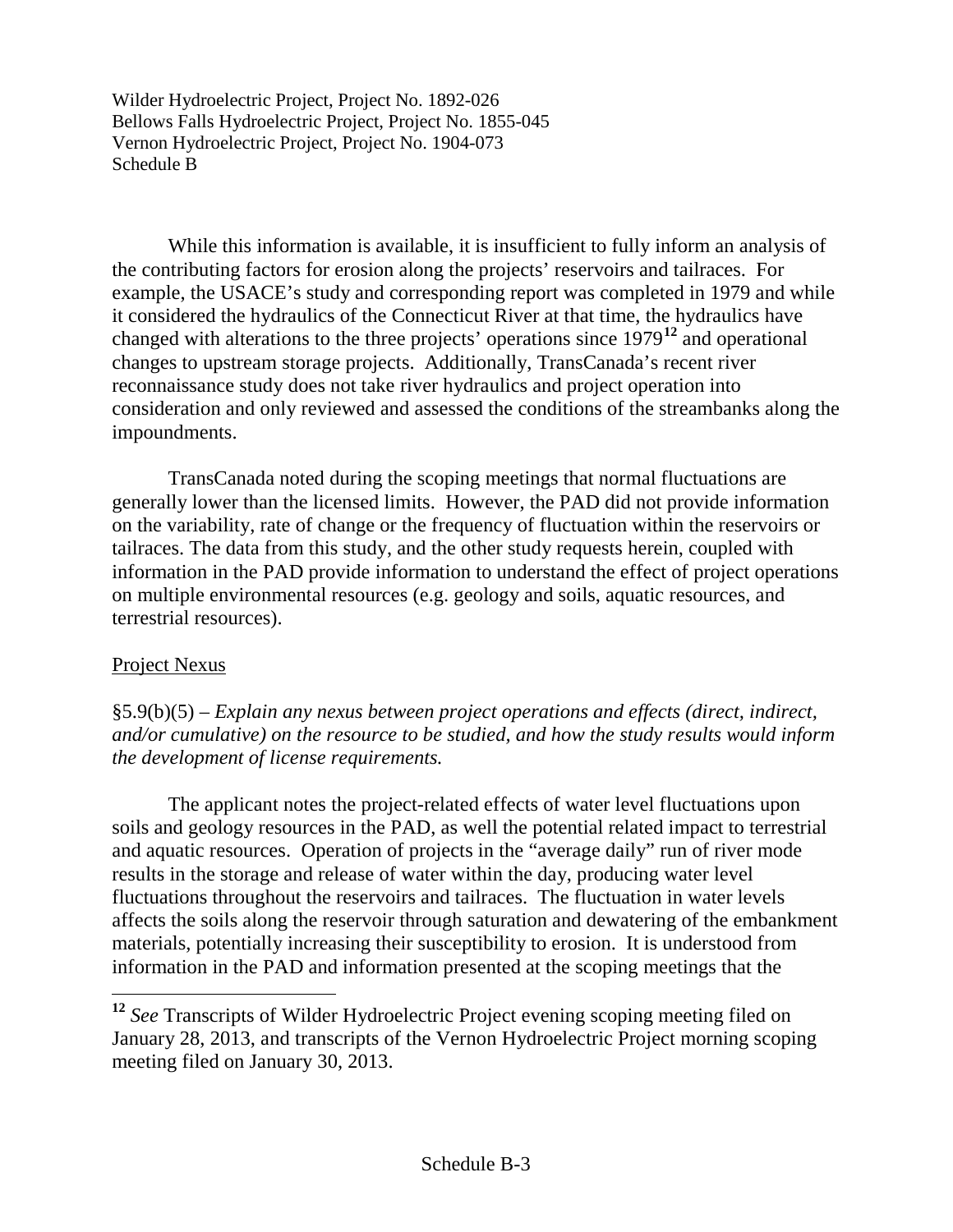fluctuations are at a maximum during low flow periods and lessen with increasing river flows up to station hydraulic capacity.

The information from this proposed study should provide the variations in water elevations and fluctuation rates for various project operations during a variety of inflow conditions, identifying the ranges of water level fluctuations rates and variability with inflow and location along the reservoir. The results of this study will be used along with information within the PAD, and the next three study requests to identify operation related effects on erosion. Additionally, this information would help inform an analysis of project related effects on aquatic resources and terrestrial resources.

### Proposed Methodology

§5.8(b)(6) – *Explain how any proposed study methodology (including any preferred data collection and analysis techniques, or objectively quantified information, and a schedule including appropriate field season(s) and the duration) is consistent with generally accepted practice in the scientific community or, as appropriate, considers relevant tribal values and knowledge.*

Conduct the fluctuation study using an unsteady one-dimensional hydraulic model such as HEC-RAS, using level loggers to verify in-situ measurements at multiple sites within each reservoir and tailrace. Collect cross sectional input data at locations along the reservoirs and tailraces, utilizing survey data scope from the study request #2.

Quantify water level fluctuations at reservoir erosion sites under various inflow conditions, including rates of elevation change, and changes to mean velocity in the reservoir.

# Level of Effort and Cost

§5.9(b)(7) – *Describe considerations of level of effort and cost, as applicable, and why any proposed alternative studies would not be sufficient to meet the stated information needs.*

The estimated cost of the study is approximately \$90,000. An alternative study using just the level loggers might capture the water level fluctuation data, but would not have the ability to identify the dynamic river flows or isolate the effects of upstream discharges to fluctuations at the upper limit of reservoir influences.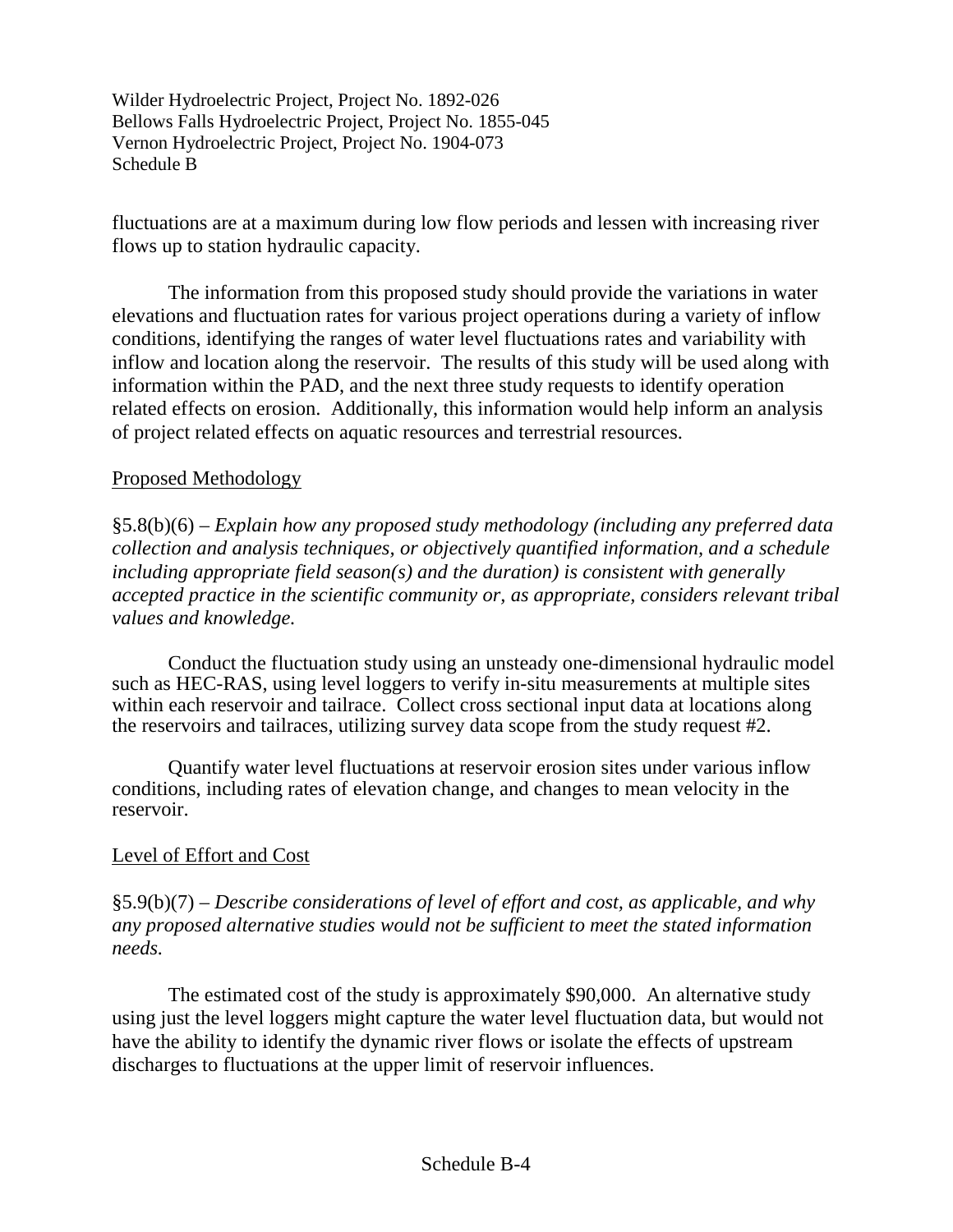# **Study Request #2 – River Bank Transect Study**

**Projects:** Wilder, Bellows Falls, Vernon

### Goals and Objectives

§5.9(b)(1) – *Describe the goals and objectives of each study proposal and the information to be obtained.*

The goal of this study is to provide river bank survey data to monitor riverbank erosion at specific locations along each reservoir and tailrace. The survey sites should be selected at representative erosion sites along the tailwater and reservoir reaches with varying types of erosion to capture different soils, water level influences, and morphology. This survey data will also be useful as hydraulic model input data required as part of study request # 1. The survey will be performed at all river bank locations four times per year for two years, and may lead into longer term monitoring and reporting. The timing for the surveys will be immediately after high spring flows, early and late summer, and then in late fall.

§5.9(b)(2) – *If applicable, explain the relevant resource management goals of the agencies or Indian tribes with jurisdiction over the resource to be studied.*

Not applicable.

§5.9(b)(3) – *If the requester is not a resource agency, explain any relevant public interest considerations in regard to the proposed study.*

The Federal Energy Regulatory Commission must decide whether to issue a new license to TransCanada for the Wilder, Bellows Falls, and Vernon projects in the Connecticut River. Sections 4(e) and 10(a) of the Federal Power Act require the Commission to give equal consideration to all uses of the waterway on which a project is located, and what conditions should be placed on any license that may be issued. In making its license decision, the Commission must equally consider the environmental, recreational, fish and wildlife, and other non-developmental values of the projects, as well as power and developmental values. Any license issued shall be best adapted to a comprehensive plan for improving or developing a waterway or waterways for all beneficial public uses.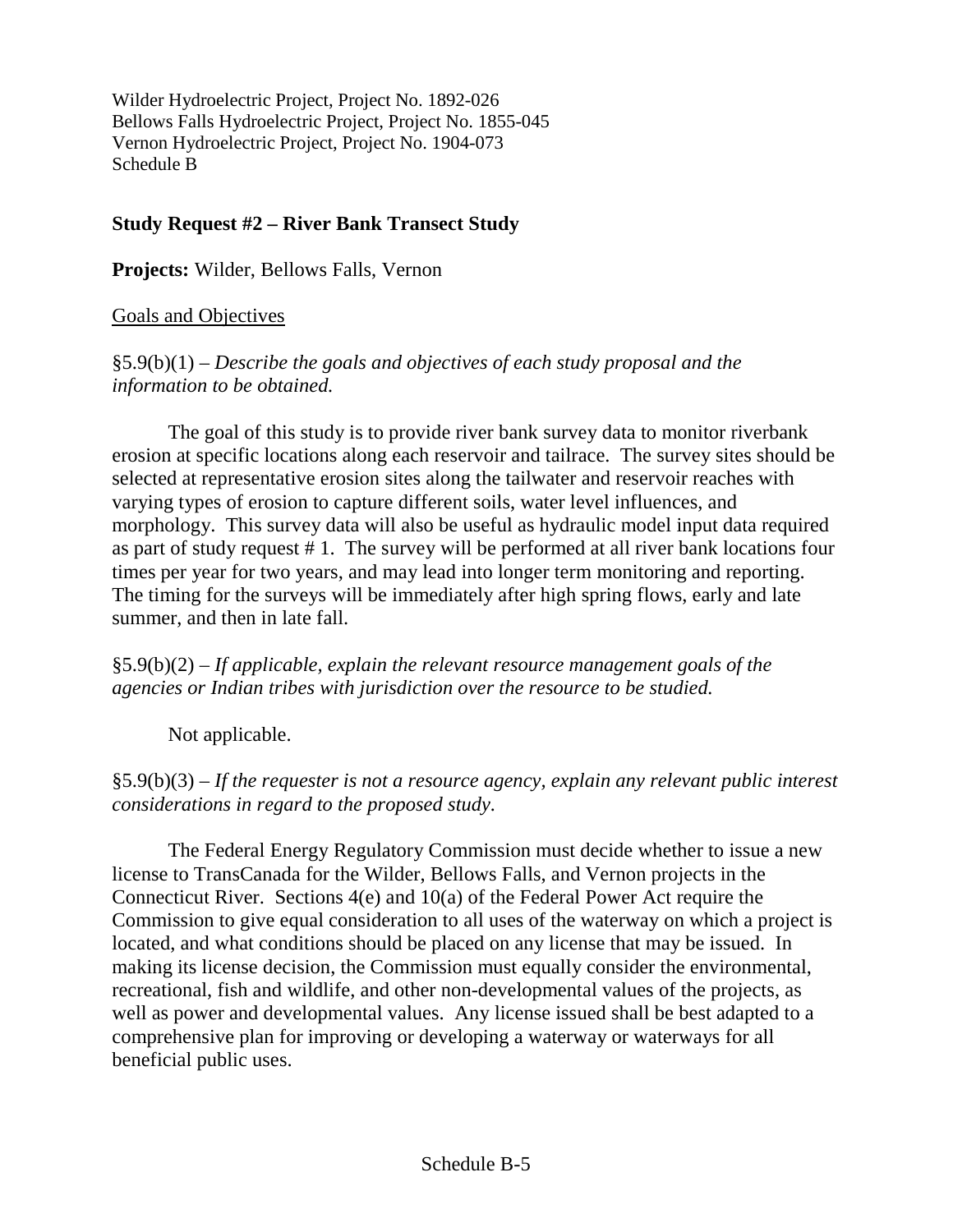Public comments during the January 28 -30, 2013 scoping meetings indicate a strong public interest in erosion and a belief that the rates of erosion have increased recently and since deregulation of the energy markets. The riverbank surveys should capture existing conditions at representative locations and support a quantitative comparison. This would ensure that the effect of project operations pertaining to this resource is considered in a reasoned way and is relevant to the Commission's public interest determination.

### Background and Existing Information

§5.9(b)(4) – *Describe existing information concerning the subject of the study proposal, and the need for additional information*

TransCanada commissioned an erosion monitoring study in 2010 to document riverbank erosion along the project reservoirs and tailraces. No riverbank geometry is available for the erosion sites, nor an understanding of the trends or rates of erosion at each project. This study request should provide baseline information on the erosion and erosional changes throughout the study period.

# Project Nexus

§5.9(b)(5) – *Explain any nexus between project operations and effects (direct, indirect, and/or cumulative) on the resource to be studied, and how the study results would inform the development of license requirements.*

Erosion is likely to occur whenever moving water intersect with lands, and is a natural process with potentially both beneficial and adverse affects. The PADs describes a daily run-of-river mode of operation that results in headwater and tailwater flow fluctuations, resulting in a fluctuation of water levels. As referenced in the PAD, the 1979 Simons report attributes water fluctuations to be a factor in erosion. However, erosion, in and of itself, is not necessarily an adverse impact; but areas of excessive erosion that are a direct result of project operations or that may be having an adverse effect on another resource is of concern. The potential resources that may be affected are aquatic, terrestrial, cultural, recreation, or socioeconomic.

This study would help identify riverbank geology and rates of erosional changes. Coupled with information from the other requested studies, this data would provide an understanding of project effects on erosion and would inform the need for and appropriateness of potential erosion control measures to be included in a new license.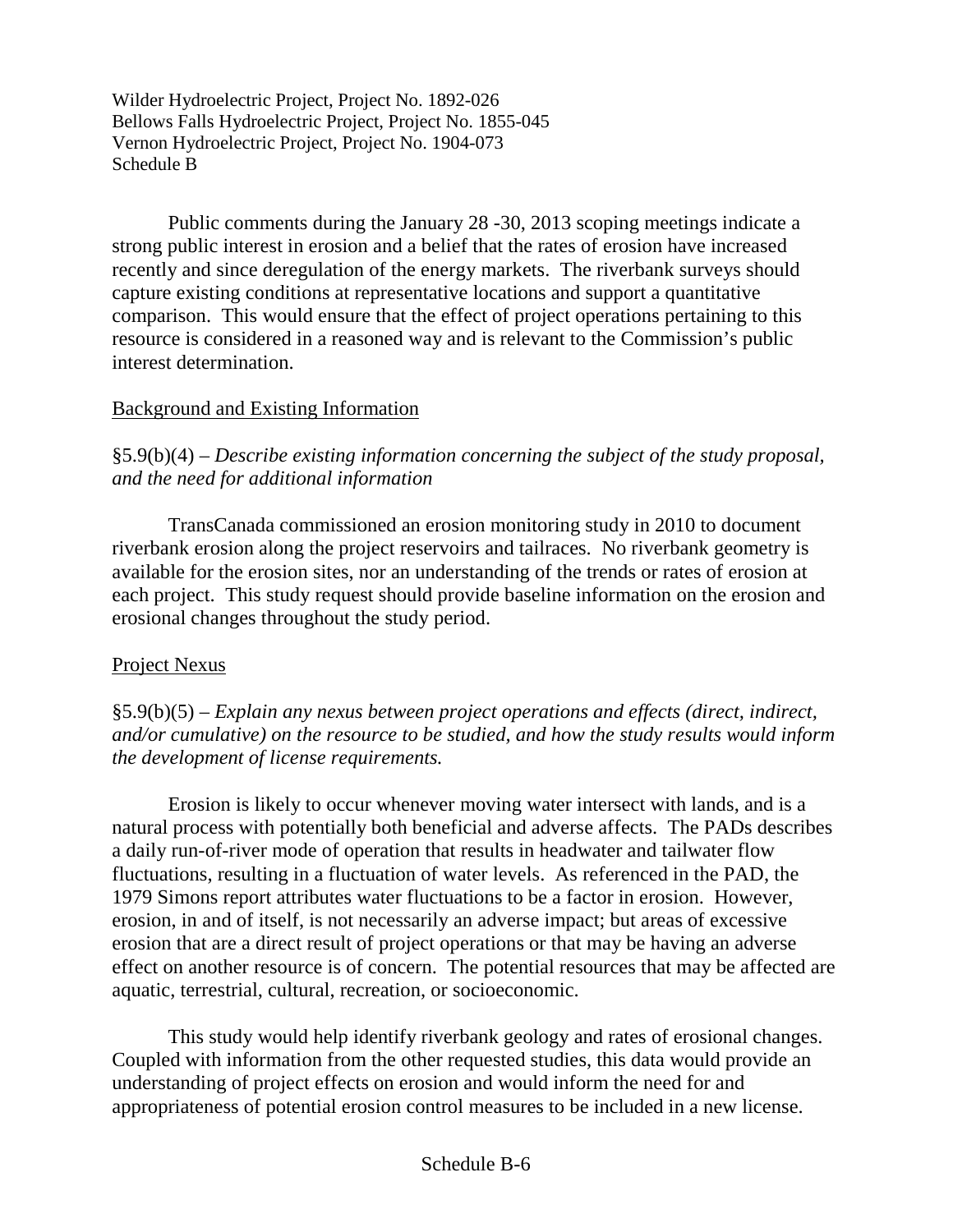### Proposed Methodology

§5.8(b)(6) – *Explain how any proposed study methodology (including any preferred data collection and analysis techniques, or objectively quantified information, and a schedule including appropriate field season(s) and the duration) is consistent with generally accepted practice in the scientific community or, as appropriate, considers relevant tribal values and knowledge.*

The survey should be performed at all locations four times per year for two years. Conduct surveys immediately after high spring flows, early and late summer, and then in late fall as follows:

- 1. Collect field survey data at each project along 10 sites (30 total) four times per year, for a two year period. Reference the survey location to project datum, both vertically and horizontally, and have permanent, recoverable control points. Extend survey locations from a point 50-feet upland from the top of bank to a wadeable depth into the water, and collect data at a sufficient density to accurately describe the slope geometry. This survey could be coupled with the input data requirements for study request #1, where the first survey collection might extend the survey transection completely across the river including the opposite bank as required for the hydraulic model input. Further field survey data collection can be confined to the upland area, riverbank and wadeable depths.
- 2. Collect additional survey data at the survey locations sites within 15 days of a significant high water event that exceeds the hydraulic capacity of the project(s) affected.
- 3. Provide a summary of the work scope, section morphology and changes, weather patterns, riverflows and levels, and quarterly comparisons of morphology changes and patterns in the study report.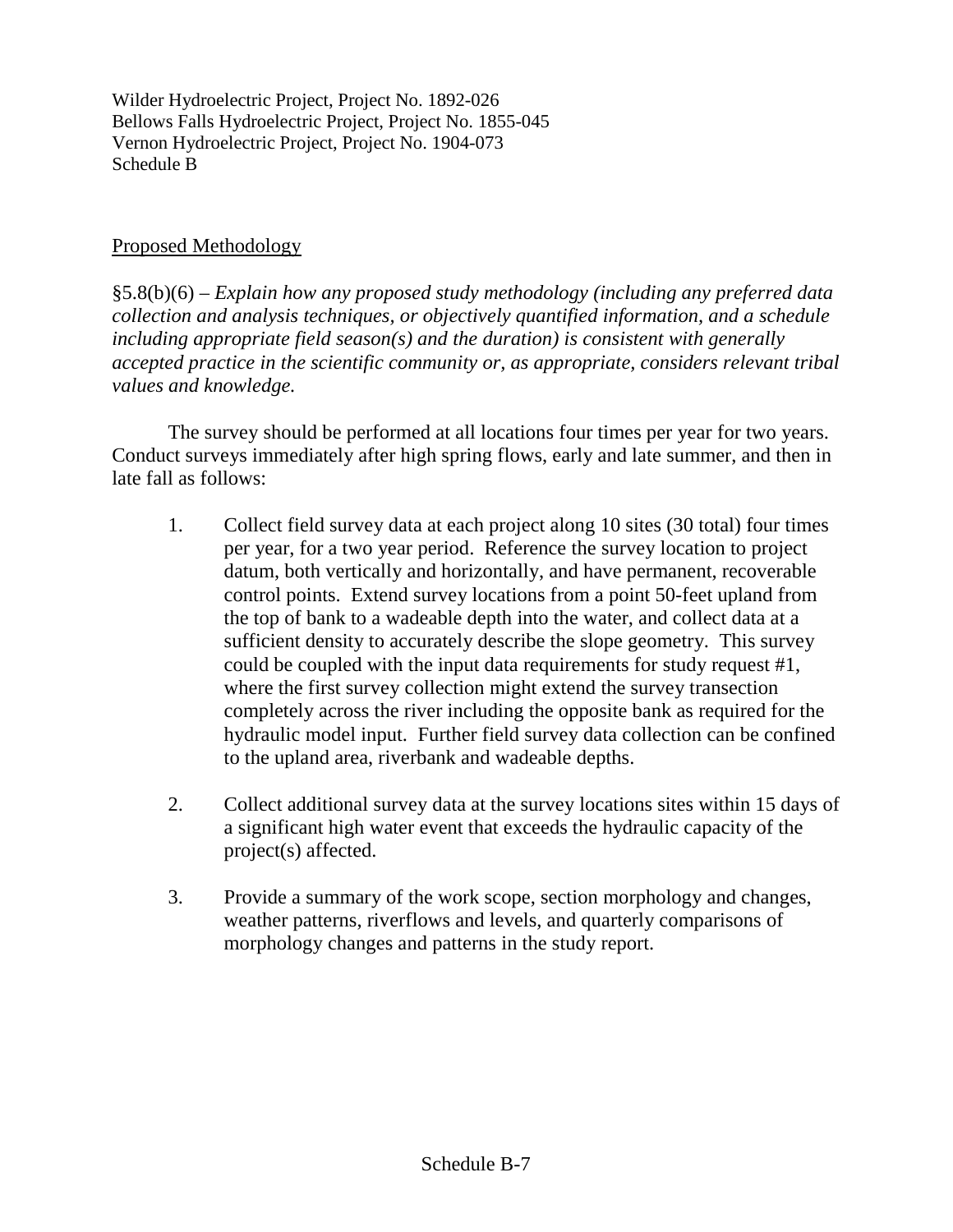### Level of Effort and Cost

§5.9(b)(7) – *Describe considerations of level of effort and cost, as applicable, and why any proposed alternative studies would not be sufficient to meet the stated information needs.*

The study is expected to cost \$91,000 for the two year study. This estimated cost includes approximately 60 hours of engineering support, 670 hours of survey and technician support, 30 hours of CAD/GIS support, 20 hours of office support, and \$11,000 in expenses.

#### **Study Request #3– Historical River Bank Position and Erosion**

**Projects:** Wilder, Bellows Falls, Vernon

#### Goals and Objectives

§5.9(b)(1) – *Describe the goals and objectives of each study proposal and the information to be obtained.*

The goal of this study is to assess the historic erosion and river bank movement within the projects' boundary.

§5.9(b)(2) – *If applicable, explain the relevant resource management goals of the agencies or Indian tribes with jurisdiction over the resource to be studied.*

Not applicable.

§5.9(b)(3) – *If the requester is not a resource agency, explain any relevant public interest considerations in regard to the proposed study.*

The Federal Energy Regulatory Commission must decide whether to issue a new license to TransCanada for the Wilder, Bellows Falls, and Vernon projects in the Connecticut River. Sections 4(e) and 10(a) of the Federal Power Act require the Commission to give equal consideration to all uses of the waterway on which a project is located, and what conditions should be placed on any license that may be issued. In making its license decision, the Commission must equally consider the environmental, recreational, fish and wildlife, and other non-developmental values of the projects, as well as power and developmental values. Any license issued shall be best adapted to a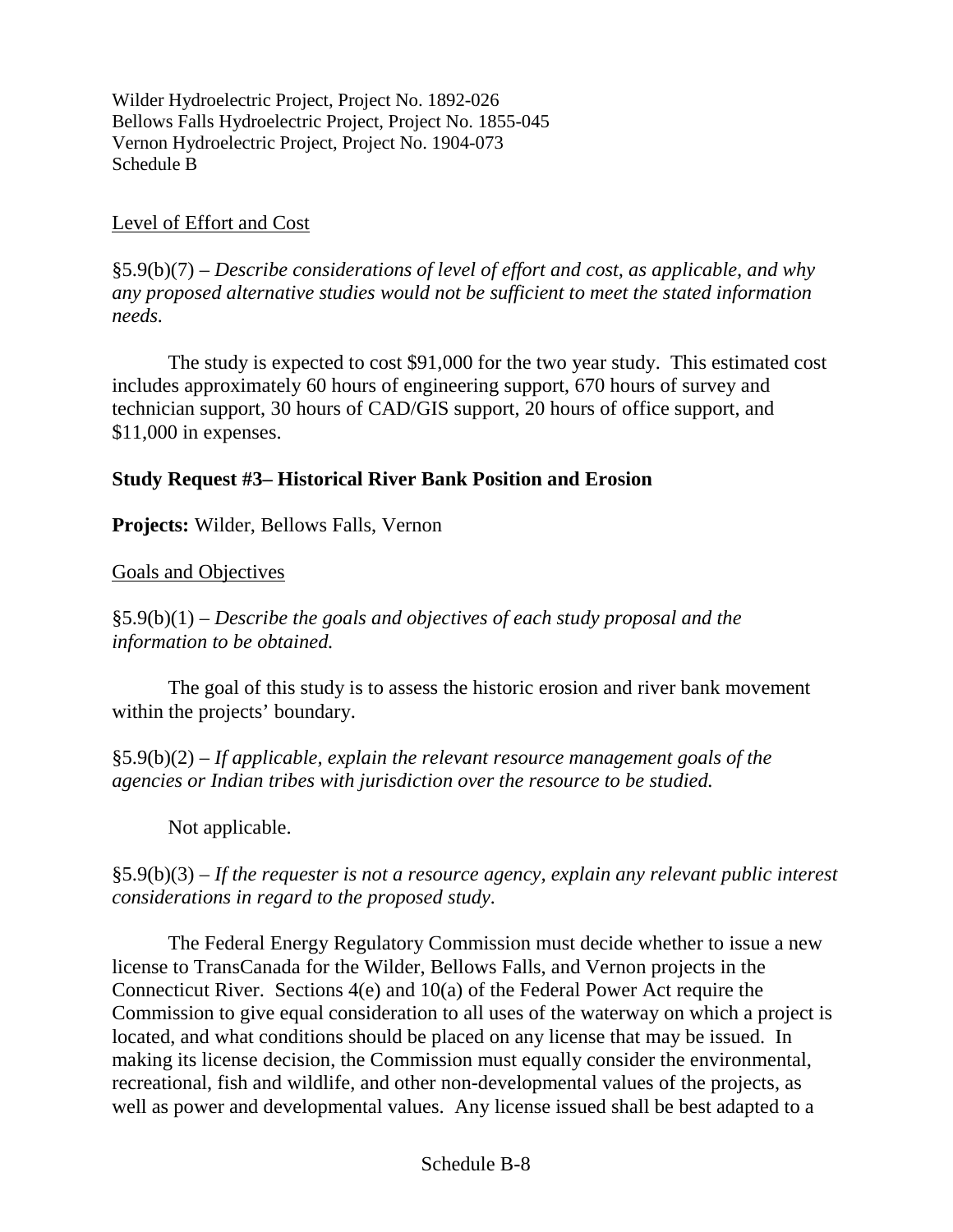comprehensive plan for improving or developing a waterway or waterways for all beneficial public uses.

Public comments during the January 28 -30, 2013 scoping meetings indicate a strong public interest in erosion and a belief that the rates of erosion have increased recently and since deregulation of the energy markets. Documentation of historic riverbank information, surveys and photos would provide an opportunity to quantify or compare changes over an extended time period. This would ensure that the effect of project operations pertaining to this resource is considered in a reasoned way and is relevant to the Commission's public interest determination.

### Background and Existing Information

# §5.9(b)(4) – *Describe existing information concerning the subject of the study proposal, and the need for additional information*

Public comments indicate that erosion has resulted in the loss of land along the project boundaries; however, no qualitative or quantitative information describing the amounts of lost lands has yet been made available. A thorough review of the information listed below, or from other sources, may provide detailed insight into riverbank changes and location over time.

### Project Nexus

# §5.9(b)(5) – *Explain any nexus between project operations and effects (direct, indirect, and/or cumulative) on the resource to be studied, and how the study results would inform the development of license requirements.*

Erosion is likely to occur whenever moving water intersect with lands, and is a natural process with potentially both beneficial and adverse affects. The PADs describes a daily run-of-river mode of operation that results in impoundment and tailwater flow fluctuations, resulting in a fluctuation of water levels. As referenced in the PAD, the 1979 Simons report attributes water fluctuations to be a factor in erosion. However, erosion, in and of itself, is not necessarily an adverse impact; but areas of excessive erosion that are a direct result of project operations or that may be having an adverse effect on another resource is of concern. The potential resources that may be affected are aquatic, terrestrial, cultural, recreation, or socioeconomic.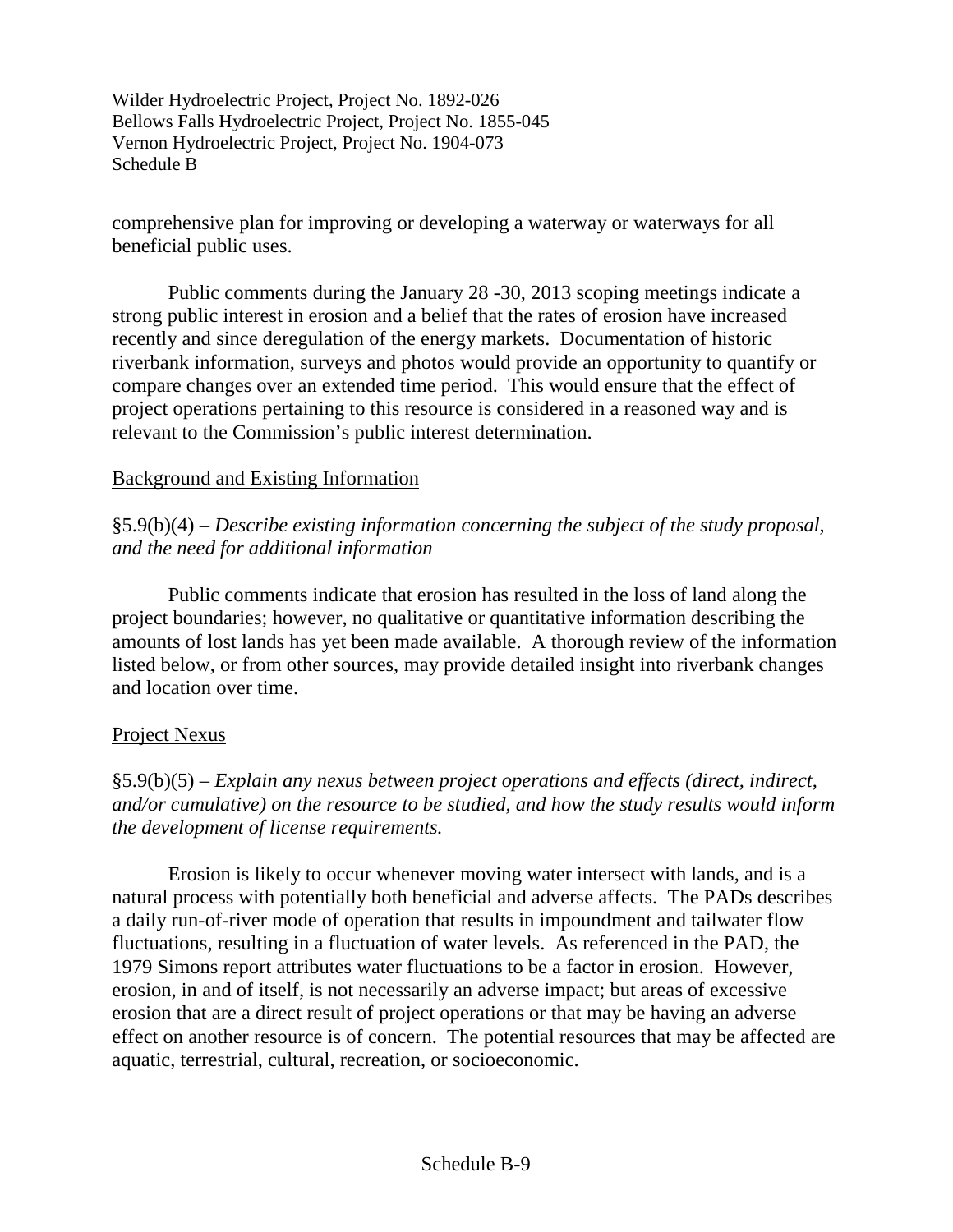This study would help identify riverbank erosion conditions observed over a longer time period, allowing a comparison of historic and present conditions. Coupled with information from the other requested studies, this data would provide an understanding of project effects on erosion and would inform the need for and appropriateness of potential erosion control measures to be included in a new license.

### Proposed Methodology

§5.8(b)(6) – *Explain how any proposed study methodology (including any preferred data collection and analysis techniques, or objectively quantified information, and a schedule including appropriate field season(s) and the duration) is consistent with generally accepted practice in the scientific community or, as appropriate, considers relevant tribal values and knowledge.*

- 1. Conduct a literature and document search at local towns and Registry of Deeds to identify historical information on river bank mapping and boundary surveys locating the edge of river.
- 2. Conduct research into available FEMA flood insurance studies for the project areas, where field surveys may have been conducted at key locations along the reservoir.
- 3. Conduct research into available aerial photographic records, such as available from the National Agriculture Imagery Program (NAIP) and NRCS (formerly Soil Conservation Service), which has aerial imagery dating back to the 1930's.
- 4. Conduct research on land purchases, easement agreements, and flowage agreements for the projects, where surveys or descriptions of the river bank positions may be detailed.
- 5. Conduct research on project records for original survey data or real estate data collected to define the reservoir rim and project boundaries.
- 6. Prepare a report, summarizing data sources and information acquired from the previous steps, qualify and quantify historic bank movement and erosion, and compare results to new survey data from study request #2.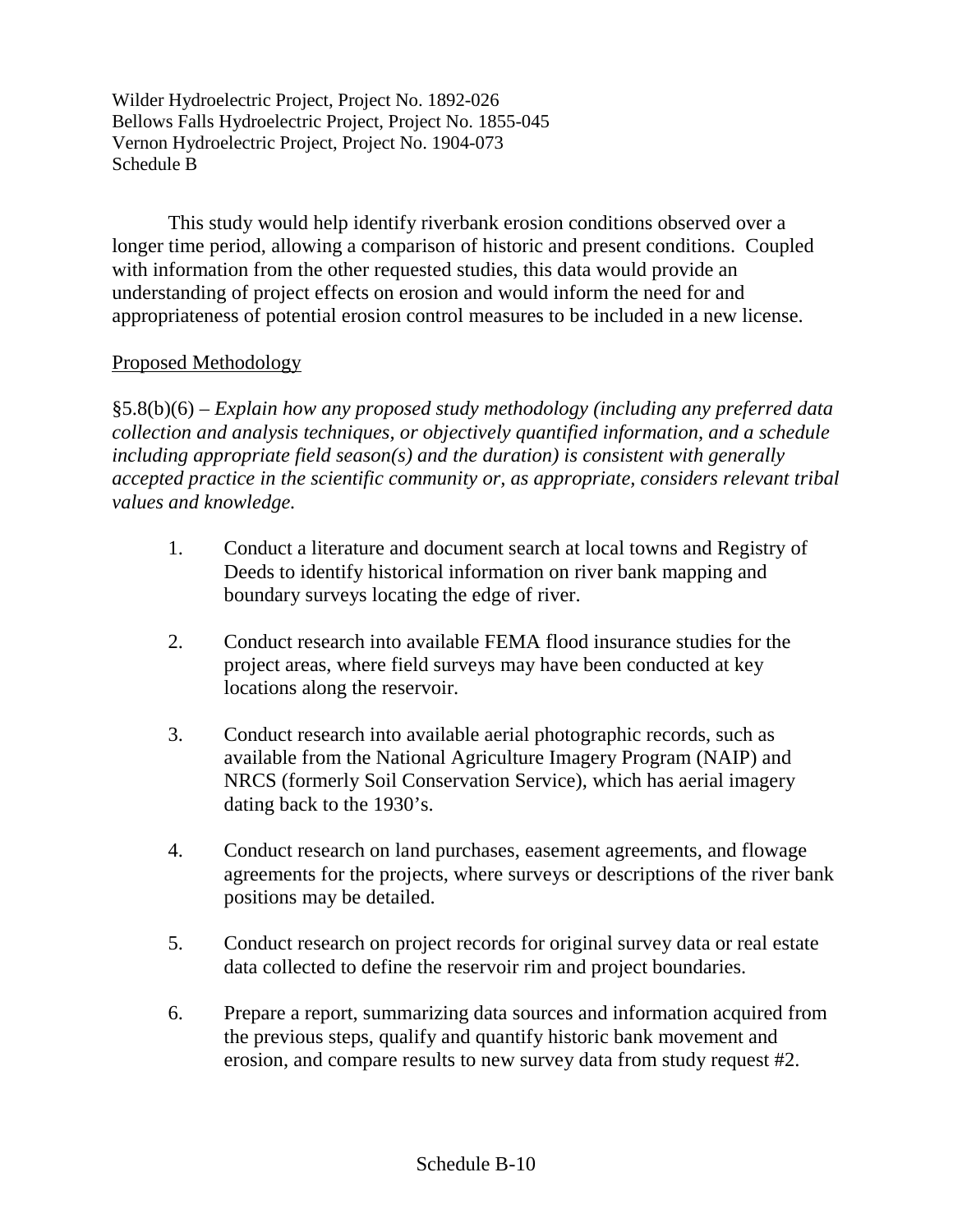### Level of Effort and Cost

§5.9(b)(7) – *Describe considerations of level of effort and cost, as applicable, and why any proposed alternative studies would not be sufficient to meet the stated information needs.*

This study effort is estimated to be a \$30,000 effort, estimated to require approximately 325 hours of total labor.

### **Study Request #4 – Riverbank Erosion Study**

**Projects:** Wilder, Bellows Falls, Vernon

#### Goals and Objectives

§5.9(b)(1) – *Describe the goals and objectives of each study proposal and the information to be obtained.*

Perform bank shear assessments using methodology such as the tractive force method to assess erosion potential from natural and project operational effects at representative erosion sites along the projects' reservoirs and tailwater, specifically at river bank survey sites within study request #2 or other significant locations identified within the Study Plan meetings.

§5.9(b)(2) – *If applicable, explain the relevant resource management goals of the agencies or Indian tribes with jurisdiction over the resource to be studied.*

None.

§5.9(b)(3) – *If the requester is not a resource agency, explain any relevant public interest considerations in regard to the proposed study.*

The Federal Energy Regulatory Commission must decide whether to issue a new license to TransCanada for the Wilder, Bellows Falls, and Vernon projects in the Connecticut River. Sections 4(e) and 10(a) of the Federal Power Act require the Commission to give equal consideration to all uses of the waterway on which a project is located, and what conditions should be placed on any license that may be issued. In making its license decision, the Commission must equally consider the environmental, recreational, fish and wildlife, and other non-developmental values of the projects, as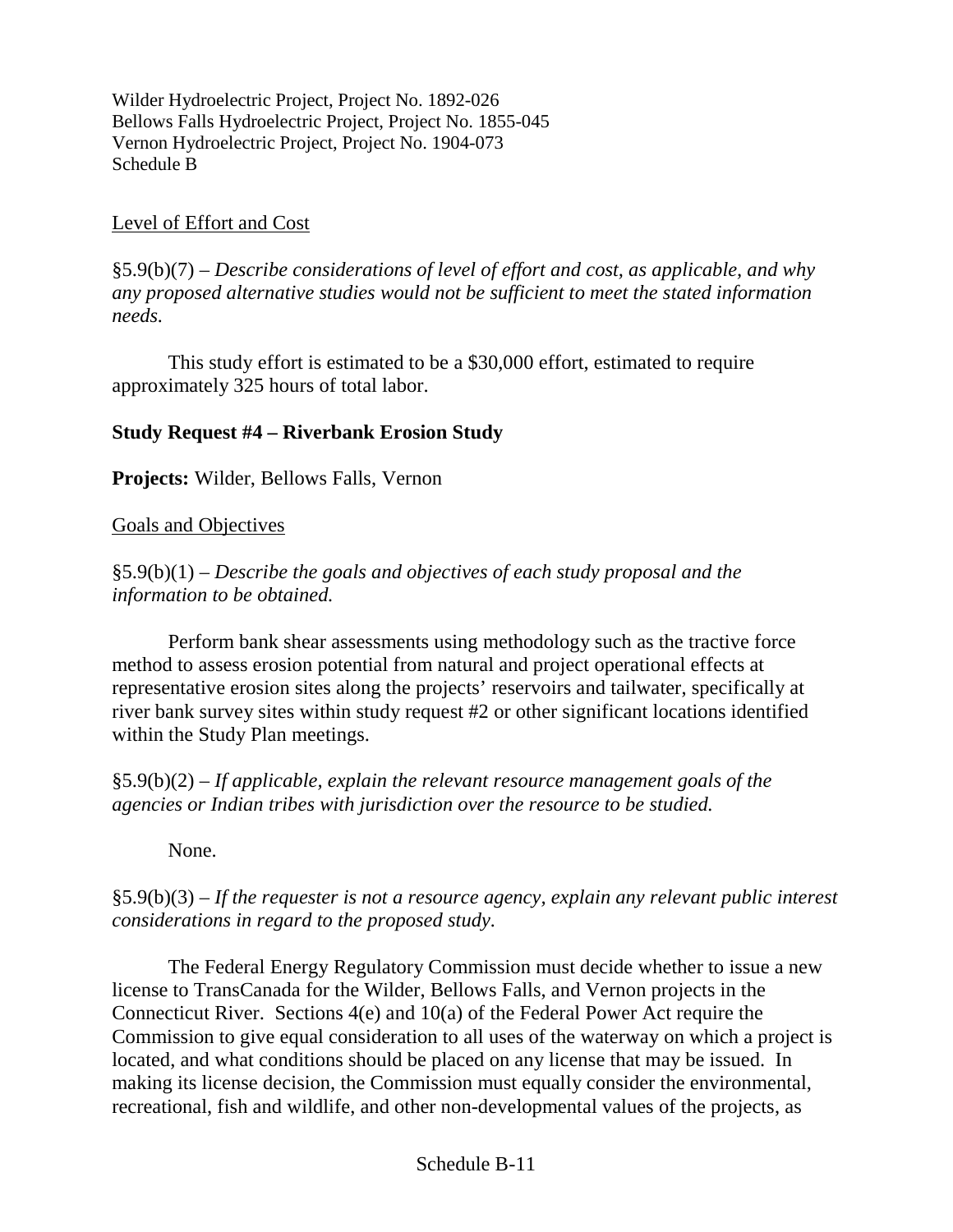well as power and developmental values. Any license issued shall be best adapted to a comprehensive plan for improving or developing a waterway or waterways for all beneficial public uses.

Public comments during the January 28 -30, 2013 scoping meetings indicate a strong public interest in erosion and a belief that the rates of erosion have increased recently and since deregulation of the energy markets. Computation of erosional forces at select locations along the river from natural flows and water levels influenced by project operations will help identify the influences of project operation on riverbank erosion. This would ensure that the effect of project operations on erosional forces from river flows and water level fluctuations is considered in a reasoned way and is relevant to the Commission's public interest determination.

### Background and Existing Information

§5.9(b)(4) – *Describe existing information concerning the subject of the study proposal, and the need for additional information*

The PAD describes erosional processes and summarizes findings from the 2010 shoreline survey and the USACE's 1979 report that concluded project operations are not likely to be a significant contributor to erosion within the reservoir.<sup>[13](#page-22-0)</sup> This report looked at hydraulics and erosion along a 141 mile reach of the River from the Turners Falls dam to the headwaters of the Wilder Project.**[14](#page-22-1)** Additionally, TransCanada has recently conducted a river reconnaissance study to document existing bank conditions within project impoundments. **[15](#page-22-2)** TransCanada proposes no further studies.

While this information is available, it is insufficient to fully inform an analysis of the contributing factors for erosion along the projects' reservoirs and tailraces. For example, the USACE's study and corresponding report was completed in 1979 and while

<span id="page-22-0"></span>**<sup>13</sup>** Simons, D.B., Andrews, J.W., Li, R.M., and Alawady, M.A. 1979. Connecticut River Streambank Erosion Study Massachusetts, New Hampshire, and Vermont. Prepared for USACE, New England Division.

<span id="page-22-1"></span>**<sup>14</sup>** We note that the USACE's report quantified multiple contributing factors to bank erosion, and summarized that the erosional forces on river banks due to the project operation fluctuation of water levels was 15 to 18 percent of the shear stress forces caused by the flowing water.

<span id="page-22-2"></span>**<sup>15</sup>** Kleinschmidt, 2010, Lower Connecticut River Shoreline Survey Report, Prepared for TransCanada Hydro Northeast.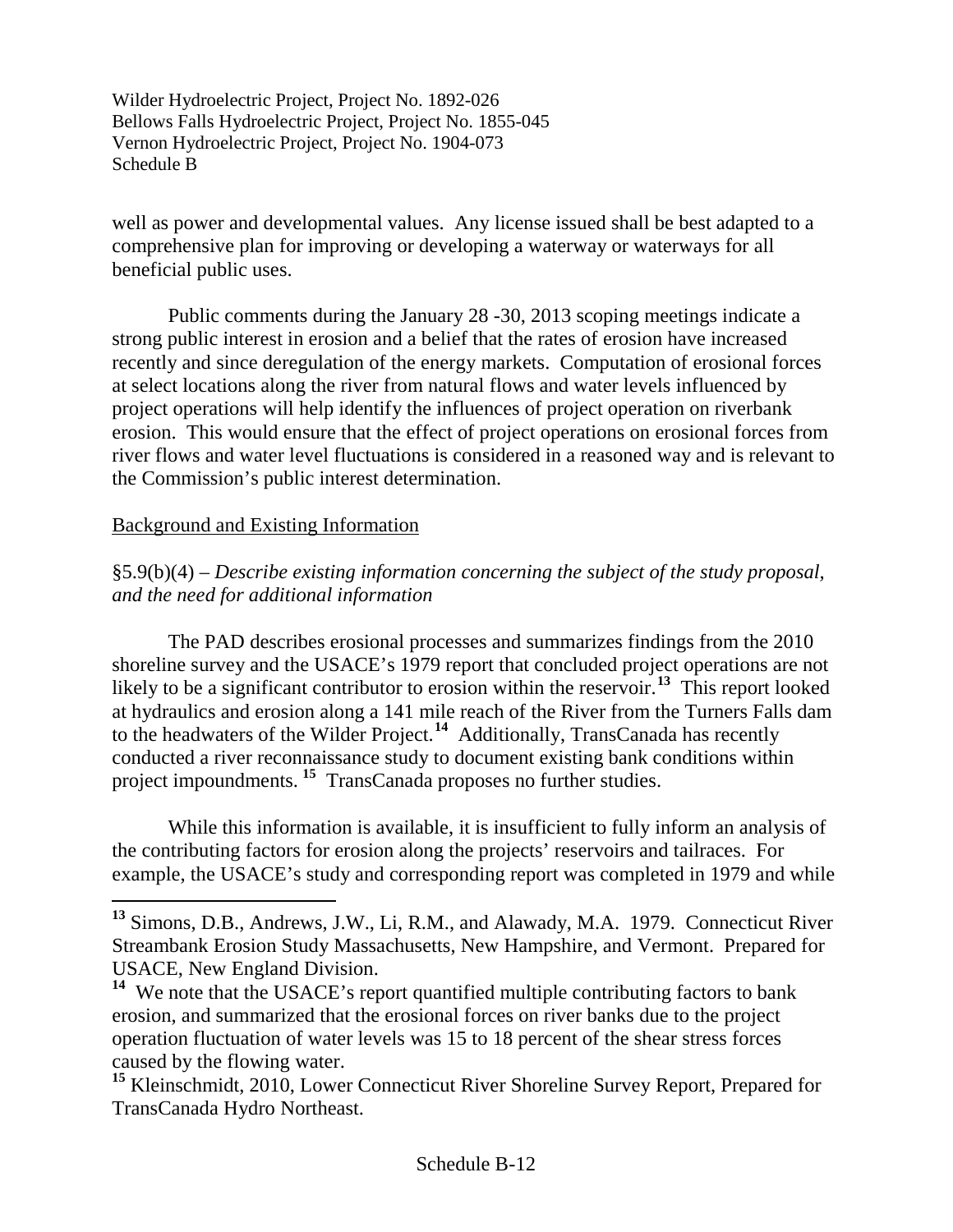it considered the hydraulics of the Connecticut River at that time, the hydraulics have changed with alterations to the three projects' operations since 1979**[16](#page-23-0)** and operational changes to upstream storage projects. Additionally, TransCanada's recent river reconnaissance study does not river hydraulics, morphology, or project operation, into consideration and only reviewed and assessed the erosional conditions of the streambank along the impoundments.

TransCanada noted during the scoping meetings that normal fluctuations are generally lower than the licensed limits. However, the PAD did not provide information on the variability, rate of change or the frequency of fluctuation within the reservoirs or tailraces. The data from this study, and the other study requests herein, coupled with information in the PAD provide information to understand the effect of project operations on multiple environmental resources (e.g. geology and soils, aquatic resources, and terrestrial resources).

### Project Nexus

§5.9(b)(5) – *Explain any nexus between project operations and effects (direct, indirect, and/or cumulative) on the resource to be studied, and how the study results would inform the development of license requirements.*

Erosion is likely to occur whenever moving water intersect with lands, and is a natural process with potentially both beneficial and adverse affects. The PADs describe a daily run-of-river mode of operation that results in headwater and tailwater flow fluctuations, resulting in a fluctuation of water levels. As referenced in the PAD, the 1979 Simons report attributes water fluctuations to be a factor in erosion. However, erosion, in and of itself, is not necessarily an adverse impact; but areas of excessive erosion that are a direct result of project operations or that may be having an adverse effect on another resource is of concern. The potential resources that may be affected are aquatic, terrestrial, cultural, recreation, or socioeconomic.

This study would quantify the forces and riverflows expected to cause erosion of the riverbanks at select locations under both flood conditions and normal project

<span id="page-23-0"></span>**<sup>16</sup>** *See* Transcripts of Wilder Hydroelectric Project evening scoping meeting filed on January 28, 2013, and transcripts of the Vernon Hydroelectric Project morning scoping meeting filed on January 30, 2013.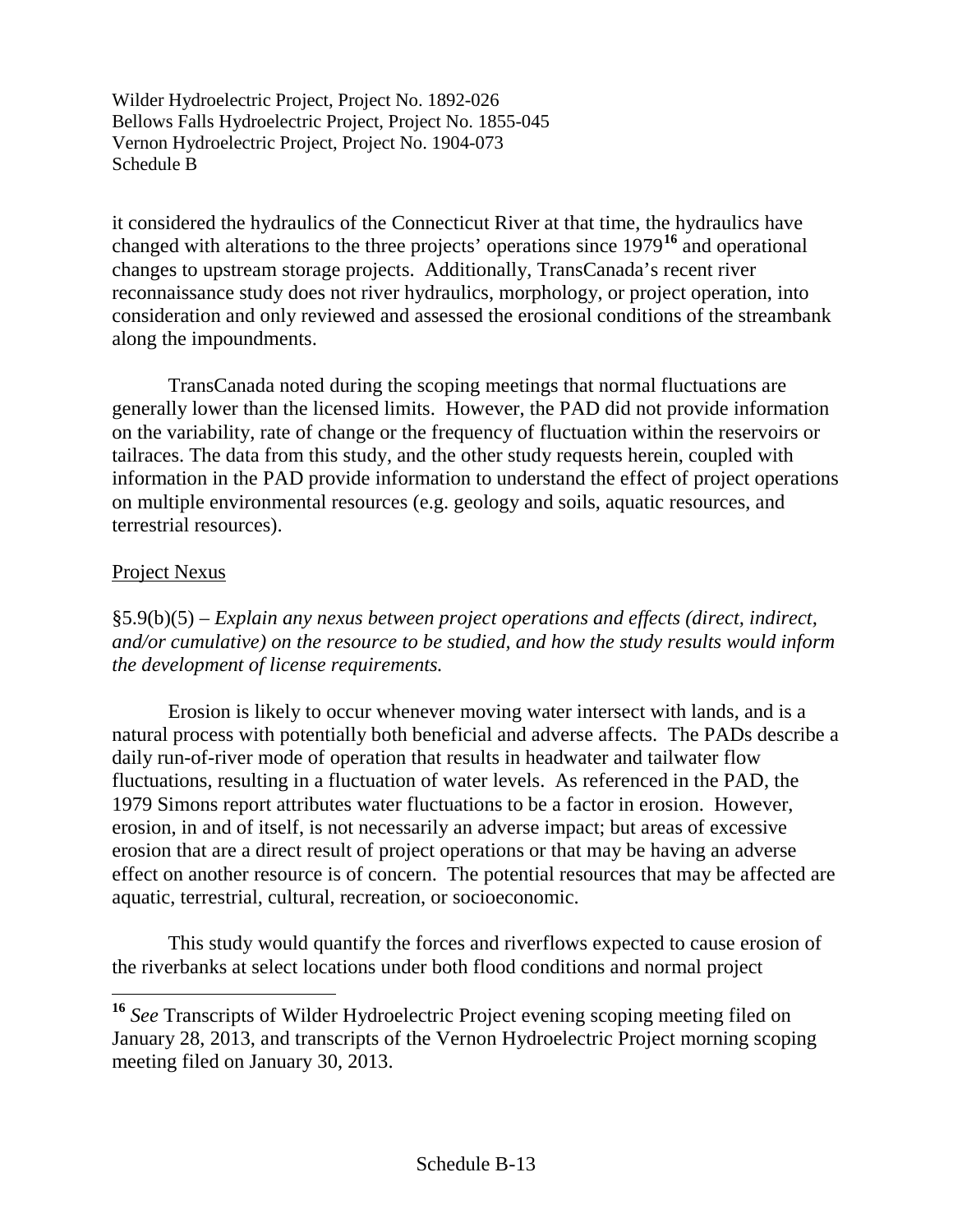operational conditions. Coupled with information from the other requested studies, this data would provide an understanding of project effects on erosion and would inform the need for and appropriateness of potential erosion control measures to be included in a new license.

### Proposed Methodology

§5.8(b)(6) – *Explain how any proposed study methodology (including any preferred data collection and analysis techniques, or objectively quantified information, and a schedule including appropriate field season(s) and the duration) is consistent with generally accepted practice in the scientific community or, as appropriate, considers relevant tribal values and knowledge.*

Using generally accepted methods:

- 1. Gather soils information for the riverbank transect, referenced in study request #2.
- 2. Compute river depth and velocity at river bank locations using HEC-RAS software or acceptable substitute, referenced in study request #1.
- 3. Perform tractive force or shear stress analyses to identify the incipient motion for dominant particle sizes.
- 4. Assess soils stability during drawdown, considering excess pore pressures.
- 5. Correlate river flow, shear stress, and drawdown to establish a flow/shear stress relationship to quantify project influence on erosion potential. Prepare a report that summarizes the input data (soils, morphology, flows, fluctuations), methods of computations, and results, describing the contributing causes of erosion at the study sites.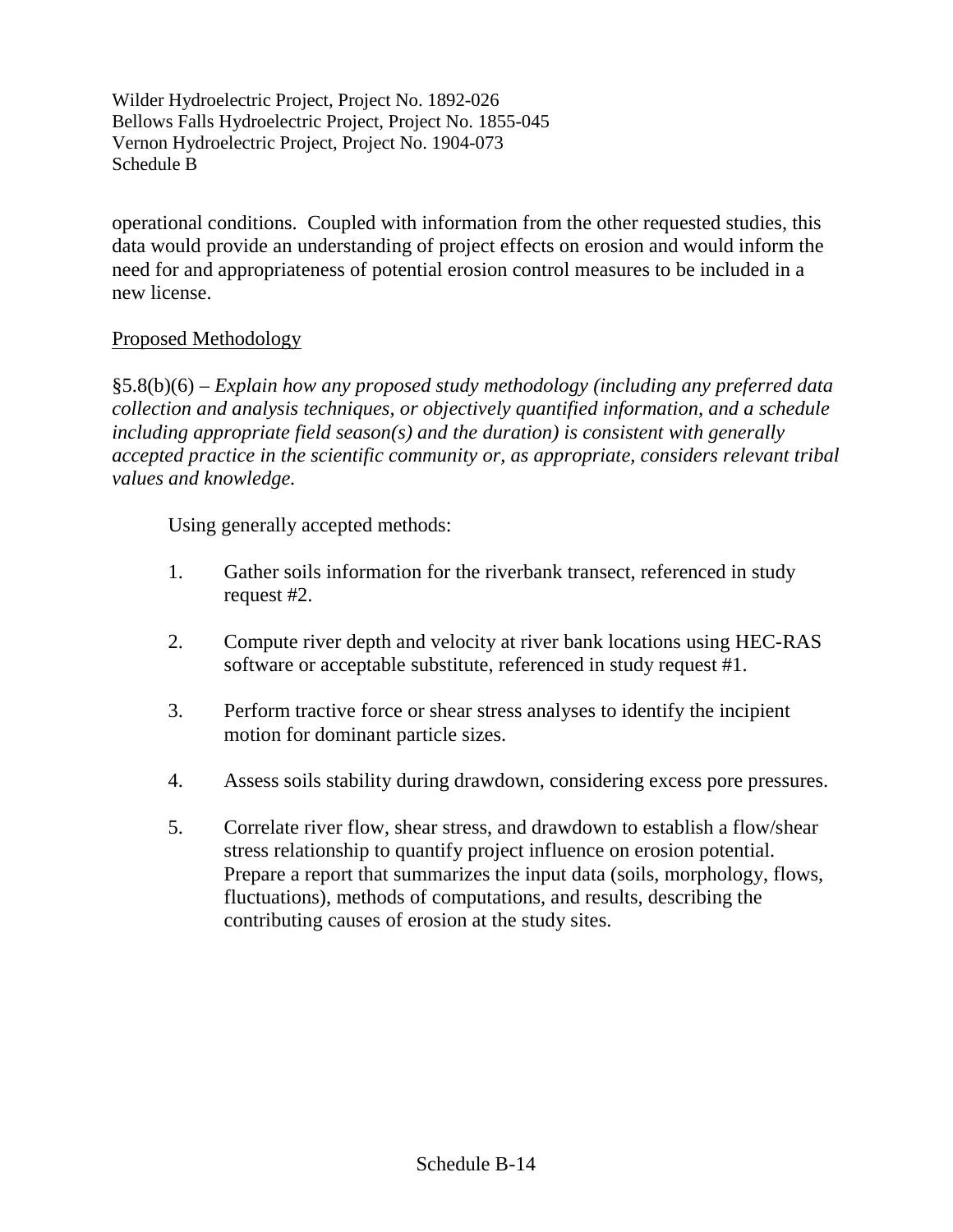#### Level of Effort and Cost

§5.9(b)(7) – *Describe considerations of level of effort and cost, as applicable, and why any proposed alternative studies would not be sufficient to meet the stated information needs.*

The estimated cost of this work is approximately \$66,000, would rely on data generated in other study requests and may be completed within one year.

It is anticipated that two technicians and an engineer would spend approximately 570 hours to conduct the study and prepare the report.

### **Study Request #5 – Aquatic Habitat Mapping**

**Projects:** Wilder, Bellows Falls, Vernon

#### Goals and Objectives

### §5.9(b)(1) – *Describe the goals and objectives of each study proposal and the information to be obtained.*

The goal of this study is to map the aquatic habitat at the Wilder, Bellows Falls, and Vernon projects in the Connecticut River, to evaluate the types of aquatic habitats that occur throughout the project areas (and downstream riverine corridors), and identify any potential project effects under current operations. Specifically, the objectives of the study are to:

- 1. Survey and map the aquatic habitat types distributed within the project impoundments, tailwaters, and downstream riverine corridors outside of the project areas in the Connecticut River from the upper extent of the Wilder impoundment and downstream to the upper extent of the Turners Falls Project's impoundment, including the Bellows Falls bypassed reach.
- 2. Describe the potential influences of the project reservoirs, water quality conditions, and project operations on the distribution of aquatic habitat within the reaches of the river evaluated.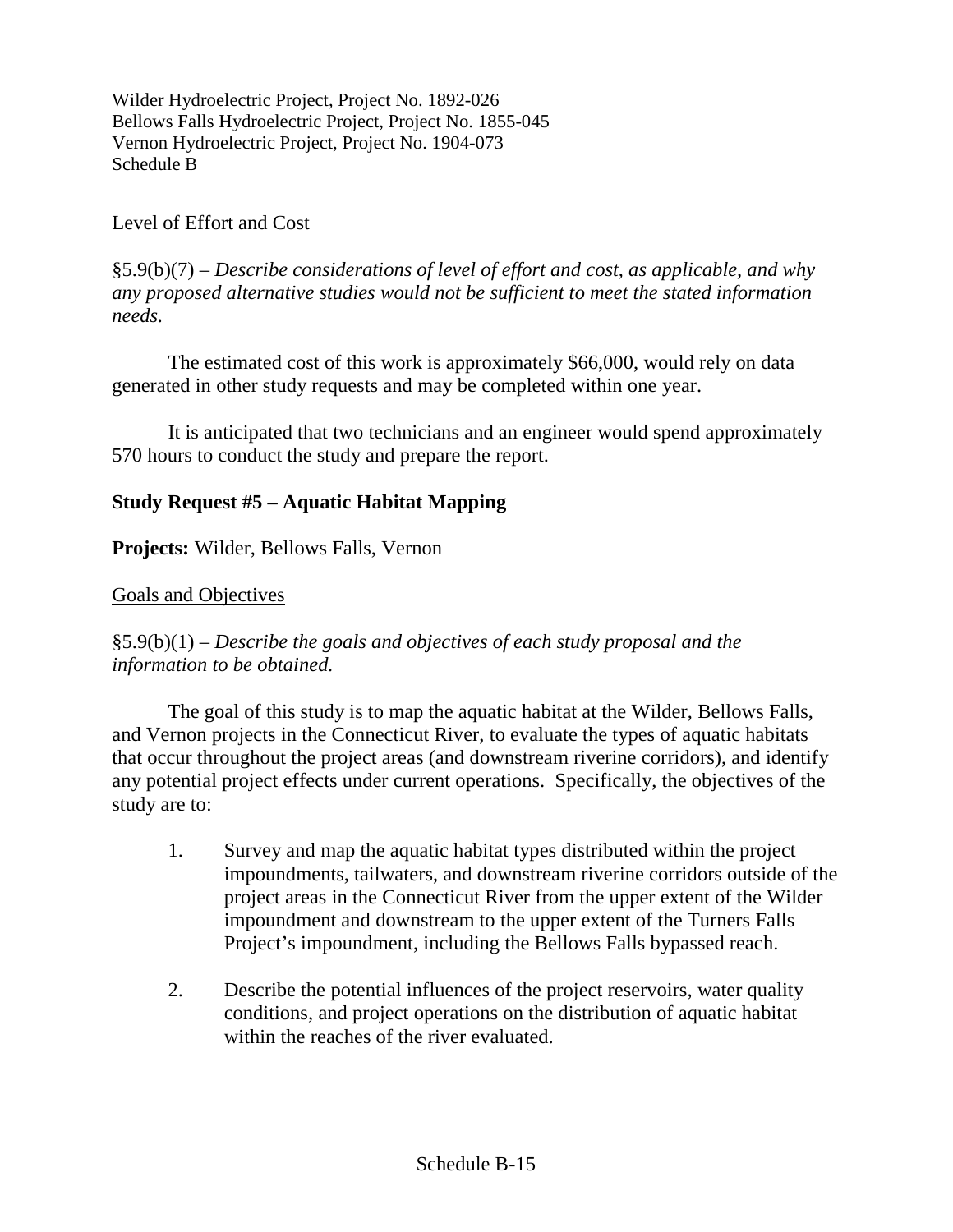§5.9(b)(2) – *If applicable, explain the relevant resource management goals of the agencies or Indian tribes with jurisdiction over the resource to be studied.*

Not applicable.

### §5.9(b)(3) – *If the requester is not a resource agency, explain any relevant public interest considerations in regard to the proposed study.*

The Federal Energy Regulatory Commission must decide whether to issue a new license to TransCanada for the Wilder, Bellows Falls, and Vernon projects in the Connecticut River. Sections 4(e) and 10(a) of the Federal Power Act require the Commission to give equal consideration to all uses of the waterway on which a project is located, and what conditions should be placed on any license that may be issued. In making its license decision, the Commission must equally consider the environmental, recreational, fish and wildlife, and other non-developmental values of the projects, as well as power and developmental values. Any license issued shall be best adapted to a comprehensive plan for improving or developing a waterway or waterways for all beneficial public uses.

Aquatic habitats in the Connecticut River support a sustainable riverine ecosystem that provides public opportunities, including a sport fishery. Ensuring that the effect of project operations pertaining to this resource is considered in a reasoned way is relevant to the Commission's public interest determination.

### Background and Existing Information

# §5.9(b)(4) – *Describe existing information concerning the subject of the study proposal, and the need for additional information.*

Review of TransCanada's PADs, as well as a preliminary review of scientific literature revealed minimal information pertaining to aquatic habitat resources within the projects reaches in the Connecticut River. Sparse site-specific data are provided in the PAD. Additional aquatic habitat information, including the mapped locations of aquatic habitats is needed to evaluate the projects effects on this resource.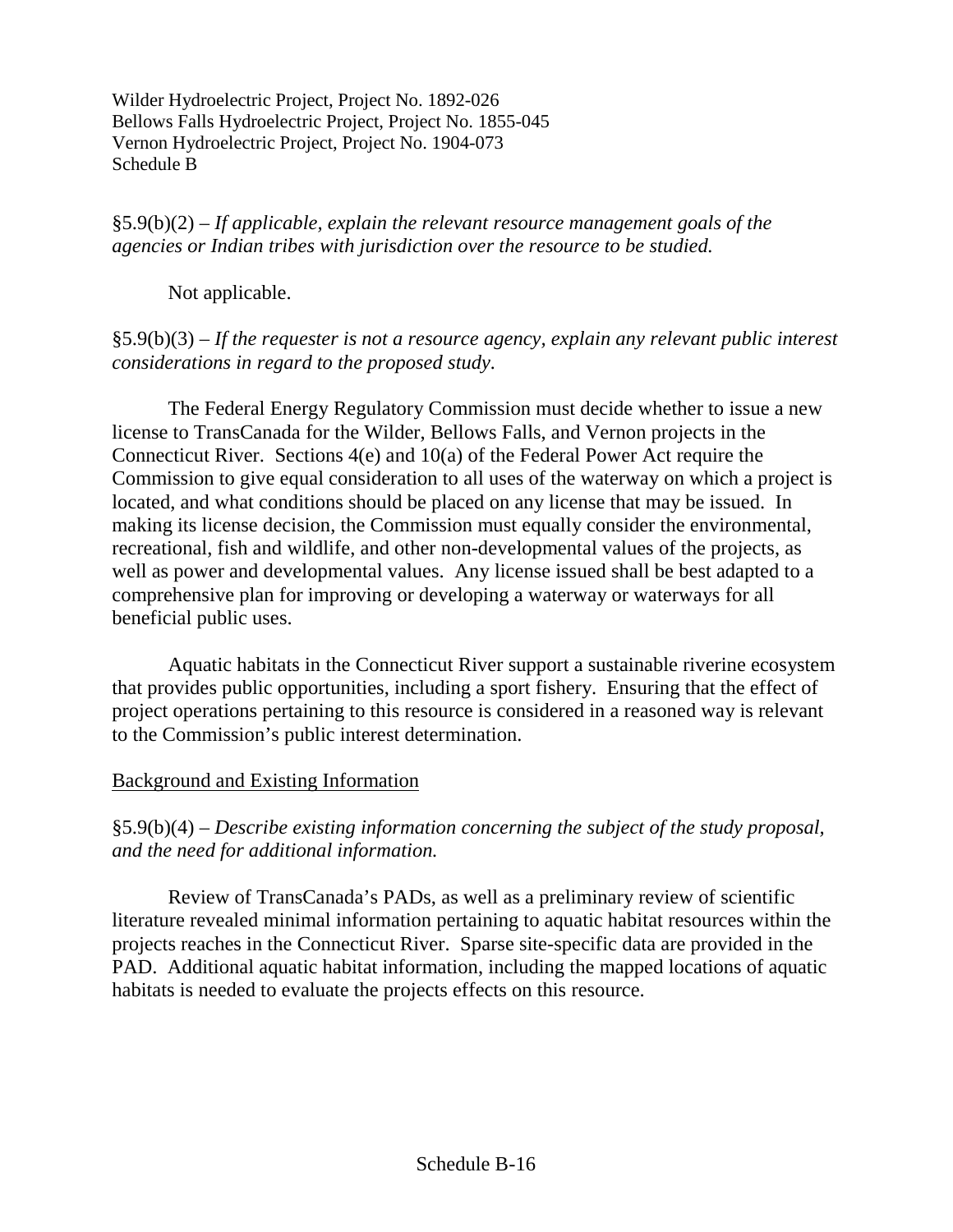### Project Nexus

§5.9(b)(5) – *Explain any nexus between project operations and effects (direct, indirect, and/or cumulative) on the resource to be studied, and how the study results would inform the development of license requirements.*

Currently, water levels in the impoundments, tailwaters, and downstream riverine areas fluctuate due to the current peaking operations of all three projects. In addition, there is no minimum flow requirement in the bypassed reach at the Bellows Falls project. As a result, any aquatic habitat exposed under low flow conditions may be adversely effected and/or inhibit the utilization of aquatic habitats by aquatic species during various life stages. These events may also cause fish or other aquatic species (e.g., mussels and macroinvertebrates) stranding and associated mortality.

This requested study would help establish a baseline condition and the health of the aquatic habitat and aquatic species of the Connecticut River from the head of the Wilder impoundment to the head of the Turners Falls impoundment under current operations. These data would also assist in forming the basis for inclusion of potential license articles to protect aquatic resources in the Connecticut River.

### Proposed Methodology

§5.8(b)(6) – *Explain how any proposed study methodology (including any preferred data collection and analysis techniques, or objectively quantified information, and a schedule including appropriate field season(s) and the duration) is consistent with generally accepted practice in the scientific community or, as appropriate, considers relevant tribal values and knowledge.*

Using generally accepted practices in the scientific community:

- 1. Conduct field surveys during the low flow season (i.e. summer months) from the head of the Wilder project impoundment to the head of the Turners Falls Project impoundment, including within the Bellows Falls bypassed reach. Include all three project impoundments, tailwaters, and downstream riverine corridors.
- 2. Categorize the habitat survey information per accepted practices in the scientific community (e.g., riverine habitat type, substrate type, depths, etc.)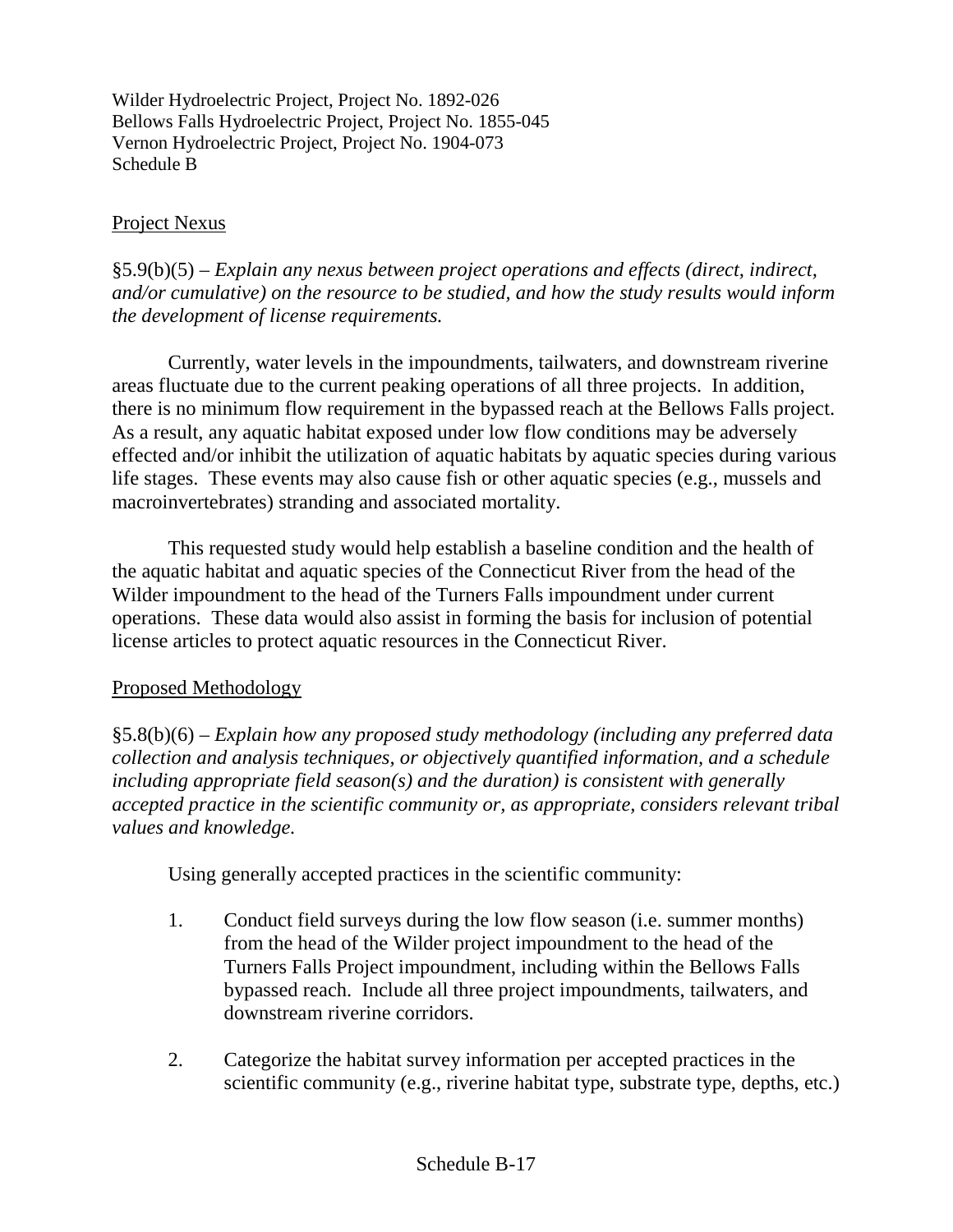> and plot on aerial maps. Record in-situ water quality conditions (temperature, DO, pH, conductivity).

3. Prepare a report that includes a summary of the data collected. The report should include aerial habitat maps, habitat descriptions, project operations and flow conditions during the survey, and in-situ water quality data. Include all data used to develop the report within an appendix to the report.

### Level of Effort and Cost

§5.9(b)(7) – *Describe considerations of level of effort and cost, as applicable, and why any proposed alternative studies would not be sufficient to meet the stated information needs.*

The estimated cost of this work is approximately between \$115,000, and may be completed within one study season.

It is anticipated that two technicians and a biologist would spend about 120 hours to conduct field work. Report preparation would require about 3 weeks by a biologist, and by GIS specialist.

# **Study Request #6 – Aquatic Habitat Instream Flow Study**

### **Projects:** Wilder, Bellows Falls, Vernon

### Goals and Objectives

# §5.9(b)(1) – *Describe the goals and objectives of each study proposal and the information to be obtained.*

The goal of this study is to evaluate the condition of aquatic habitat downstream of the Wilder, Bellows Falls, and Vernon dams (including the Bellows Falls bypassed reach) in the Connecticut River under flow conditions affected by project operations. Specifically, the objective of the study is to assess various stream flow conditions and resultant habitat for the production and survival of aquatic species downstream of the Wilder, Bellows Falls, and Vernon dams (including the Bellows Falls bypassed reach).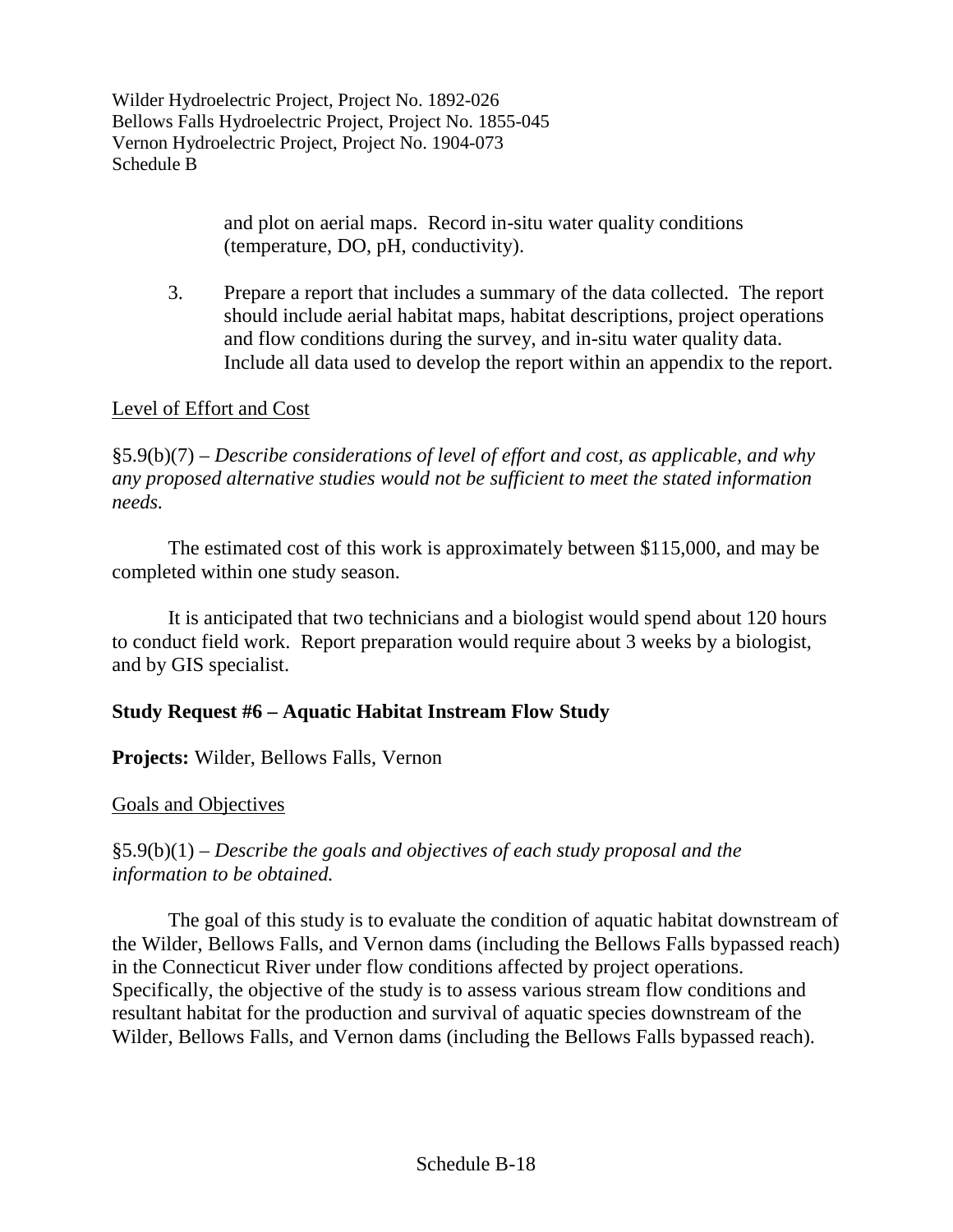§5.9(b)(2) *– If applicable, explain the relevant resource management goals of the agencies or Indian tribes with jurisdiction over the resources to be studied.*

Not applicable.

### §5.9(b)(3) *– If the requester is not a resource agency, explain any relevant public interest considerations in regard to the proposed study*.

The Federal Energy Regulatory Commission must decide whether to issue a new license to TransCanada for the Wilder, Bellows Falls, and Vernon projects. Sections 4(e) and 10(a) of the Federal Power Act require the Commission to give equal consideration to all uses of the waterway on which a project is located, and what conditions should be placed on any license that may be issued. In making its license decision, the Commission must equally consider the environmental, recreational, fish and wildlife, and other nondevelopmental values of the projects, as well as power and developmental values. Any license issued shall be best adapted to a comprehensive plan for improving or developing a waterway or waterways for all beneficial public uses.

Aquatic habitats and the species that utilize these habitats in the Connecticut River support a sustainable riverine ecosystem that is critical in providing public opportunities, such as the sport fishery. Ensuring that the effect of project operations pertaining to this resource is considered in a reasoned way is relevant to the Commission's public interest determination.

### Background and Existing Information

§5.9(b)(4) *– Describe existing information concerning the subject of the study proposal and the need for additional information.*

Review of TransCanada's PADs, as well as a preliminary review of scientific literature revealed minimal information pertaining to the adequacy and/or availability of flow dependent aquatic habitats downstream of the projects. Additional information on in stream flow downstream of the three dams and bypassed reach at Bellows Falls is needed to evaluate the projects effects on fish and aquatic resources.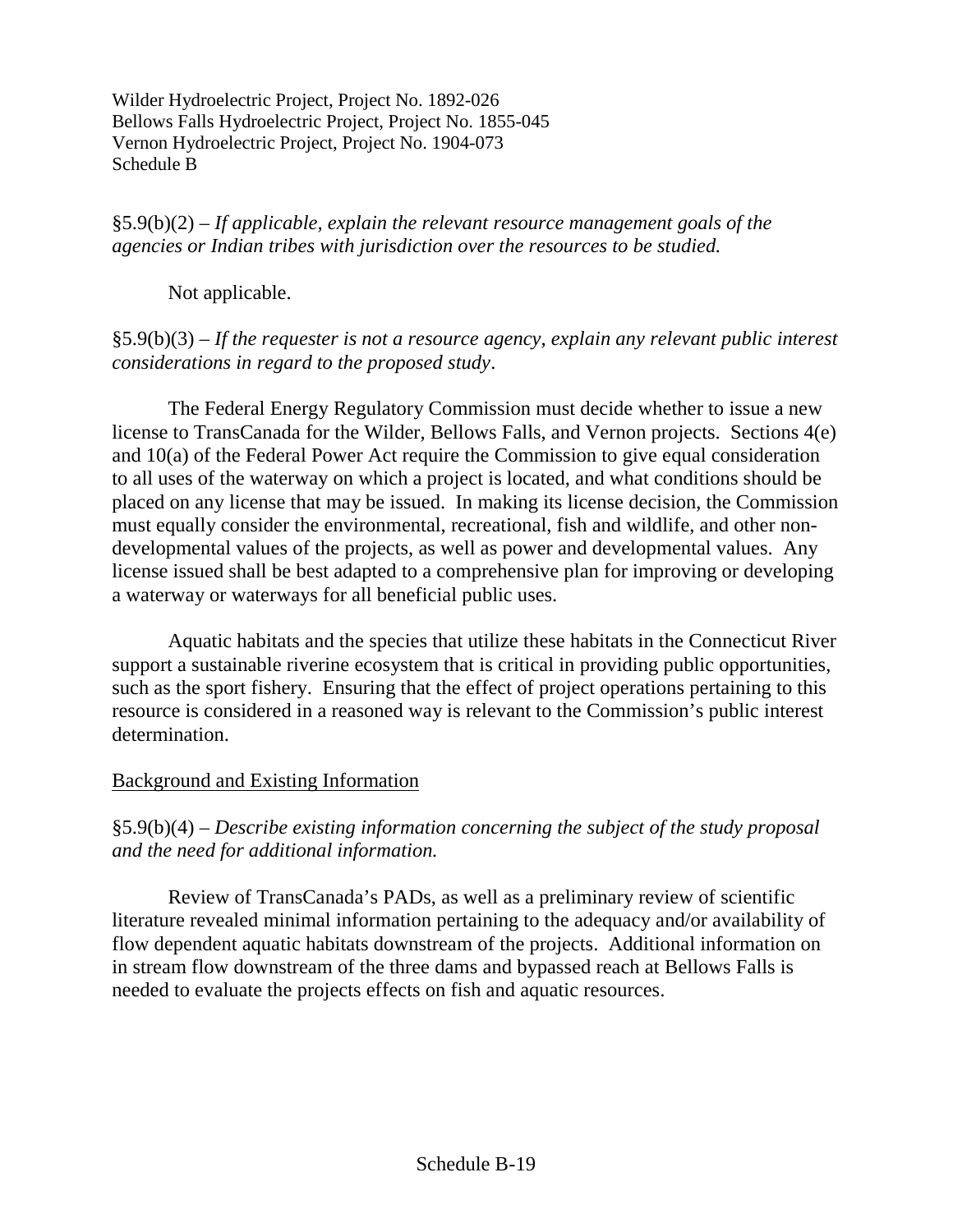### Project Nexus

§5.9(b)(5) *– Explain any nexus between project operations and effects (direct, indirect, and/or cumulative) on the resource to be studied, and how the study results would inform the development of license requirements.*

The Wilder, Bellows Falls, and Vernon projects operate as peaking hydroelectric projects. These peaking operations result in stream flow fluctuations of varying degrees based on total river flows and electricity demands. Because the projects reduce downstream flows when holding water in the project's reservoirs, there is a direct effect on the quantity and quality of the aquatic habitats downstream of the project dams. These effects could affect spawning, rearing, feeding, migration, and overwintering of aquatic species and may even cause stranding and mortality of aquatic species.

This requested study would help establish appropriate data of the effects of various flows on supporting aquatic habitat and species under current operations. These data would also assist in forming the basis for inclusion of potential license requirements (e.g. minimum instream flow) to protect aquatic resources in the Connecticut River.

### Proposed Methodology

§5.9(b)(6) *– Explain how any proposed study methodology (including any preferred data collection and analysis techniques, or objectively quantified information, and a schedule including appropriate field season(s) and the duration) is consistent with generally accepted practice in the scientific community or, as appropriate, considers relevant tribal values and knowledge*.

Using generally accepted practices in the scientific community:

- 1. Use habitat mapping information of the Connecticut River downstream of the Wilder, Bellows Falls, and Vernon dams (including the Bellows Falls bypassed reach) as baseline habitat information in this study;
- 2. Conduct a substrate embeddedness evaluation in the study areas;
- 3. Consult with stakeholders to develop a specific methodology for evaluating instream flows within the project's hydraulic control at the three projects;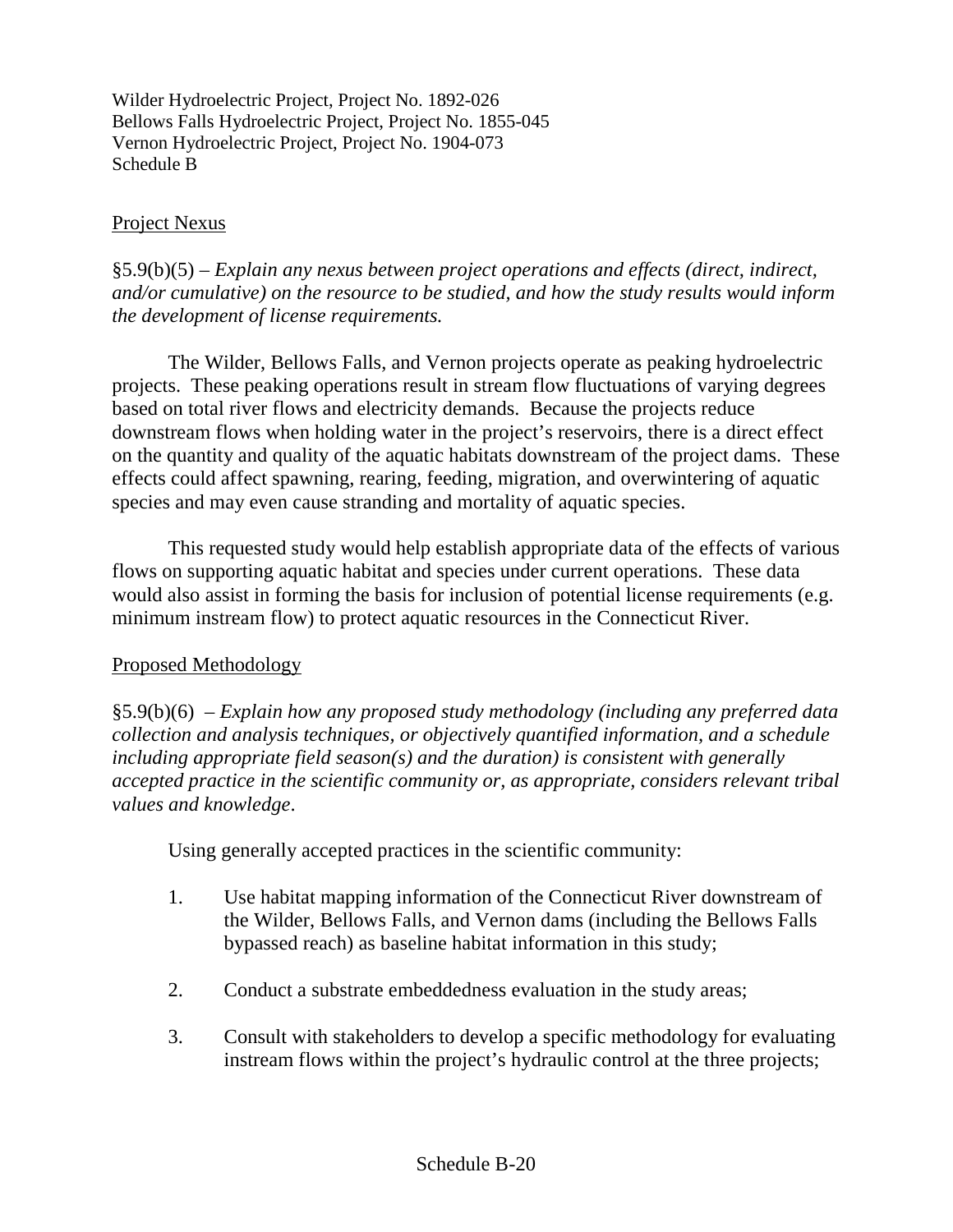- 4. Establish a protocol for identifying or developing Habitat Suitability Curves for target species (if appropriate); and
- 5. Prepare a report that includes a summary of the data collected. The report should include aerial habitat maps, habitat descriptions, project operations and flow conditions during the study, and all other results from the study.

# Level of Effort and Cost

§5.9(b)(7) *– Describe considerations of level of effort and cost, as applicable, and why any proposed alternative studies would not be sufficient to meet the stated information needs.*

The estimated cost of this work is approximately \$200,000 and may be completed within one study season.

It is anticipated that two technicians and a biologist would spend about 130 hours to conduct field work for each project. Report preparation would require about 2 weeks by a biologist and technician for each project.

### **Study Request #7 – Baseline Fisheries Population Study**

**Projects:** Wilder, Bellows Falls, Vernon

### Goals and Objectives

§5.9(b)(1) – *Describe the goals and objectives of each study proposal and the information to be obtained.*

The goal of this study is to gather baseline fisheries data upstream and downstream of the Wilder, Bellows Falls, and Vernon projects in the Connecticut River. These data are needed to identify the fish species that occur in the projects' impoundments, tailwaters, the downstream riverine corridors, and the Bellows Falls bypassed reach and to evaluate any potential project effects. Specifically, the objectives of the study are to:

1. Determine the relative abundance and distribution of resident/riverine and diadromous fish species within the project impoundments, tailwaters, and downstream riverine corridors outside of the project areas in the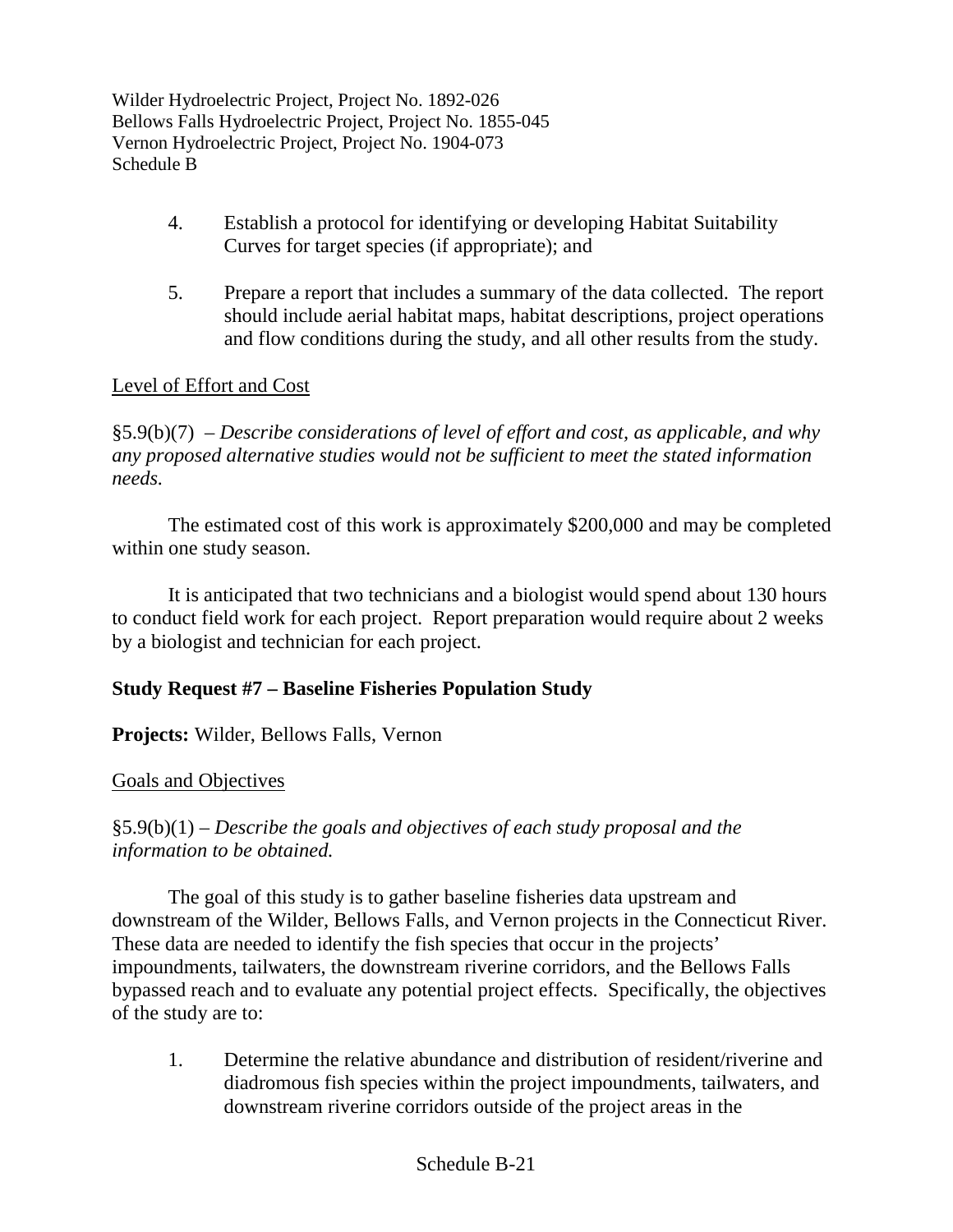> Connecticut River from the upper extent of the Wilder impoundment and downstream to the upper extent of the Turners Falls Project impoundment, including the Bellows Falls bypassed reach.

2. Describe the distribution of resident/riverine and diadromous fish species within the reaches of the river and in relationship to data gathered by the Aquatic Mapping Study.

§5.9(b)(2) – *If applicable, explain the relevant resource management goals of the agencies or Indian tribes with jurisdiction over the resource to be studied.*

Not applicable.

§5.9(b)(3) – *If the requester is not a resource agency, explain any relevant public interest considerations in regard to the proposed study.*

The Federal Energy Regulatory Commission must decide whether to issue a new license to TransCanada for the Wilder, Bellows Falls, and Vernon projects. Sections 4(e) and 10(a) of the Federal Power Act require the Commission to give equal consideration to all uses of the waterway on which a project is located, and what conditions should be placed on any license that may be issued. In making its license decision, the Commission must equally consider the environmental, recreational, fish and wildlife, and other nondevelopmental values of the projects, as well as power and developmental values. Any license issued shall be best adapted to a comprehensive plan for improving or developing a waterway or waterways for all beneficial public uses.

Fish populations in the Connecticut River support a sport fishery. The effect of project operation on this resource is relevant to the Commission's public interest determination.

### Background and Existing Information

§5.9(b)(4) – *Describe existing information concerning the subject of the study proposal, and the need for additional information.*

Review of TransCanada's PADs, as well as a preliminary review of scientific literature revealed minimal information on fisheries resources in the Connecticut River potentially affected by the project. While sparse site-specific data on general species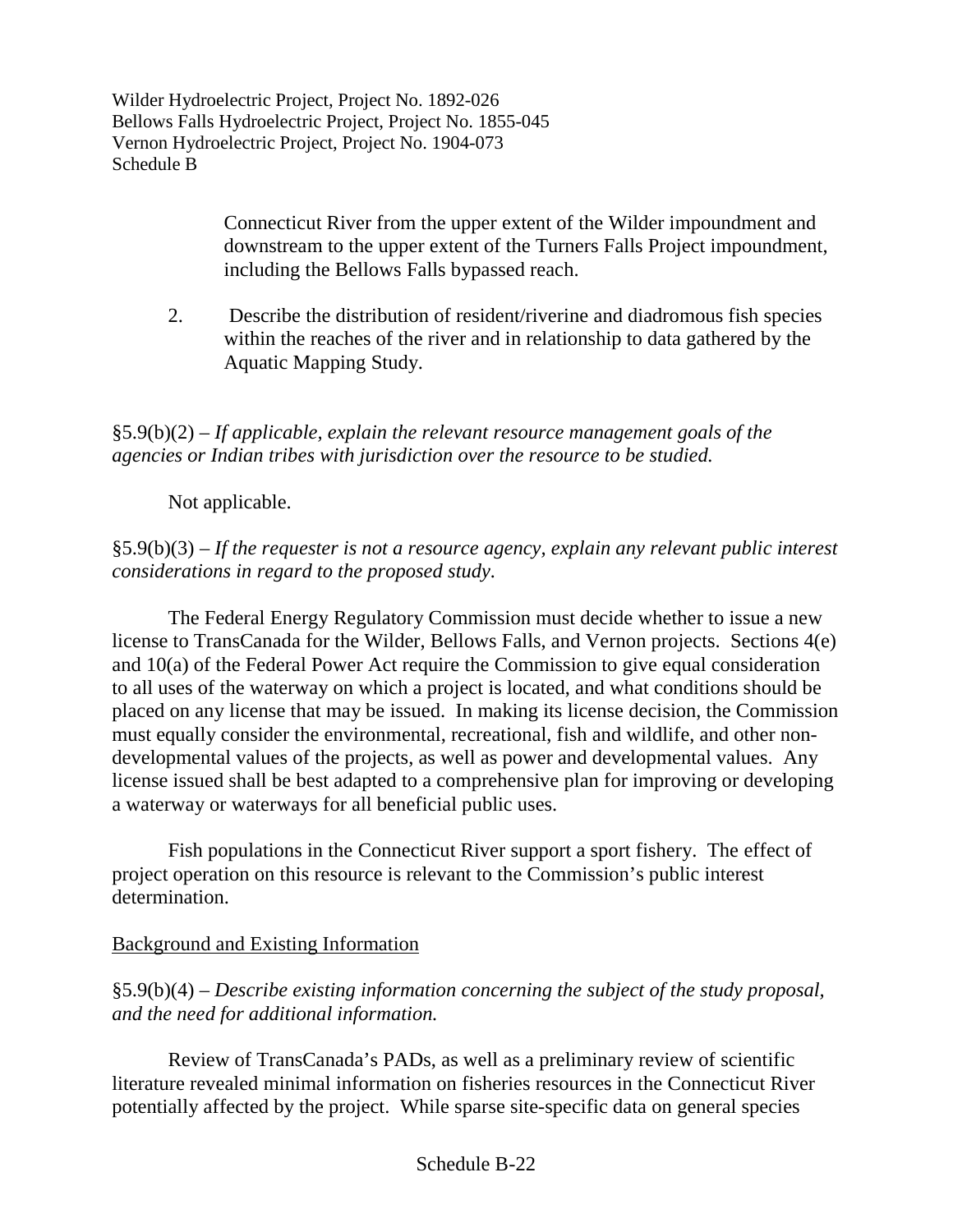presence and absence are provided in the PAD, additional fisheries population data are needed to evaluate the projects effects on this resource.

#### Project Nexus

§5.9(b)(5) – *Explain any nexus between project operations and effects (direct, indirect, and/or cumulative) on the resource to be studied, and how the study results would inform the development of license requirements.*

Potential project effects on fishery resources may include fish entrainment through the generating units, minimum instream flows, and peaking flow operations. Information on the abundance and distribution of the existing fish community would help to identify whether adverse effects are occurring.

The applicant is proposing to continue providing the existing minimum flows. Flow releases from the projects have the potential to affect the suitability of aquatic habitat in these reaches, and in turn fishery resources. This requested study would help establish a baseline condition on the health of the fishery of the Connecticut River in the projects' vicinity under current operations. These data would also assist in informing potential license articles to protect fishery resources in the Connecticut River.

### Proposed Methodology

§5.8(b)(6) – *Explain how any proposed study methodology (including any preferred data collection and analysis techniques, or objectively quantified information, and a schedule including appropriate field season(s) and the duration) is consistent with generally accepted practice in the scientific community or, as appropriate, considers relevant tribal values and knowledge.*

Using generally accepted practices in the scientific community:

1. Conduct electrofishing surveys in each of the project impoundments, tailwaters, and downstream riverine corridors, including boat or backpack electrofishing within the Bellows Falls bypassed reach. Conduct sampling during late-summer or fall in order to observe annual juvenile production (juvenile fish would be large enough to collect). Establish sampling locations that represent the full extent and types of habitat in the study area.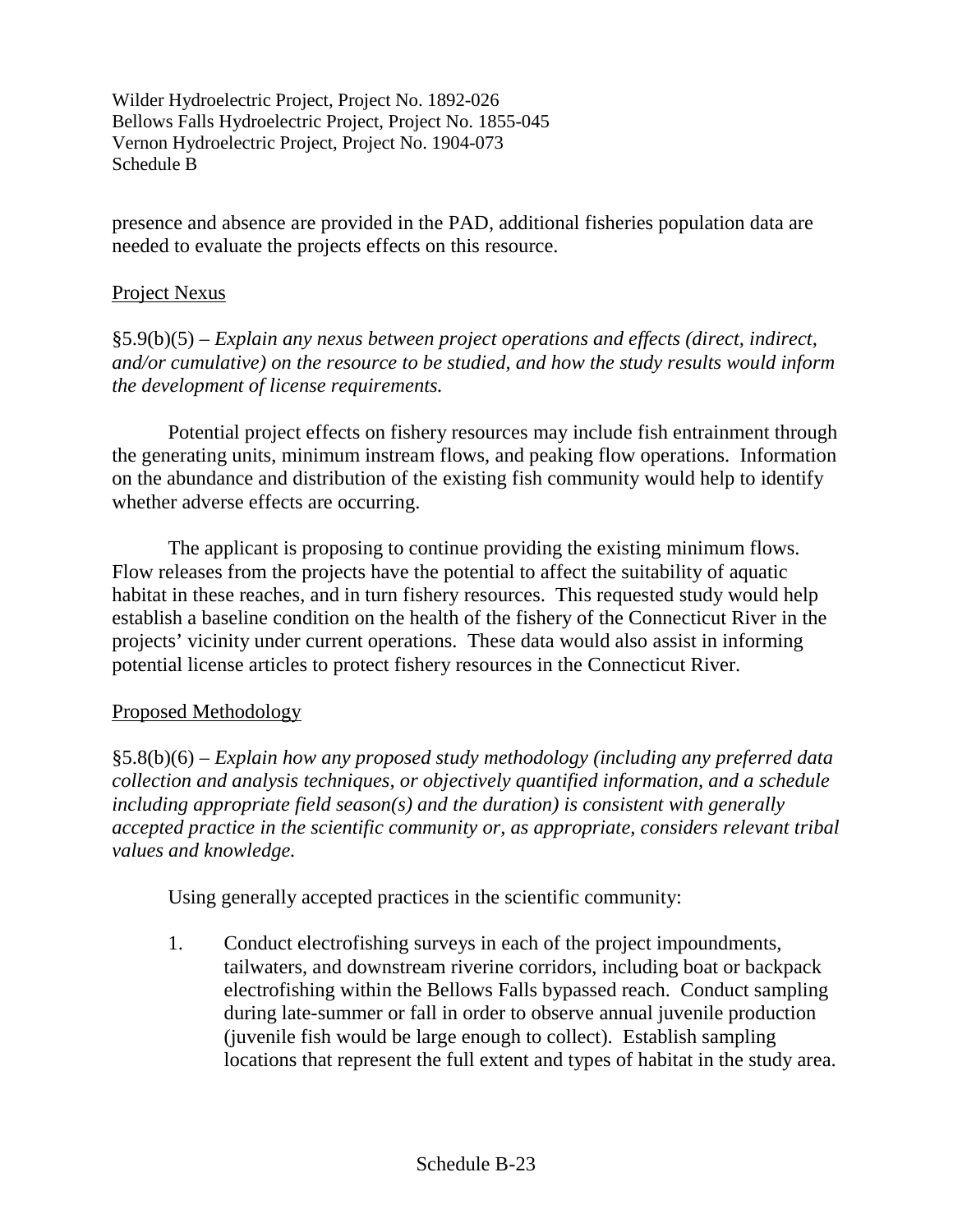- 2. Separately target upstream and downstream migrating American eels for sampling using generally accepted methods, such as electrofishing, trap/fyke netting, eel pots, etc. to provide data on the abundance of American eels at various life stages, and where they tend to congregate at each of the projects. Conduct the study in late spring/early summer to target upstream migration juvenile eels (i.e., elvers and yellow eels), and during the fall to target downstream migrating adults eels (i.e. silver eels).
- 3. Identify to species and count all collected fish while weighing and measuring only a subsample. Measure eye diameters of captured American eels for use in the evaluating silver eels phase. Identify and record the habitat type and substrate of each sampling location , and record in-situ water quality conditions (temperature, DO, pH, conductivity).
- 4. Prepare a report that includes a summary of the data from the above studies. Include tabular summaries of fish species collected by station, plus data on lengths, weights, condition factors, and in-situ habitat conditions. Also include specific information relating to American eel populations characteristics , such as areas at the base of the dams where elvers congregate, and the abundance of potentially downstream migrating silver eels. Include all data used to develop the report (including date and time of collection) within an appendix to the report.

### Level of Effort and Cost

§5.9(b)(7) – *Describe considerations of level of effort and cost, as applicable, and why any proposed alternative studies would not be sufficient to meet the stated information needs.*

The estimated cost of this work is approximately \$100,000 and may be completed within one study season.

It is anticipated that three technicians and a biologist would spend about 165 hours to conduct field work for each project. Report preparation would require about 4 weeks by a biologist.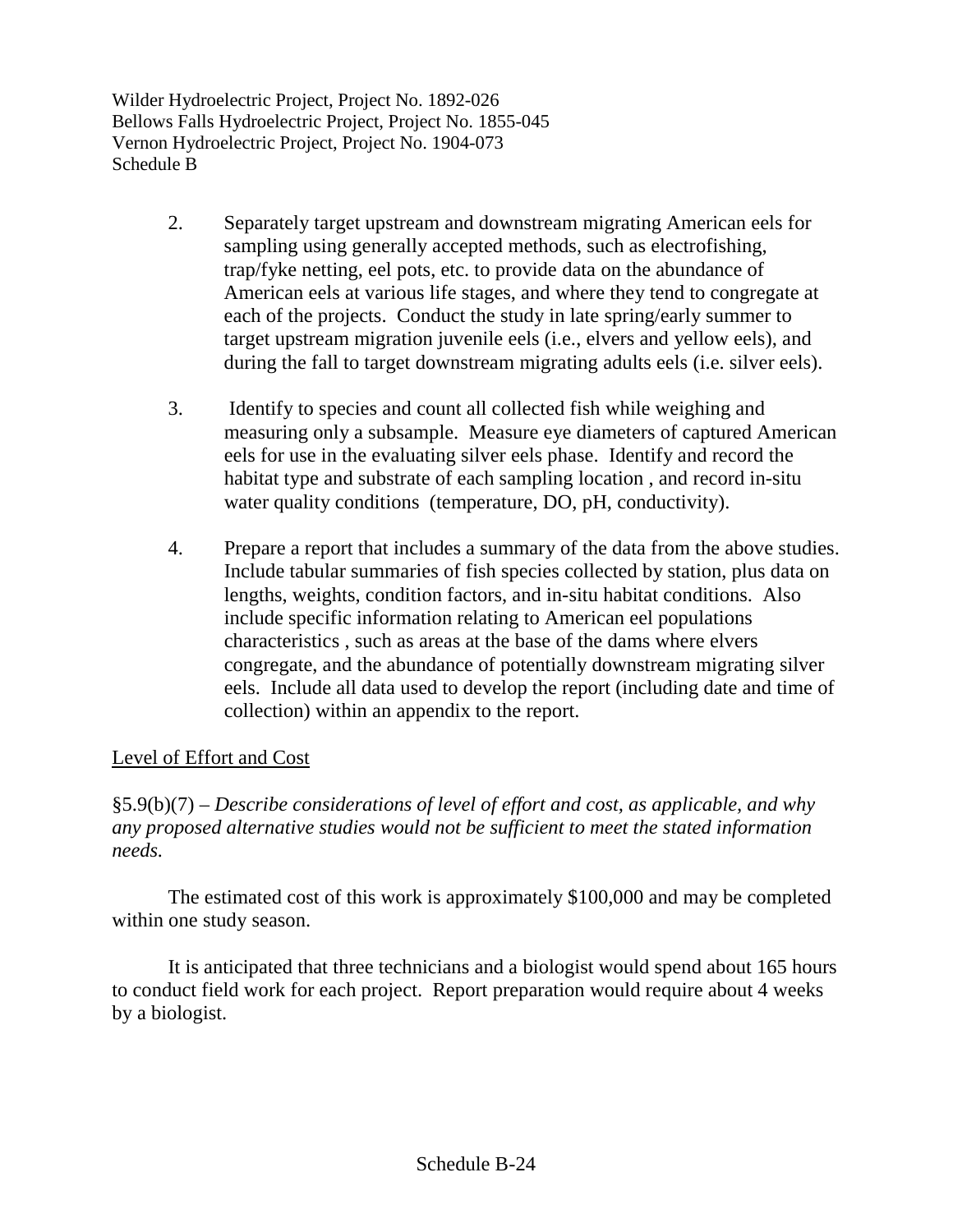### **Study Request #8 – Assessment of Fish Impingement, Entrainment, and Survival Study**

**Projects:** Wilder, Bellows Falls, Vernon

#### Goals and Objectives

§5.9(b)(1) – *Describe the goals and objectives of each study proposal and the information to be obtained.*

The goal of this study is to use the data gathered from the baseline fisheries population study to assess fish trashrack impingement, turbine entrainment, and survival at the Wilder, Bellows Falls, and Vernon projects in the Connecticut River. This information would be used to evaluate the effects from passage through project turbines and other passage routes on fish populations that occur throughout the project areas. Specifically, the objectives of the study are to:

- 1. Describe the physical characteristics of the Wilder, Bellows Falls, and Vernon projects that may influence fish impingement and entrainment rates, including intake location and dimensions, the velocity distribution in front of the intake structure, and the clear spacing between the trashrack bars;
- 2. Identify current and any future routes for fish movement past the three dams, and the risks of injury or mortality for each, taking into consideration seasonality of movement, flow direction and velocity, and current and future flow management regimes;
- 3. Analyze target species (i.e., individual species and guilds/groups) for factors that may influence their vulnerability to entrainment and mortality;
- 4. Assess the potential for target fish species impingement;
- 5. Estimate entrainment rates and numbers for target fish species;
- 6. Estimate turbine passage survival rates and numbers for target fish species;
- 7. Estimate total project survival considering all passage routes for American shad and river herring at the Vernon project; and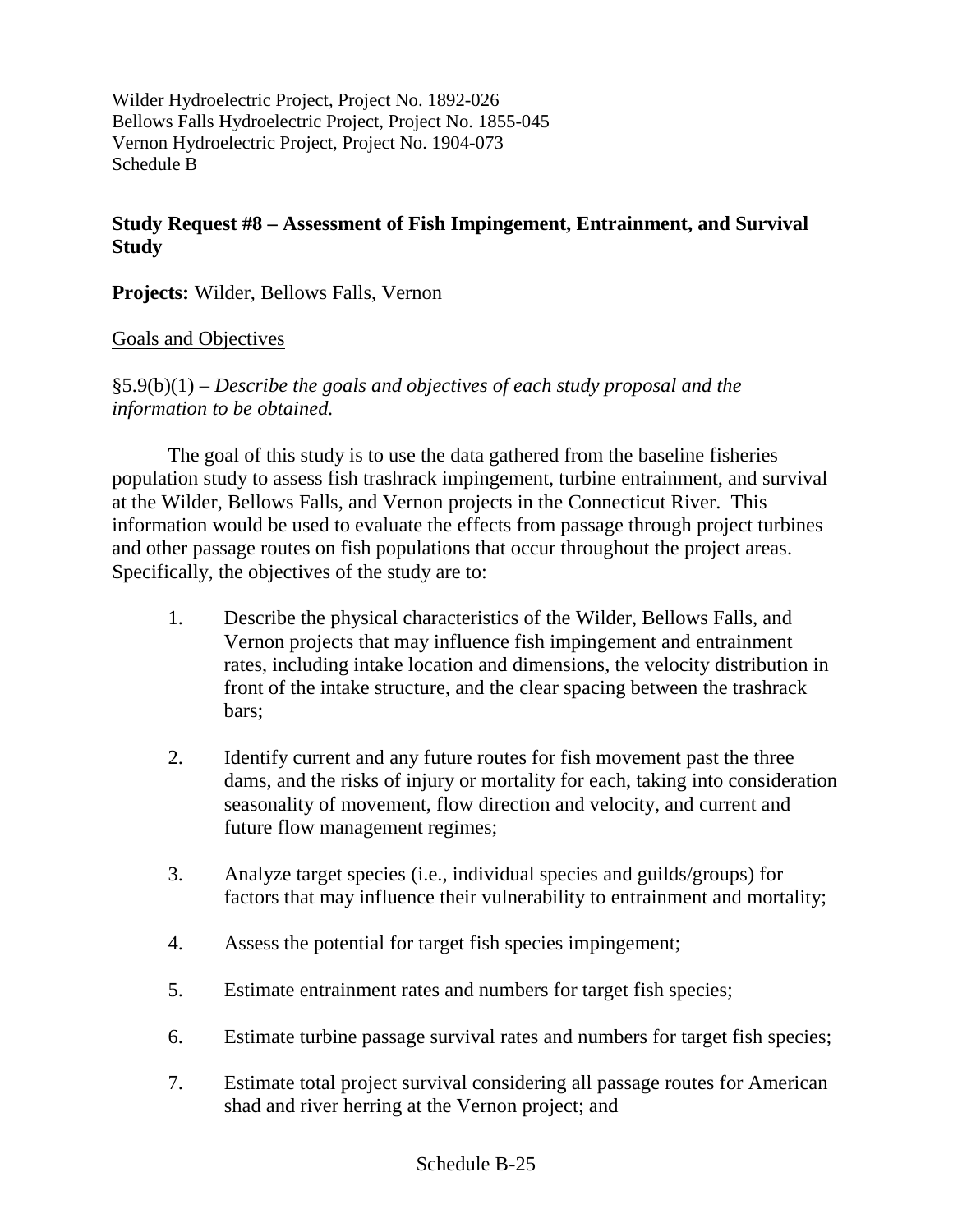> 8. Estimate total project survival considering all passage routes for American eel, Atlantic salmon, and sea lamprey at the Wilder, Bellows Falls, and Vernon projects.

§5.9(b)(2) – *If applicable, explain the relevant resource management goals of the agencies or Indian tribes with jurisdiction over the resource to be studied.*

Not applicable.

# §5.9(b)(3) – *If the requester is not a resource agency, explain any relevant public interest considerations in regard to the proposed study.*

The Federal Energy Regulatory Commission must decide whether to issue a new license to TransCanada for the Wilder, Bellows Falls, and Vernon projects in the Connecticut River. Sections 4(e) and 10(a) of the Federal Power Act require the Commission to give equal consideration to all uses of the waterway on which a project is located, and what conditions should be placed on any license that may be issued. In making its license decision, the Commission must equally consider the environmental, recreational, fish and wildlife, and other non-developmental values of the projects, as well as power and developmental values. Any license issued shall be best adapted to a comprehensive plan for improving or developing a waterway or waterways for all beneficial public uses.

Fish populations in the Connecticut River support a sustainable riverine ecosystem that is critical in providing public opportunities, such as the important sport fishery. Ensuring that the effect of project operations pertaining to this resource is considered in a reasoned way is relevant to the Commission's public interest determination.

### Background and Existing Information

§5.9(b)(4) – *Describe existing information concerning the subject of the study proposal, and the need for additional information.*

Review of TransCanada's PADs, as well as a preliminary review of scientific literature revealed no information pertaining to fish impingement, entrainment, and survival at the Wilder, Bellows Falls, and Vernon projects on the Connecticut River. Additional up-to-date information on fish impingement, entrainment, and survival is needed to evaluate the projects effects on this resource.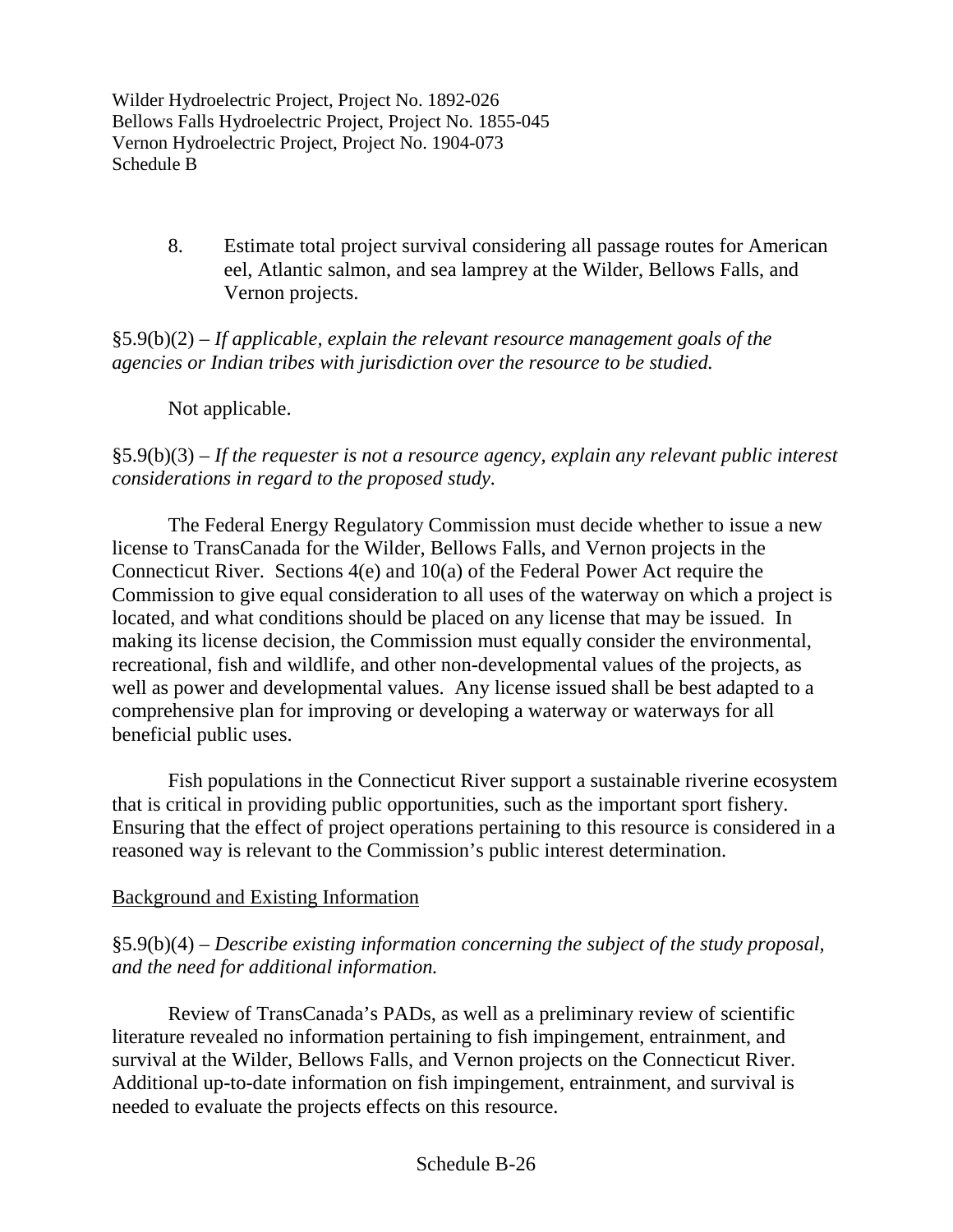### Project Nexus

§5.9(b)(5) – *Explain any nexus between project operations and effects (direct, indirect, and/or cumulative) on the resource to be studied, and how the study results would inform the development of license requirements.*

Potential t effects of project operations and facilities include fish impingement on the trashracks and entrainment through the generating units. Any fish moving downstream as a part of their life cycle would encounter a series of dams and intakes at hydroelectric projects in the Connecticut River, potentially resulting in exposure of these fish to multiple sources of mortality. Information pertaining to these effects would help identify any adverse effects from the projects.

This requested study would help establish a baseline condition and be considered when evaluating the health of the fishery of the Connecticut River in the project reach. These data would also assist in forming the basis for inclusion of potential license conditions to protect fishery resources in the Connecticut River.

### Proposed Methodology

§5.8(b)(6) – *Explain how any proposed study methodology (including any preferred data collection and analysis techniques, or objectively quantified information, and a schedule including appropriate field season(s) and the duration) is consistent with generally accepted practice in the scientific community or, as appropriate, considers relevant tribal values and knowledge.*

Using generally accepted practices in the scientific community:

- 1. Utilize the fish population data to develop a target species list that represents species of conservation interest and all fish guilds/groups in consultation with the state fishery resource agencies.
- 2. Conduct an assessment on the probability of trashrack impingement a the three projects considering the site-specific variables at each project, such as clear spacing, intake configurations, flow velocities, fish size, fish swim speeds, and life histories.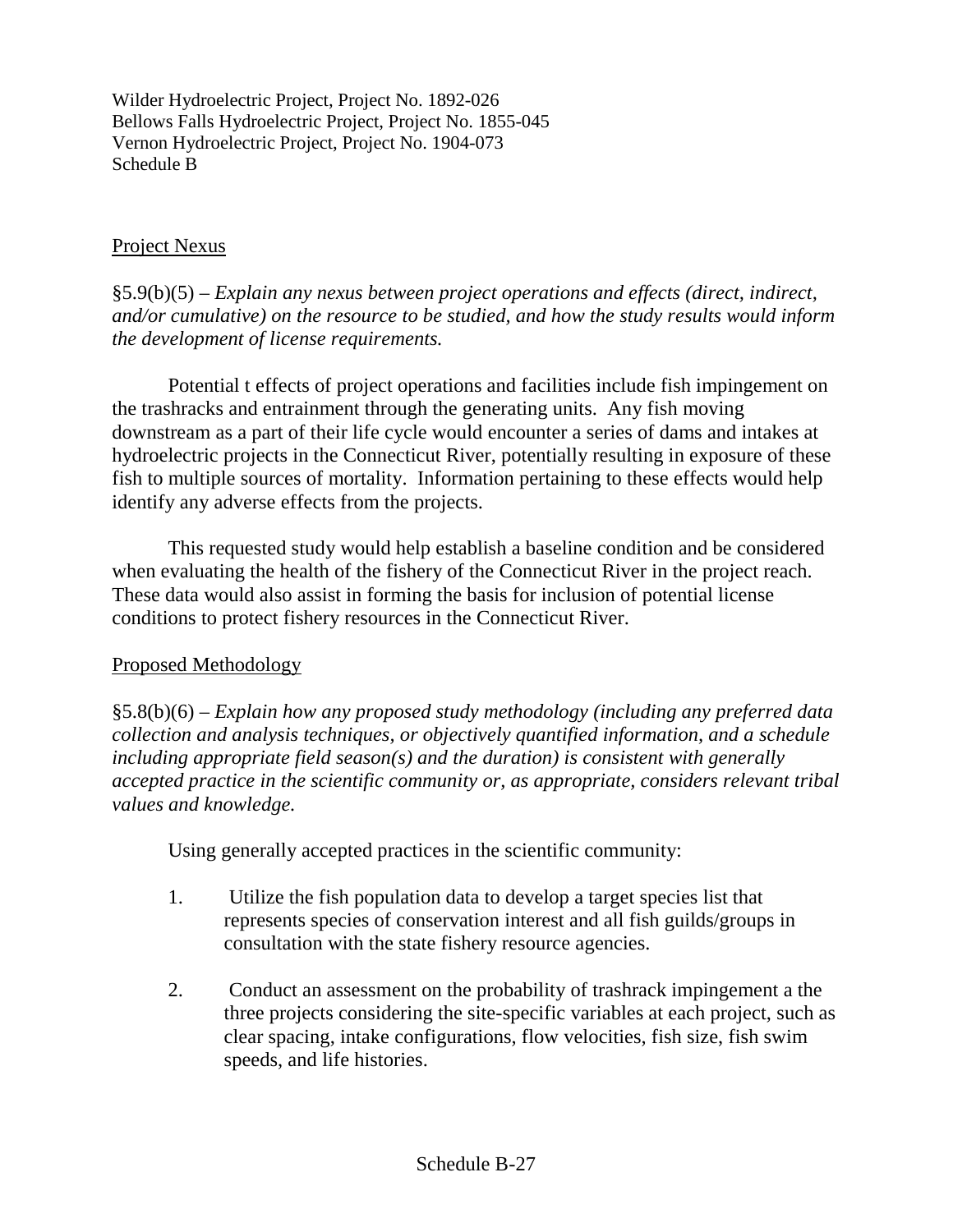- 3. Conduct a literature review of entrainment studies conducted at other hydroelectric facilities, including the EPRI (1997)**[17](#page-38-0)** database to derive entrainment rates for the target species at the Wilder, Bellows Falls, and Vernon projects. Correlate entrainment rates with flow through the units of each project and the relative abundance of each target species to estimate the levels of entrainment for each target species.
- 4. Using the site-specific specifications from each of the projects, conduct a blade strike assessment to derive survival rates of each target species. Correlate these survival rates with the entrainment estimates to estimate fish survival through the turbines of each of the two projects.
- 5. Use flow distributions through the projects turbines and other passage routes, as well as survival rates through alternative passage routes to estimate total project survival of migratory species at each of the project.
- 6. Prepare a report that includes a summary of the results from the assessments described above. Include all data used to develop the report in an appendix.

# Level of Effort and Cost

§5.9(b)(7) – *Describe considerations of level of effort and cost, as applicable, and why any proposed alternative studies would not be sufficient to meet the stated information needs.*

The estimated cost of this work is approximately \$65,000. It is anticipated that a biologist and a hydrologist would spend approximately 500 hours total to conduct the impingement, entrainment, and survival assessments and prepare a report.

<span id="page-38-0"></span>**<sup>17</sup>** Electric Power Research Institute (EPRI). 1997. Turbine survival and entrainment database – Field tests. EPRI Report No. TR-108630. Prepared by Alden Research Laboratory, Inc. Holden, MA.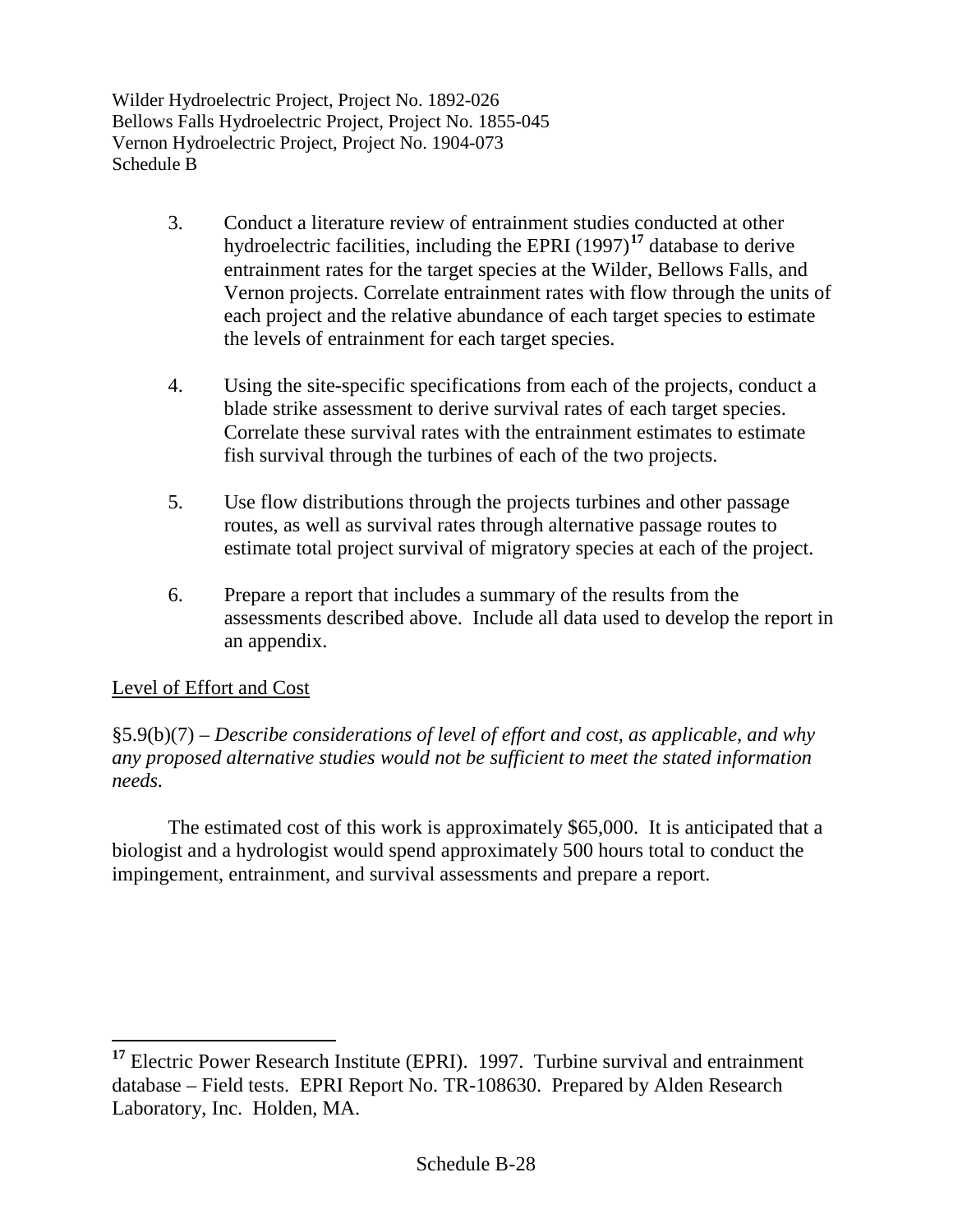### **Study Request #9 – American Shad Upstream Migration and Behavioral Study**

### **Projects:** Bellows Falls & Vernon

### Goals and Objectives

§5.9(b)(1) – *Describe the goals and objectives of each study proposal and the information to be obtained.*

The goal of this study is to track adult American shad within the Connecticut River, through inter-project riverine reaches, project reservoirs, and project facilities located within the species' historic range. These migration data would be correlated to project operations (e.g. flow), water quality, and any other parameters believed to influence migration behavior. This data would be used to evaluate the effects the hydroelectric projects operations and facilities on upstream American shad passage in the Connecticut River. Specifically, the objectives of the study are to:

- 1. Collect and tag upstream migrating adult American shad downstream of the projects to track their migration and behavior.
- 2. Identify any project operations and facilities contributing to migration delay, mortality, increased predation, upstream passage avoidance, or any other project related factors contributing to alterations in natural upstream migration and behavior.

§5.9(b)(2) – *If applicable, explain the relevant resource management goals of the agencies or Indian tribes with jurisdiction over the resource to be studied.*

### Not applicable.

### §5.9(b)(3) – *If the requester is not a resource agency, explain any relevant public interest considerations in regard to the proposed study.*

The Federal Energy Regulatory Commission must decide whether to issue a new license to TransCanada for the Wilder, Bellows Falls, and Vernon projects in the Connecticut River. Sections 4(e) and 10(a) of the Federal Power Act require the Commission to give equal consideration to all uses of the waterway on which a project is located, and what conditions should be placed on any license that may be issued. In making its license decision, the Commission must equally consider the environmental,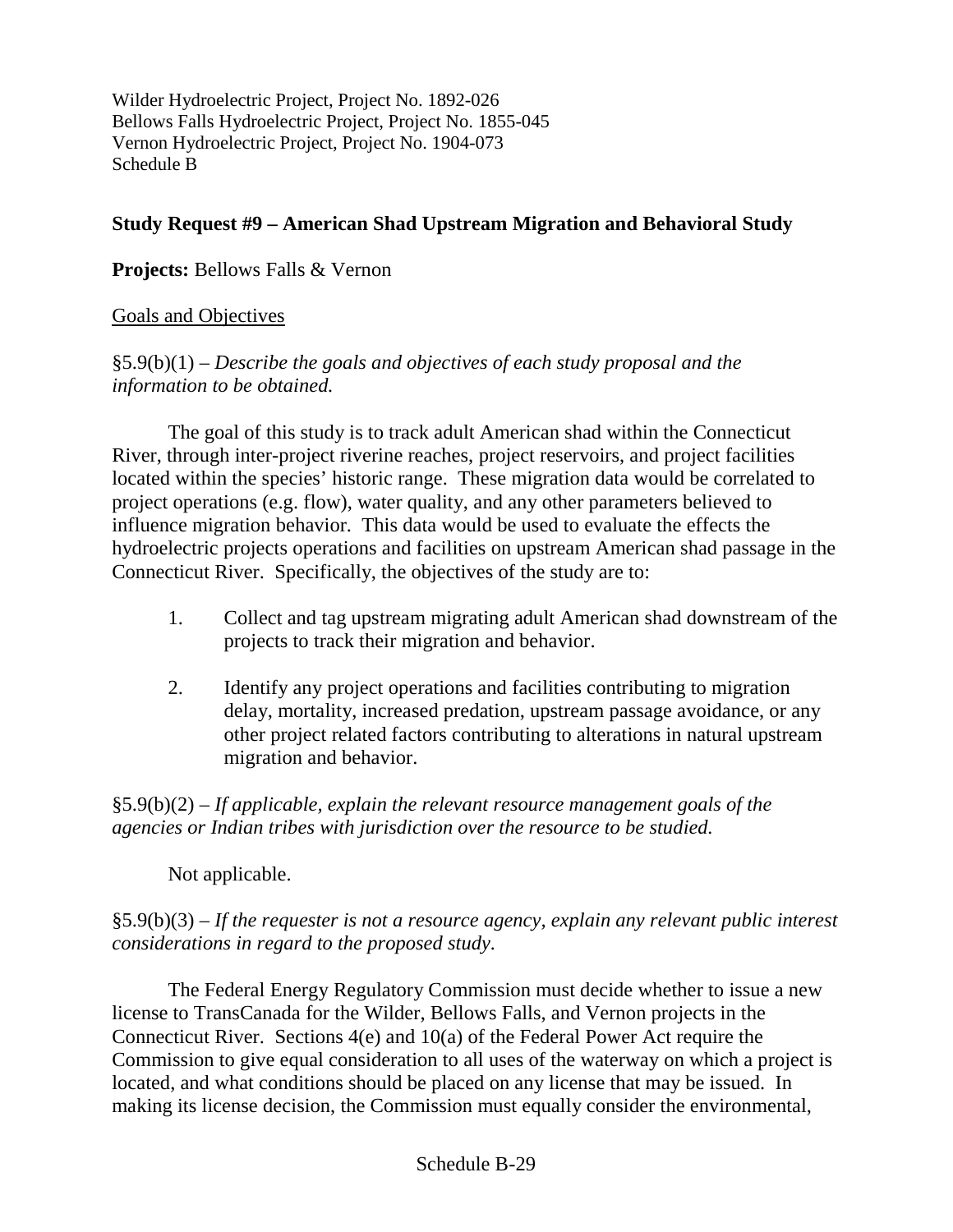recreational, fish and wildlife, and other non-developmental values of the projects, as well as power and developmental values. Any license issued shall be best adapted to a comprehensive plan for improving or developing a waterway or waterways for all beneficial public uses.

American shad populations in the Connecticut River represent a valuable aquatic resource to the region, as well as a recreational and cultural resource. Identifying effects of project operations pertaining to this resource is relevant to the Commission's public interest determination.

# Background and Existing Information

§5.9(b)(4) – *Describe existing information concerning the subject of the study proposal, and the need for additional information*

Review of FirstLight's PADs, as well as a preliminary review of scientific literature revealed sparse and dated information pertaining to upstream American shad migration and behavior on the Connecticut River. Although fish passage efficiency studies have been conducted within the passage facilities themselves, we are not aware of any studies on the potential effects of project operations on the migration efficiency of shad in the general project vicinity. Therefore, additional information on adult American shad migration and behavior is needed to evaluate the projects effects on this resource.

### Project Nexus

§5.9(b)(5) – *Explain any nexus between project operations and effects (direct, indirect, and/or cumulative) on the resource to be studied, and how the study results would inform the development of license requirements.*

Potential effects of project operations at the Vernon and Bellows Falls projects may influence adult American shad migration and behavior in the Connecticut River. Any adult shad moving upstream would be exposed to a series of dams and unnatural flow conditions, potentially resulting in migration delay, increased predation, and other project related effects. Information pertaining to these effects would help identify if adverse effects from the projects are occurring.

This requested study would help identify any project-specific conditions adversely affecting upstream American shad passage conditions in the Connecticut River. These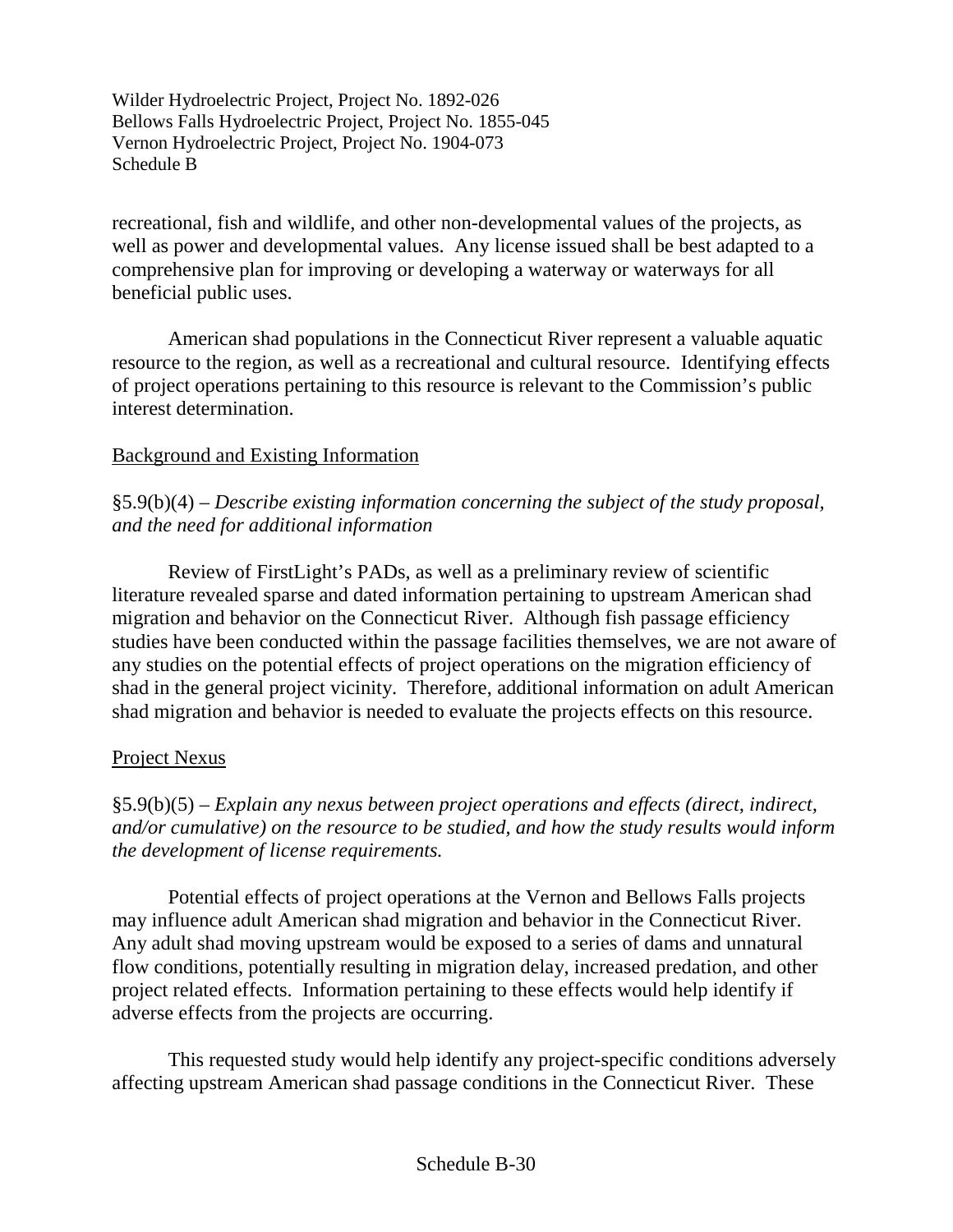data would also assist in forming the basis for inclusion of potential license articles to protect adult American shad.

#### Proposed Methodology

§5.8(b)(6) – *Explain how any proposed study methodology (including any preferred data collection and analysis techniques, or objectively quantified information, and a schedule including appropriate field season(s) and the duration) is consistent with generally accepted practice in the scientific community or, as appropriate, considers relevant tribal values and knowledge.*

Using generally accepted practices in the scientific community:

- 1. Capture upstream migrating adult American shad downstream of the projects during their upstream migration season. Insert telemetry tags into the captured American shad and record biological data before release and track their upstream migration and behavior, especially as these fish approach hydroelectric facilities. Closely monitor behavior of these shad as they approach and ascend fishways, as well as behavior within the projects impoundments.
- 2. Prepare a report that includes a summary of the results of the collected telemetry data. Include statistically justifiable analyses of American shad migration and behavior throughout the study area in the Connecticut River, and consider collected biological information, water quality data, river conditions, project operations and flow conditions, and the condition of project facilities during the time of the study. Also include graphics displaying the tagged-shad movements during the study. Include all data used to develop the report in an appendix.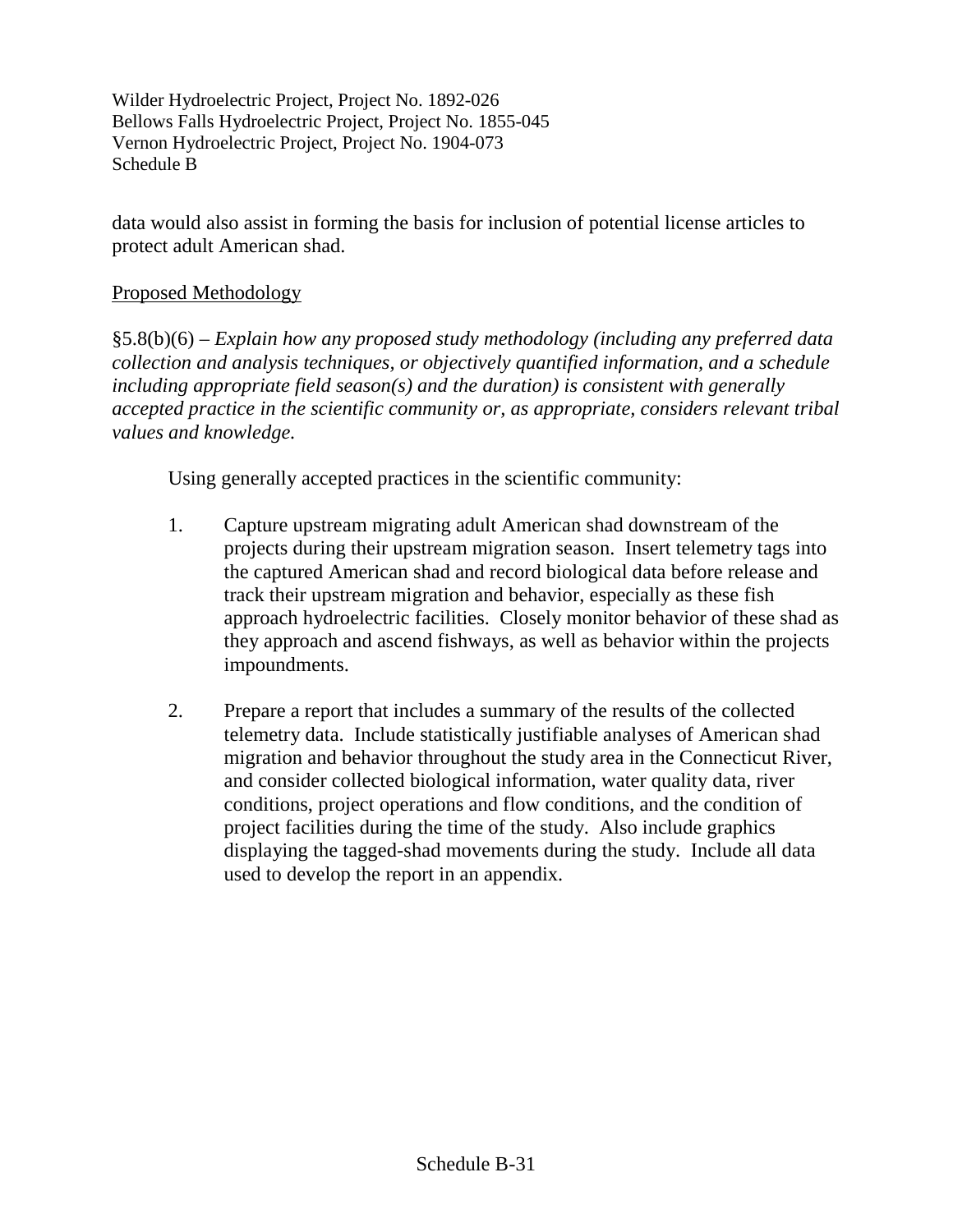### Level of Effort and Cost

§5.9(b)(7) – *Describe considerations of level of effort and cost, as applicable, and why any proposed alternative studies would not be sufficient to meet the stated information needs.*

The estimated cost of this work is approximately \$200,000. It is anticipated that a few technicians and a biologist would spend approximately 200 hours to conduct the field work and report. This study should be conducted over two seasons.

# **Study Request #10 – Recreation Facility Inventory and Use & Needs Assessment**

# **Projects:** Wilder, Bellows Falls, Vernon

### Goals and Objectives

§5.9(b)(1) – *Describe the goals and objectives of each study proposal and the information to be obtained.*

The goals of the Recreation Facility Inventory and Use & Needs Assessment Study are to: (1) obtain information about the condition of existing recreation facilities and access sites at the projects; and existing recreation use, access, and demand at the projects; (2) conduct an assessment of the need to enhance recreation opportunities and access at the project; and (3) develop a Recreation Management Plan for the implementation of any enhancement measures and long-term monitoring of recreation demand and adequacy of facilities at the project over the term of a new license.

§5.9(b)(2) – *If applicable, explain the relevant resource management goals of the agencies or Indian tribes with jurisdiction over the resource to be studied.*

Not applicable.

§5.9(b)(3) – *If the requester is not a resource agency, explain any relevant public interest considerations in regard to the proposed study.*

The Federal Energy Regulatory Commission must decide whether to issue a license to TransCanada for the Wilder, Bellows Falls, and Vernon Hydroelectric projects. Sections 4(e) and 10(a) of the Federal Power Act require the Commission to give equal consideration to all uses of the waterway on which a project is located, and what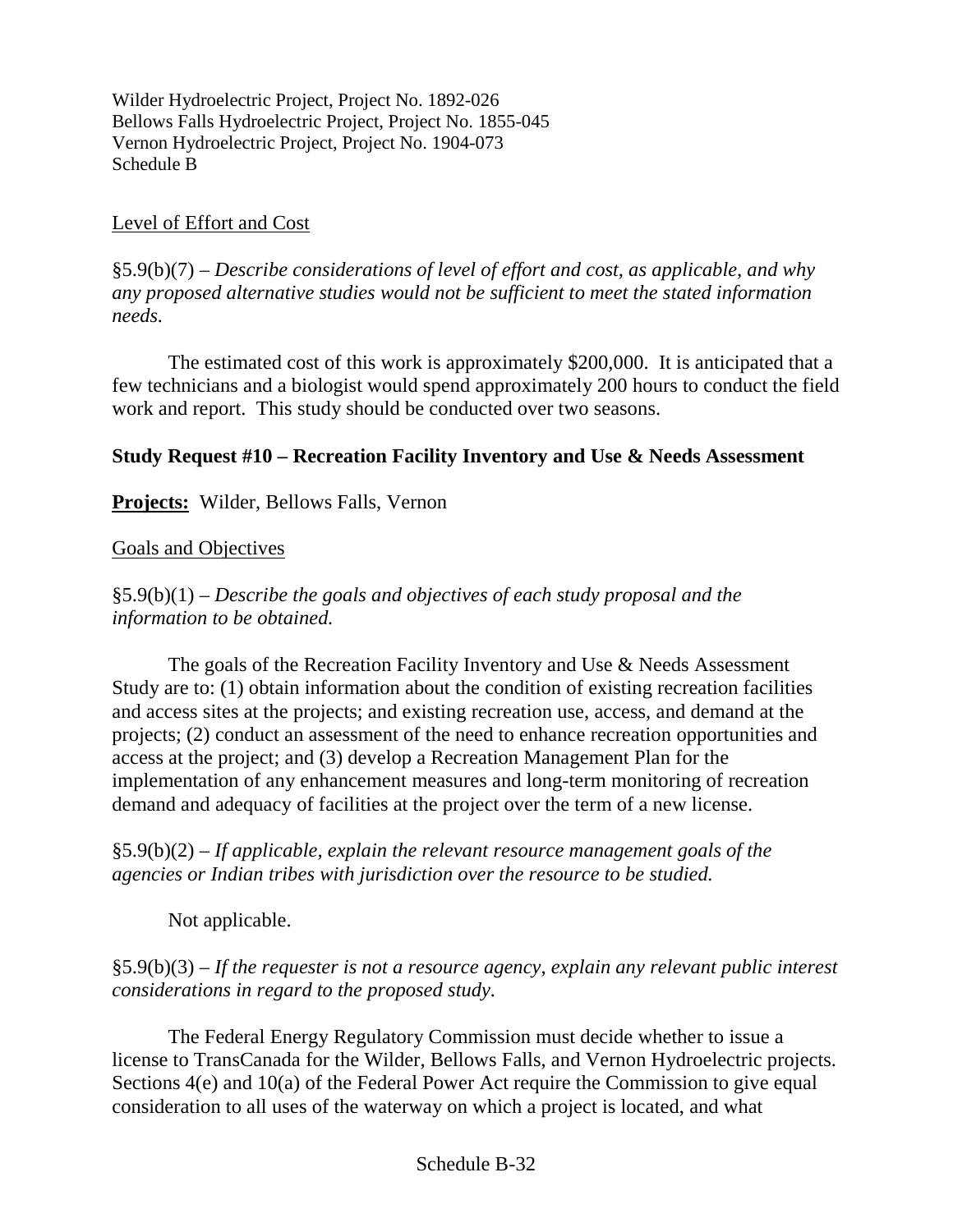conditions should be placed on any license that may be issued. In making its license decision, the Commission must equally consider the environmental, recreational, fish and wildlife, and other non-developmental values of the project, as well as power and developmental values. Any license issued shall be best adapted to a comprehensive plan for improving or developing a waterway or waterways for all beneficial public uses.

Recreation has been identified as a legitimate project purpose by the Commission. Applicants are encouraged to develop recreation resources in such a matter that is "consistent with the needs of the area to the extent that such development is not inconsistent with the primary purpose of the project" (18 C.F.R. §2.7). Identifying effects of project operations pertaining to this resource is relevant to the Commission's public interest determination.

### Background and Existing Information

§5.9(b)(4) – *Describe existing information concerning the subject of the study proposal, and the need for additional information.*

Section 3.10.3 of the PADs for each project provides a summary of FERC Form 80 Recreation Use Report annual visitation estimates for 2008. Section 3.10.2 provides a general description of public recreation facilities, activities, and demand at the projects. However, the PADs provide no detailed information regarding the condition of existing facilities or type or location of various uses. The PAD provides no project-specific information regarding visitor perceptions and identified needs at the projects. Information on current use and whether existing access facilities in the area are meeting recreation demand would inform a decision on whether additional, designated public access at the projects is necessary to meet existing and future recreation demand at the projects.

### Project Nexus

§5.9(b)(5) – *Explain any nexus between project operations and effects (direct, indirect, and/or cumulative) on the resource to be studied, and how the study results would inform the development of license requirements.*

The projects include reservoirs, tailwater areas, and a bypassed reach at Bellows Falls, that are inherently attractive recreation features. An analysis of existing recreation use and access at the projects would help form the basis for determining the project's ability to enhance public recreation access opportunities. Also, an assessment of the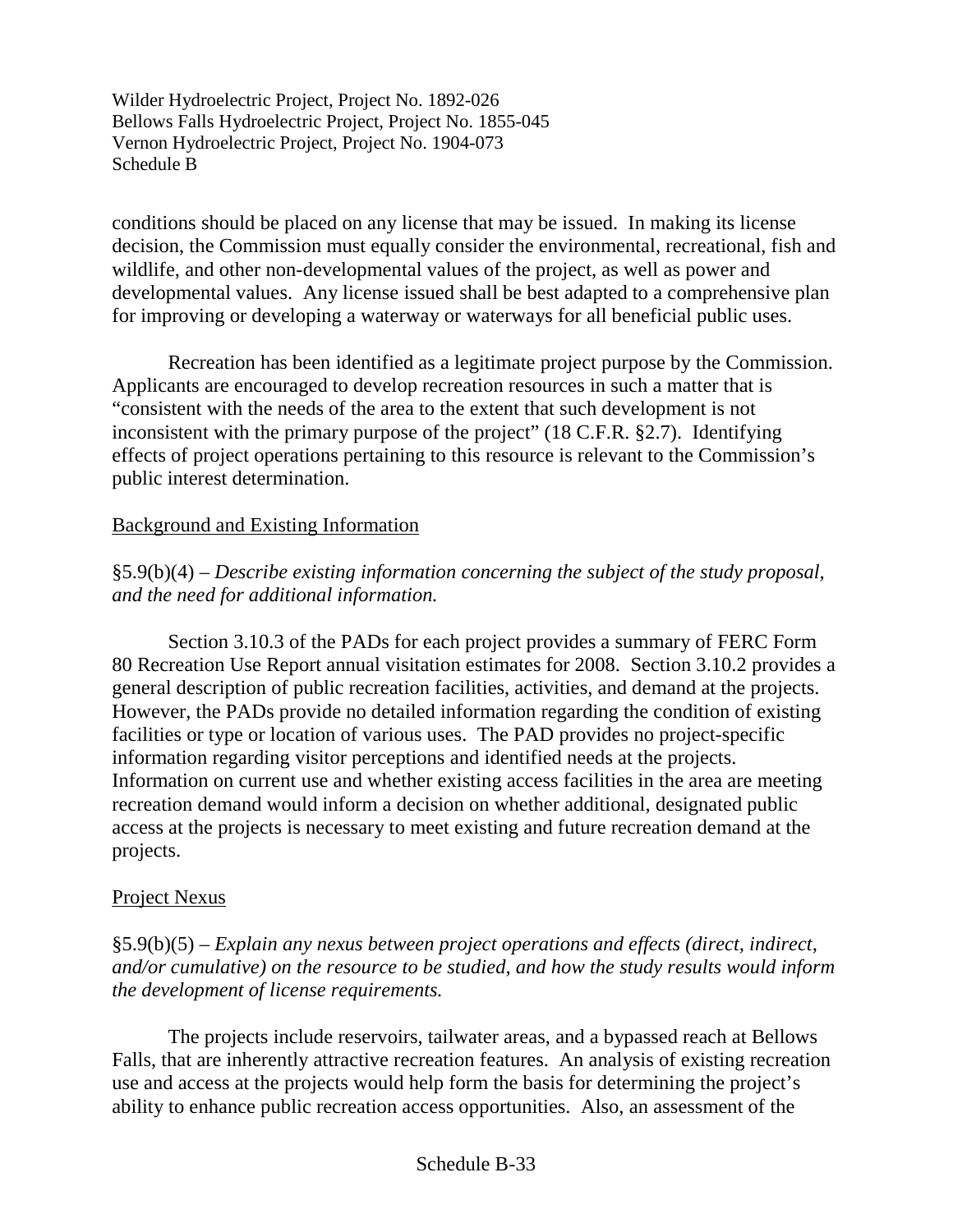current level of recreation use would provide information necessary to develop a Recreation Management Plan for efficient management of the recreational components of the project over the term of a new license.

# Proposed Methodology

§5.8(b)(6) – *Explain how any proposed study methodology (including any preferred data collection and analysis techniques, or objectively quantified information, and a schedule including appropriate field season(s) and the duration) is consistent with generally accepted practice in the scientific community or, as appropriate, considers relevant tribal values and knowledge.*

- 1. An assessment of the condition of existing developed recreation facilities should be conducted throughout the project using physical and visual inspections.
- 2. At Bellows Falls, the facility inventory should include characterization of the suitability of the bypassed reach for whitewater boating (e.g., gradient, length, character of potential flows) and the feasibility of incorporating a shorter and safer (i.e., a path that reduces boaters proximity and time near a highway) around Bellow Falls dam.
- 3. The use and needs assessment will include all recreation activity types known to occur or potentially occurring at the project. Methods should include visitor observations; on-site visitor intercept surveys at formal and informal public recreation areas at the project reservoirs, tailraces, and riverine areas, including the Bellow Falls bypassed reach; and mail and/or internet surveys targeting unique stakeholder groups that may not be practically accessed through on-site surveys (e.g., adjacent residential land owners, residents of the counties in which the projects are located, rock climbers, whitewater boaters).
- 4. Specific methods for each sampling approach in the use and needs assessment include: (1) the visitor observations should capture information such as location, date, time, weather, number of vehicles, watercraft (if any), number of recreation users or party size, and recreation activity engaged in; (2) the methodology for the visitor survey sampling will be based on a stratified random sample that includes all seasons, various locations, and various times of week and day to enable representative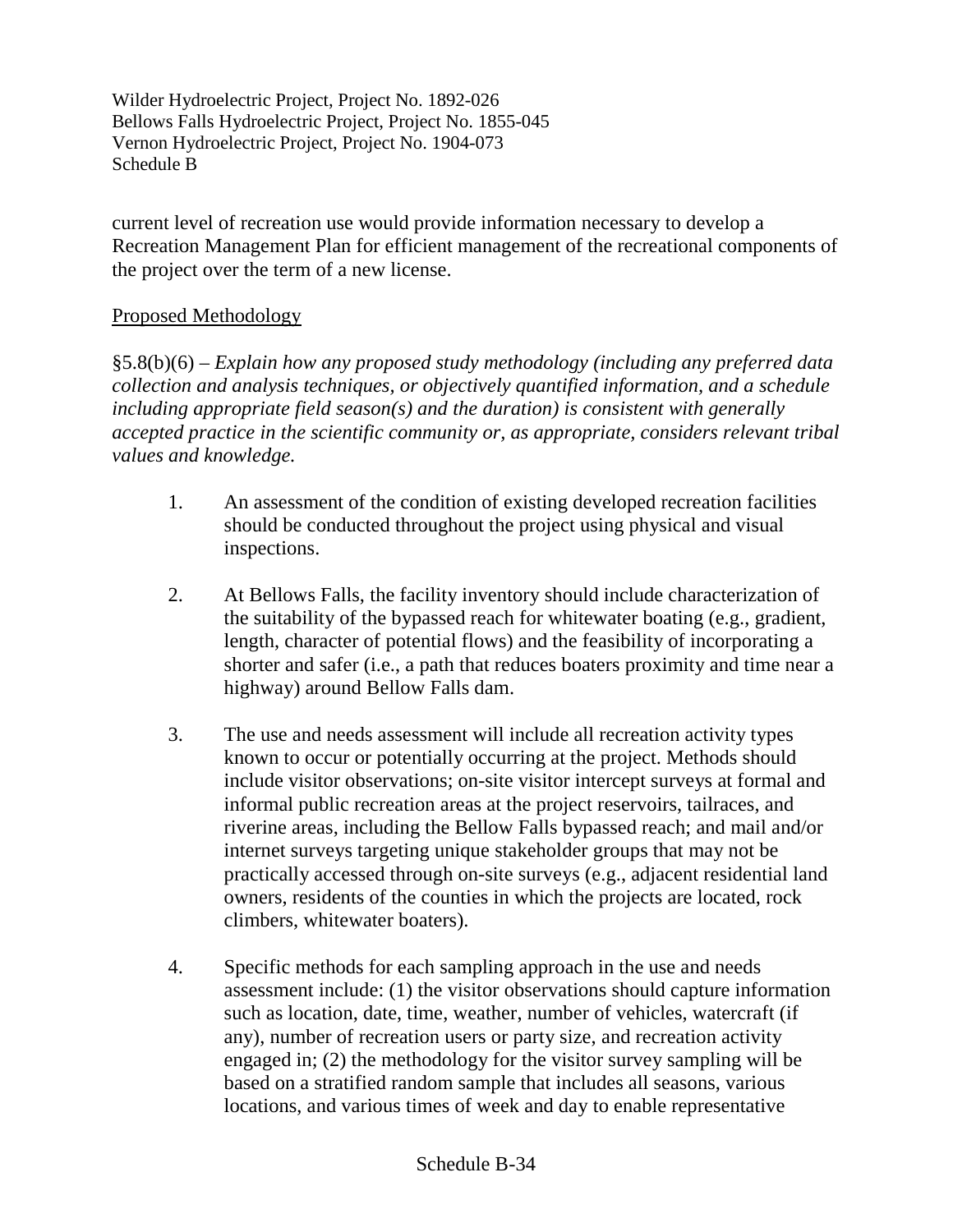> responses from the visitors, while ensuring interview coverage during key times (e.g., holiday and weekend days, shoulder seasons, hunting seasons) (Note: surveys of fisherman and hunters should include additional pertinent information related to game and harvest); (3) the mail back survey will follow the Dillman Method or modified Dillman method, and include items such as frequency and duration of visits to the projects, qualitative ratings of existing public access and recreation facilities of the project area, and reasons for visiting or not visiting the projects for recreation

- 5. The needs assessment will include the demand for whitewater boating in the bypassed reach of Bellow Falls, existing boating opportunities within the project region (including at the project impoundments and immediately downstream of the project), feasibility of providing additional public access at the project reservoir and riverine reaches (potential locations, type of facilities and access, and any associated costs), identifying visitor perceptions regarding the adequacy of recreation facilities, and access in the project area, and assessing future recreation demand and facility needs at the project.
- 6. Quantify annual recreation use by activity type and season, to include, at a minimum, the project tailraces and Connecticut River Water Trail campsites, and the following locations:
	- a. At the Wilder Project: Norwich Landing; East Wilder Boat Launch; Hartford (Wilder) Picnic Area at Kilowatt Park; Wilder Dam (Olcott Falls) Boat Launch; Fishladder and Angler Parking; Lebanon (Wilder Dam) Picnic Area, Vista, and hiking trails; Wilder Dam Portage and downstream natural areas.
	- b. At the Bellows Falls Project: Charlestown Boat Launch and Picnic Area, Herrick's Cove Boat Launch and Picnic Area, Pine Street Boat Launch and Portage Trail Take-Out, Bellow Falls Fish Ladder Visitor Center, Bellows Falls Dam Portage Put-In, and the bypassed reach.
	- c. At the Vernon Project: Fisherman Access Area; Vernon Canoe Portage, Vernon (Governor Hunt) Recreation Area & Boat Launch, and Vernon Neck Open Space.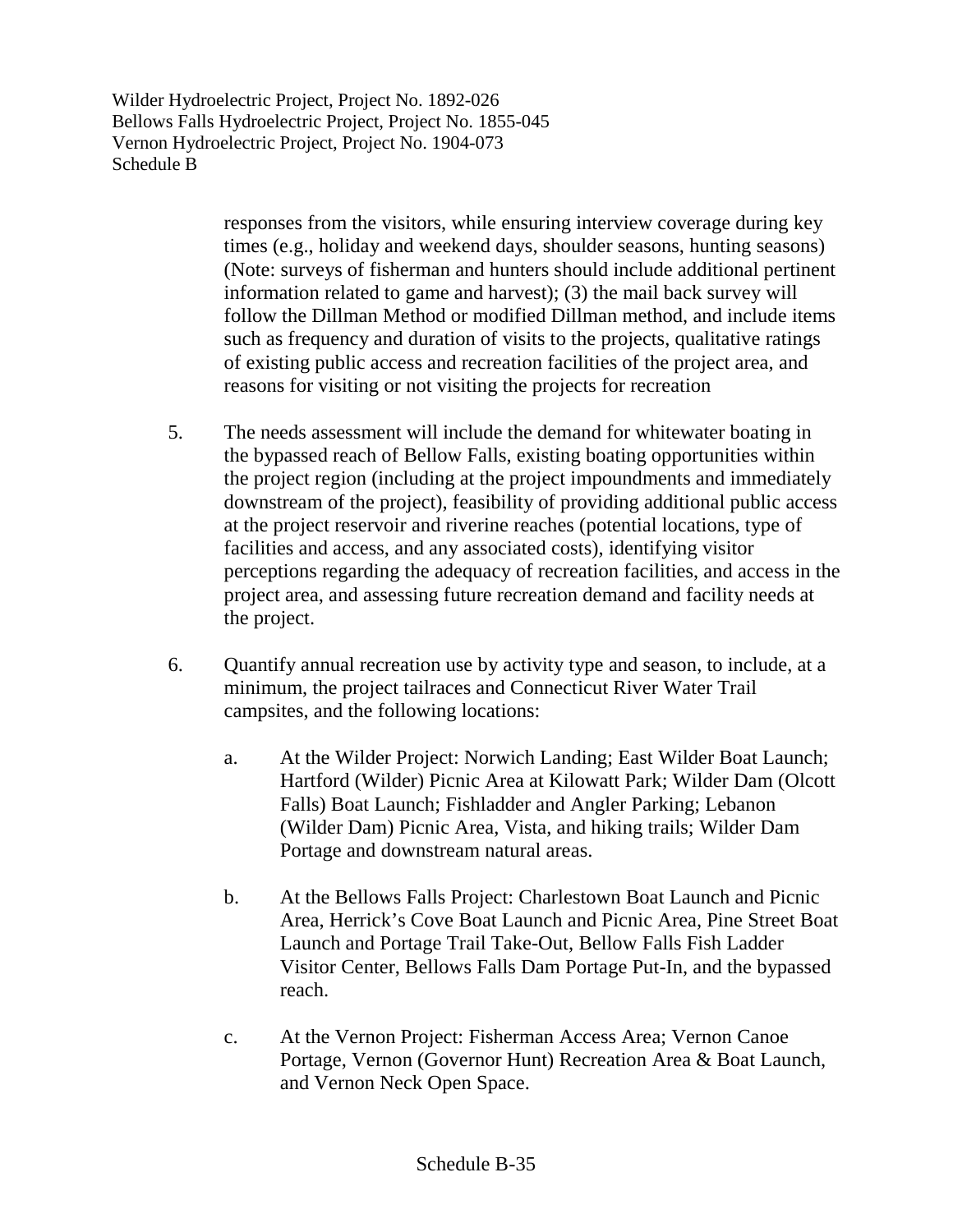- 7. Assess visitor perceptions of the effects of project operations and management on recreation and recreation opportunities at the project including fluctuating reservoir levels, minimum flow releases, and anticipated changes over a new license term. Identify potential measures to alleviate any negative effects as well as to enhance existing recreation opportunities and access.
- 8. A Recreation Management Plan for the projects should be included in the license application and should include, at a minimum: (1) description of any proposed protection, mitigation, and enhancement measures, including: location of any proposed facilities and/or access areas (including description and figure depicting the relationship of any proposed facilities to the existing project boundaries), proposed ownership and management of any proposed facilities, associated capital, and operation and maintenance costs; and a timeline for implementation; (2) description of operation and management measures associated with project-related recreation access and facilities; and (3) description of measures for future monitoring of recreation demand and adequacy of project-related facilities to meet this demand over the term of new licenses.

# Level of Effort and Cost

§5.9(b)(7) – *Describe considerations of level of effort and cost, as applicable, and why any proposed alternative studies would not be sufficient to meet the stated information needs.*

The estimated cost of the Recreation Facility Inventory and Use & Needs Assessment Study for all three projects is about \$150,000, including field studies, study report development, and drafting of a Recreation Management Plan. One field season should be sufficient to collect the required data and prepare the report.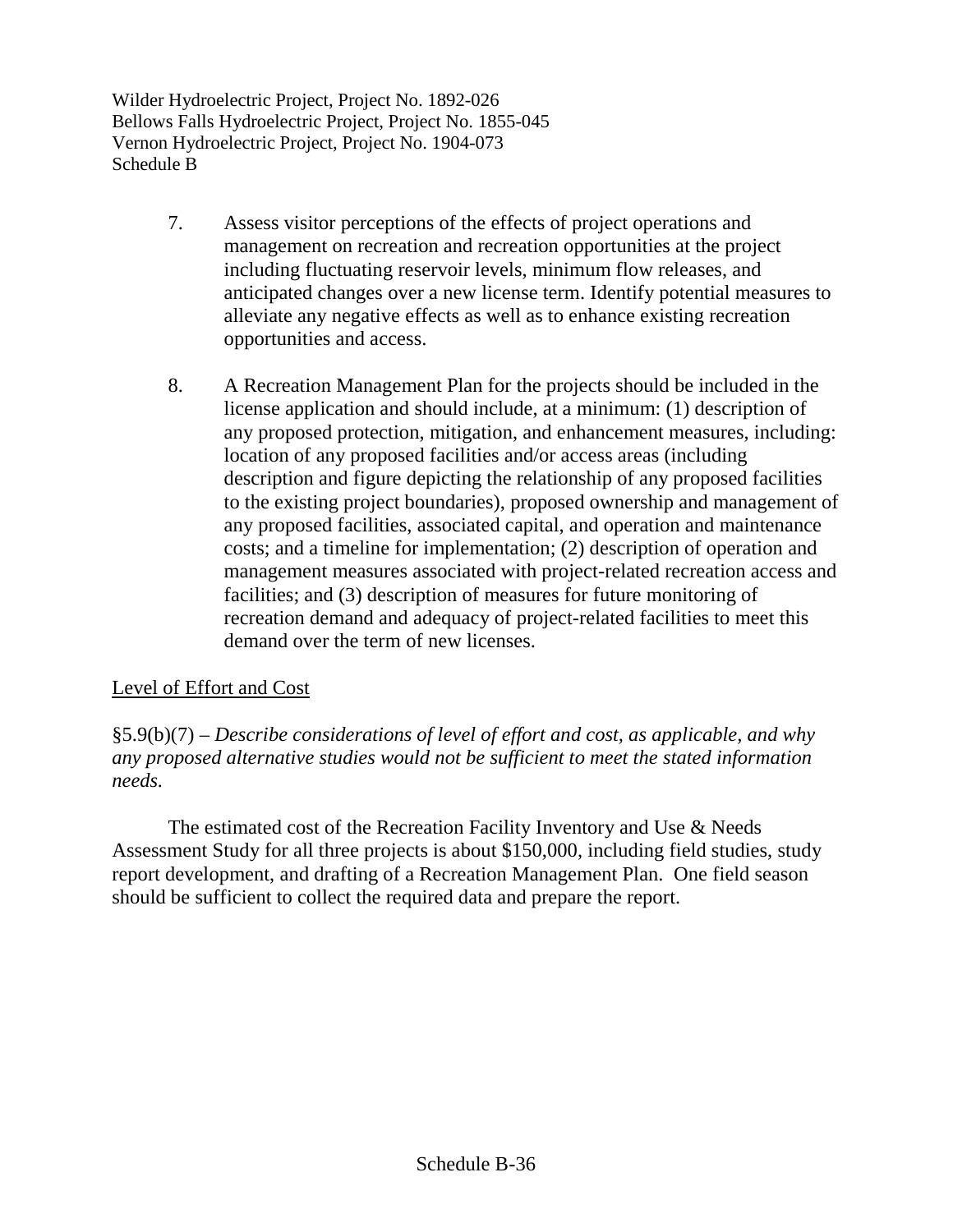### **Study Request #11 – Whitewater Boating Flow Assessment**

# **Projects:** Bellows Falls

### Goals and Objectives

§5.9(b)(1) – *Describe the goals and objectives of each study proposal and the information to be obtained.*

The goal of this study is to assess the effects of a range of bypassed reach flows on whitewater recreational opportunities. The objectives of the study are to:

- 1. Determine what whitewater boat-types (e.g., rafts, canoes, and kayaks) would be appropriate to whitewater flows potentially provided in the bypassed reach.
- 2. Determine the range of flows (minimum through optimal) needed to support various whitewater boating opportunities (by watercraft type) in the project bypassed reach of the Connecticut River.
- 3. Determine whether current or future demand exists for whitewater boating in the bypassed reach.
- 4. Determine the number of days per month the minimum and optimum flows for whitewater boating are available under the project's current and any proposed mode of operation.
- 5. Determine any competing recreational uses (e.g., climbing or fishing) or other resource needs (e.g., aquatic habitat) that would be adversely affected by scheduled releases.
- 6. Identify any significant or unique hazards.

§5.9(b)(2) – *If applicable, explain the relevant resource management goals of the agencies or Indian tribes with jurisdiction over the resource to be studied.*

Not applicable.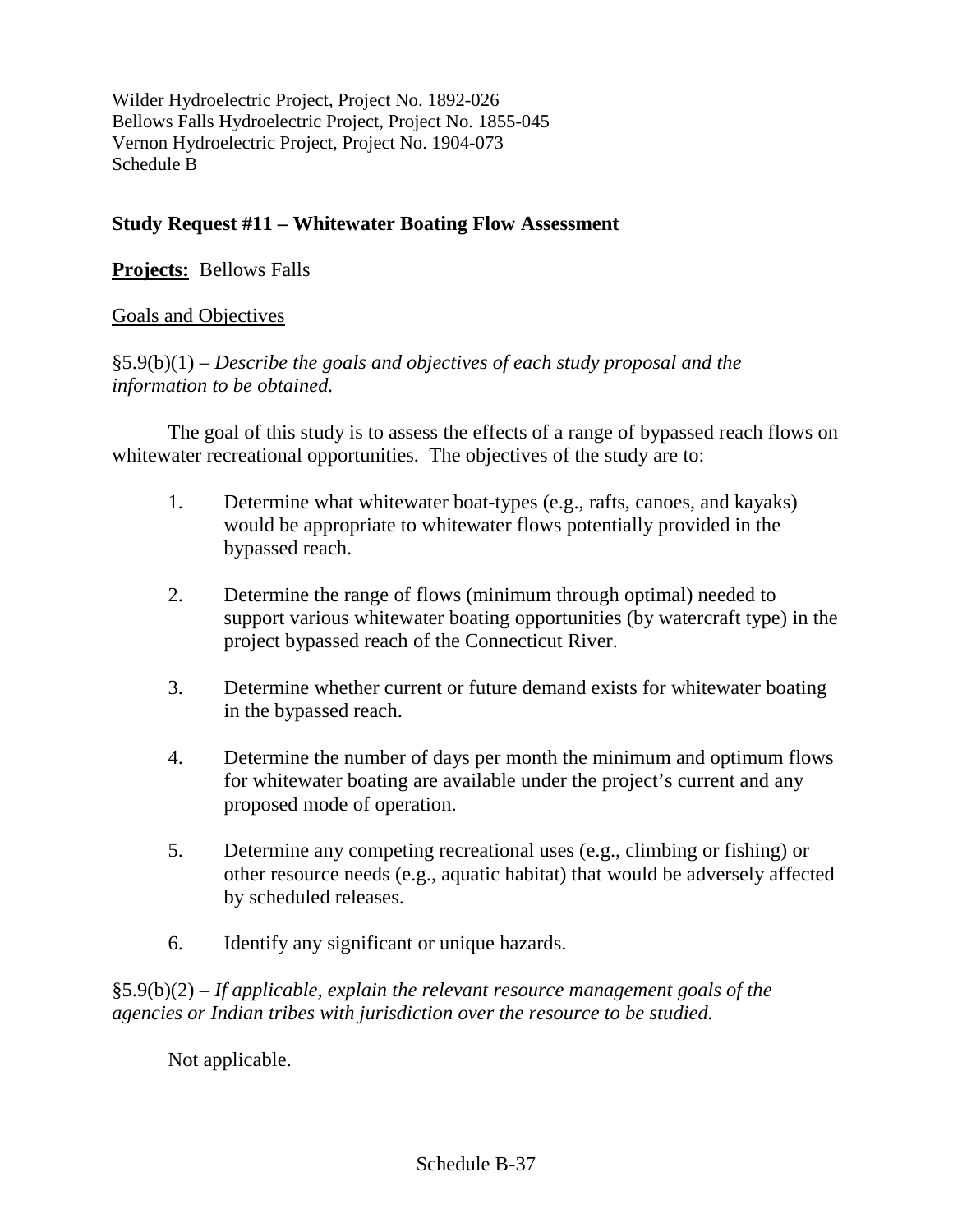§5.9(b)(3) – *If the requester is not a resource agency, explain any relevant public interest considerations in regard to the proposed study.*

The Federal Energy Regulatory Commission must decide whether to issue a license to TransCanada for the Bellows Falls Hydroelectric Project. Sections 4(e) and 10(a) of the Federal Power Act require the Commission to give equal consideration to all uses of the waterway on which a project is located, and what conditions should be placed on any license that may be issued. In making its license decision, the Commission must equally consider the environmental, recreational, fish and wildlife, and other nondevelopmental values of the project, as well as power and developmental values. Any license issued shall be best adapted to a comprehensive plan for improving or developing a waterway or waterways for all beneficial public uses.

Comments provided during scoping indicate an interest in studying flows for boating opportunities on the 1-mile-long segment of the Connecticut River from Bellows Falls dam to the powerhouse. There is currently no requirement for flow releases into the bypassed reach. Comments received stated that releasing an appropriate amount of water into the bypassed reach could potentially provide whitewater park boating opportunities for public use, especially if combined with design and construction of whitewater park obstacles in this stretch of the river.

### Background and Existing Information

§5.9(b)(4) – *Describe existing information concerning the subject of the study proposal, and the need for additional information.*

The PAD does not include information on the bypassed reach. After reviewing the comments provided during the January 29, 2013 scoping meetings, we have identified a gap between existing information and the information needed to analyze whether flows could be provided to enhance whitewater boating opportunities and whether there is demand for whitewater boating in the bypassed reach. We are unaware of any information on the characteristics or boatability of the Bellows Falls bypassed reach, or the range of boatable flows.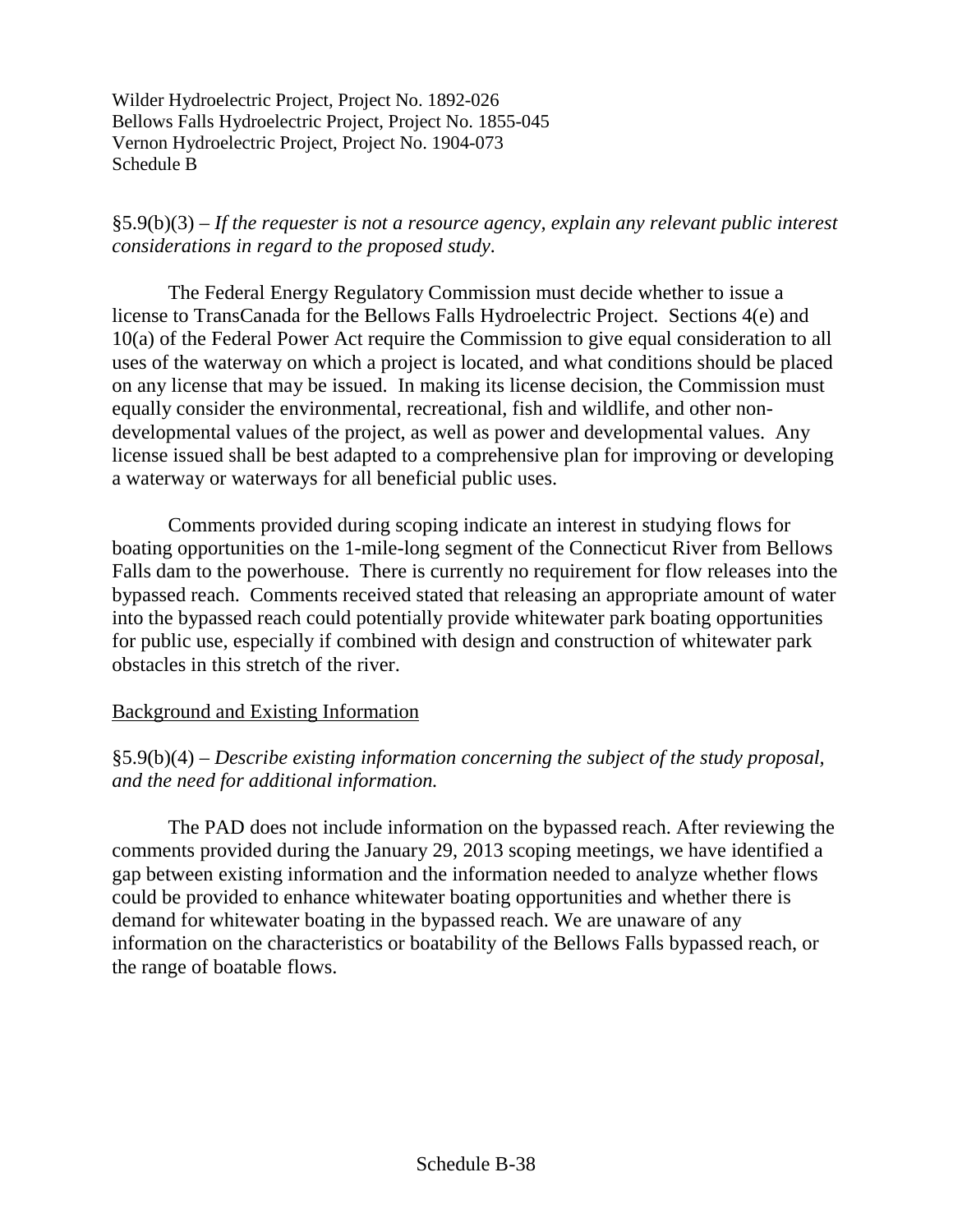#### Project Nexus

§5.9(b)(5) – *Explain any nexus between project operations and effects (direct, indirect, and/or cumulative) on the resource to be studied, and how the study results would inform the development of license requirements.*

Project operation diverts flows from a 1-mile-long bypassed reach of the Connecticut River that could provide whitewater boating opportunities. Specifically, instream flows for the Connecticut River divert11,000 cfs from the bypass reach from Bellows Falls dam to the powerhouse. Thus, flows into the bypassed reach currently only happen if flows into Bellows Falls reservoir exceed approximately 11,000 cfs. An analysis of project operation relative to a range of boatable flows would help form the basis for informing potential license articles pertaining to whitewater boating opportunities.

#### Proposed Methodology

§5.8(b)(6) – *Explain how any proposed study methodology (including any preferred data collection and analysis techniques, or objectively quantified information, and a schedule including appropriate field season(s) and the duration) is consistent with generally accepted practice in the scientific community or, as appropriate, considers relevant tribal values and knowledge.*

- 1. Use accepted practices for a controlled flow study as described in Whittaker et al. (2005) to visually assess whitewater boating flows in coordination with flows scheduled for the requested Instream Flow Aquatic Habitat Study, and any opportunities that may be provided by river flows in excess of 11,000 cfs at the Bellows Falls dam; and to the extent practicable based on these visual observations, determine the acceptable minimum and optimal instream flow needed for whitewater boating in the bypassed reach.
- 2. Prepare a study report that (1) describe the whitewater boating attributes of the range of flows examined, including level of difficulty, play spots, portage requirements, etc; (2) identifies the acceptable and optimal flows for the reach and the frequency of availability of the identified flows under current and any proposed project operation, and (3) incorporate relevant results from the Recreation Facility Inventory and Use & Needs Assessment including characterization of the suitability of the bypassed reach for whitewater boating (e.g., gradient, length, character of potential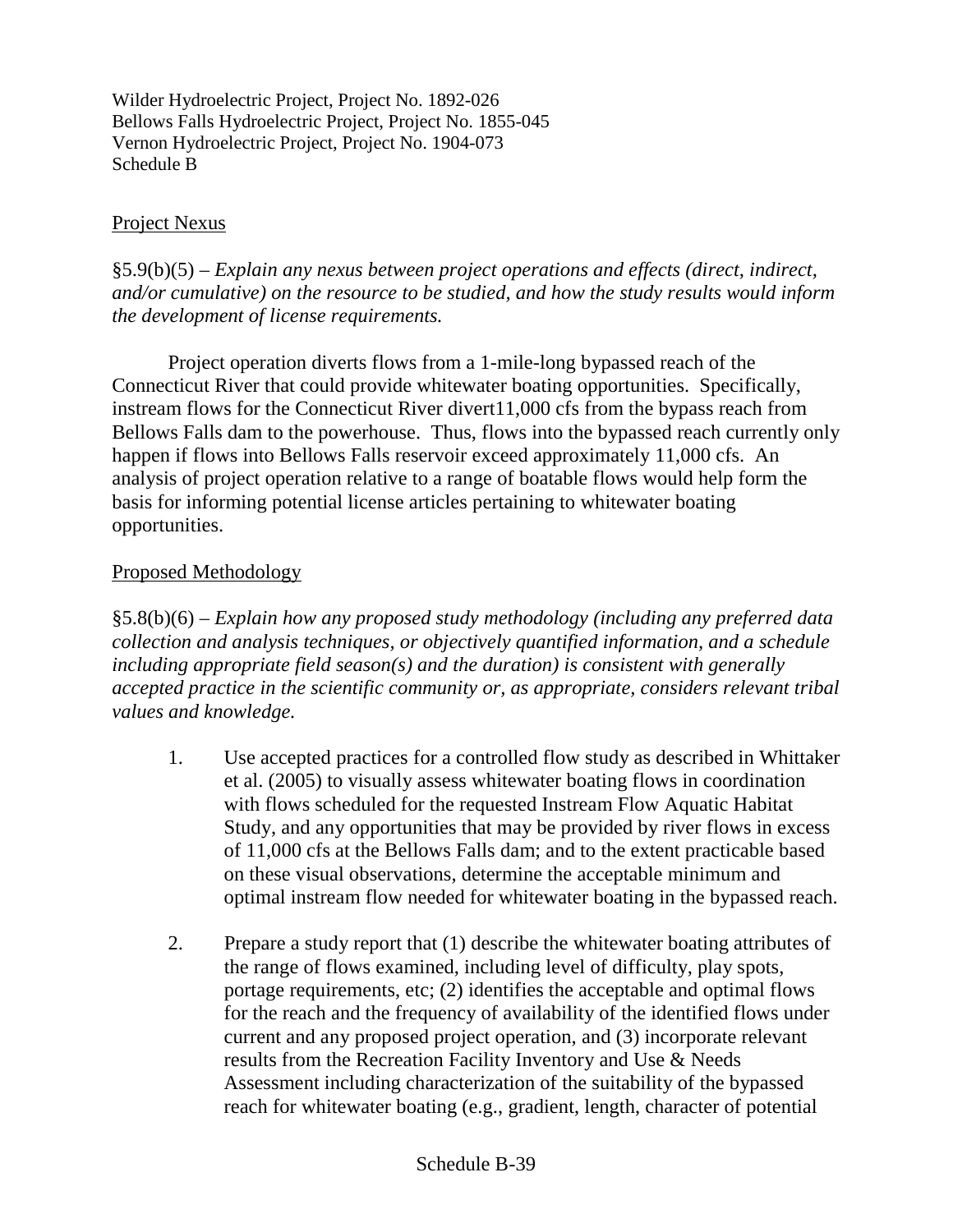> flows), annual recreation use by activity type and season of the bypassed reach, and (4) assesses whether or not there is demand for whitewater boating in the bypassed reach.

3. The report should also describe any competing recreation uses or other resources (e.g., fishing, rock climbing) in the bypassed reach that could be adversely affected by providing scheduled releases of minimum and optimum flows for whitewater boating.

# Level of Effort and Cost

§5.9(b)(7) – *Describe considerations of level of effort and cost, as applicable, and why any proposed alternative studies would not be sufficient to meet the stated information needs.*

This study could be conducted in coordination with the requested Instream Flow Aquatic Habitat Study; and as such. The estimated cost of the whitewater boating flow assessment is approximately \$30,000.

# **Study Request #12 – Vernon Project Cultural Resources Study**

### Goals and Objectives

§5.9(b)(1) *– Describe the goals and objectives of each study proposal and the information to be obtained.*

The goal of this study is to determine the potential effects of the Vernon Project on archaeological and historic resources that are listed in or eligible for inclusion in the National Register of Historic Places (National Register).**[18](#page-50-0)** The Cultural Resources Study, including identification of the area of potential effects (APE),**[19](#page-50-1)** should be

<span id="page-50-0"></span>**<sup>18</sup>** In structure and appearance, the Vernon Cultural Resource Study should resemble the two other cultural resource studies associated with the Wilder and Bellows Falls projects for this relicensing.

<span id="page-50-1"></span><sup>&</sup>lt;sup>19</sup> The APE should, at a minimum, include the lands enclosed by the project boundary including both in-water and on-shore project lands and facilities, and lands or properties outside the project boundary where project operations or other project-related activities may directly or indirectly cause changes in the character or use of historic properties, if any historic properties exist.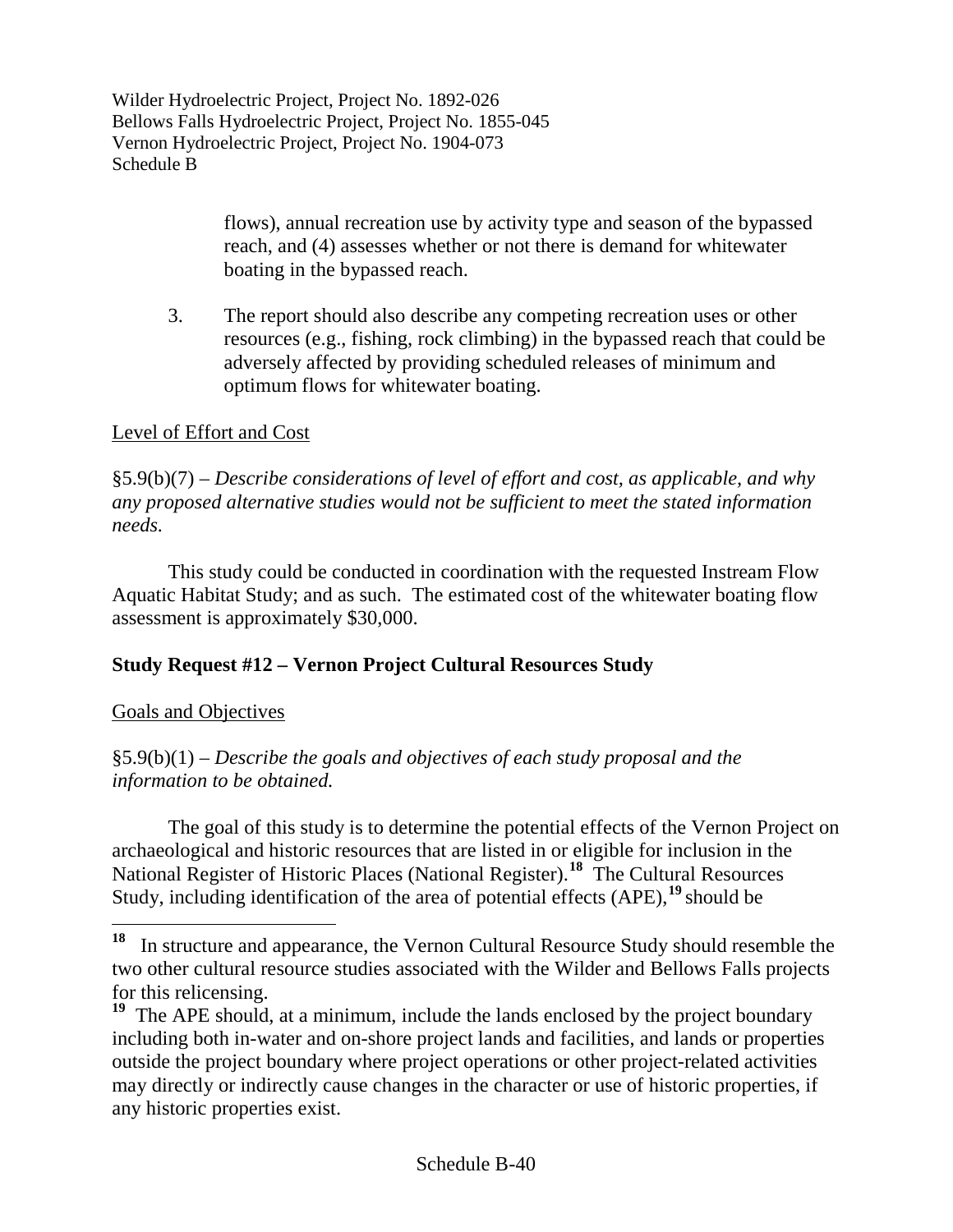developed in consultation with the Vermont and New Hampshire State Historic Preservation Officers (SHPO), and other interested parties.<sup>[20](#page-51-0)</sup> The study area should encompass the APE.

The Cultural Resources Study should satisfy these specific study objectives:

- a) Identify the Project's APE and seek the concurrence on the APE from the New Hampshire SHPO and the Vermont SHPO.
- b) Identify, and complete an inventory of cultural resources that may be directly or indirectly affected by the project.
- c) Evaluate the National Register eligibility of all cultural resources within the APE.
- d) Identify any existing project-related effects (both direct and indirect) on historic properties, and determine how project operations or other projectrelated activities may affect or potentially affect them.
- e) Prepare a study report or reports that include: (1) a background section on previous work in and around the APE; (2) a culture history of the research area; (3) definition and map of the APE; (4) methods used for the archival research and field pedestrian survey and how the APE was systematically inventoried; (5) the results of the survey and detailed descriptions of the cultural resources found (including a table depicting type of cultural resources, age, property ownership location, associated artifacts, existing and potential effects, and National Register eligibility status) ; (6) results of National Register evaluations for cultural resources located within the APE; and (7) site- specific descriptions of existing and potential project-related effects on cultural resources considered to be eligible for inclusion in the National Register.
- f) Consult with the Vermont and New Hampshire SHPOs and other interested parties to resolve adverse effects on historic properties within the APE. If historic properties are or may be adversely affected by operation of the project or from project-related activities, you should revise the existing

<span id="page-51-0"></span>**<sup>20</sup>** Although there are no federally recognized Tribes in New Hampshire or Vermont, there are Native American organizations that may attach religious and cultural significance to historic properties in the APE.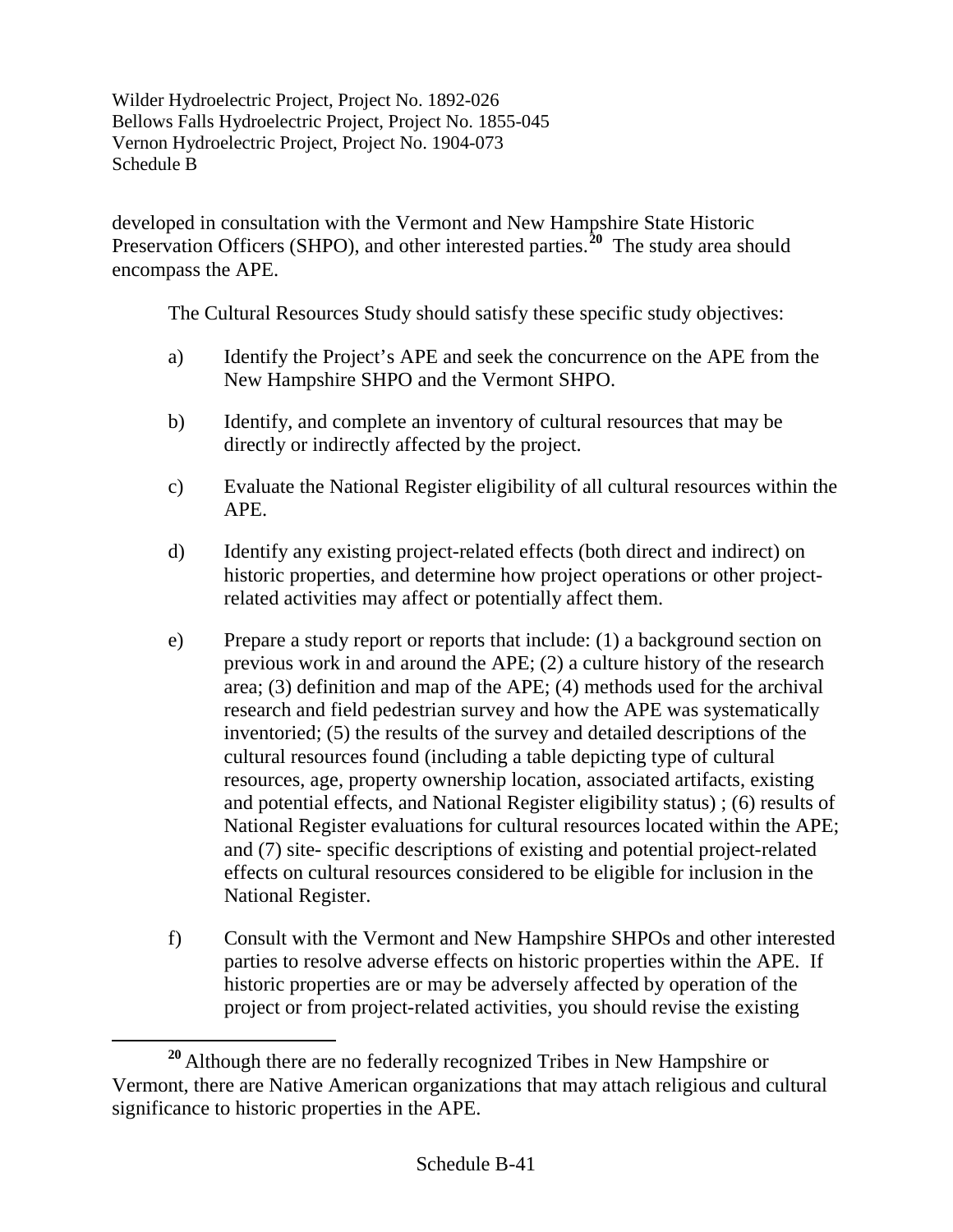> Historic Properties Management Plan (HPMP)**[21](#page-52-0)** to address identified project effects.

g) File a draft revised HPMP along with your preliminary licensing proposal, and a final revised HPMP with your final license application.**[22](#page-52-1)** Among other things, the revised HPMP should provide site-specific measures to resolve any potential project-related adverse effect to historic properties located within the project's APE.

§5.9(b)(2) *– If applicable, explain the relevant resource management goals of the agencies or Indian tribes with jurisdiction over the resources to be studied.*

Not applicable.

§5.9(b)(3) *– If the requester is not a resource agency, explain any relevant public interest considerations in regard to the proposed study.*

The Federal Energy Regulatory Commission must decide whether to issue a license to TransCanada for the Vernon Project. Sections 4(e) and 10(a) of the Federal Power Act require the Commission to give equal consideration to all uses of the waterway on which a project is located, and what conditions should be placed on any license that may be issued. In making its license decision, the Commission must equally consider the environmental, recreational, fish and wildlife, and other non-developmental values of the project, as well as power and developmental values. Any license issued shall be best adapted to a comprehensive plan for improving or developing a waterway or waterways for all beneficial public uses.

<span id="page-52-1"></span><span id="page-52-0"></span>**<sup>21</sup>** A HPMP was prepared for the Vernon Project in accordance with the requirements of a 2006 Memorandum of Agreement (MOA) to address adverse effects associated with a license amendment as well as future operation of the hydro project in general. The HPMP (dated October 2008) was approved by the Commission in January 2010. <sup>22</sup> Note that once the Commission finds the HPMP to be final, we would attach it to a programmatic agreement and after noticing the Advisory Council on Historic Preservation, we would execute the programmatic agreement with the Vermont and New Hampshire SHPOs, if the Advisory Council on Historic Preservation declines to participate. Execution of the programmatic agreement would evidence that the Commission has resolved any potential adverse effects to historic properties involved with the proposed project.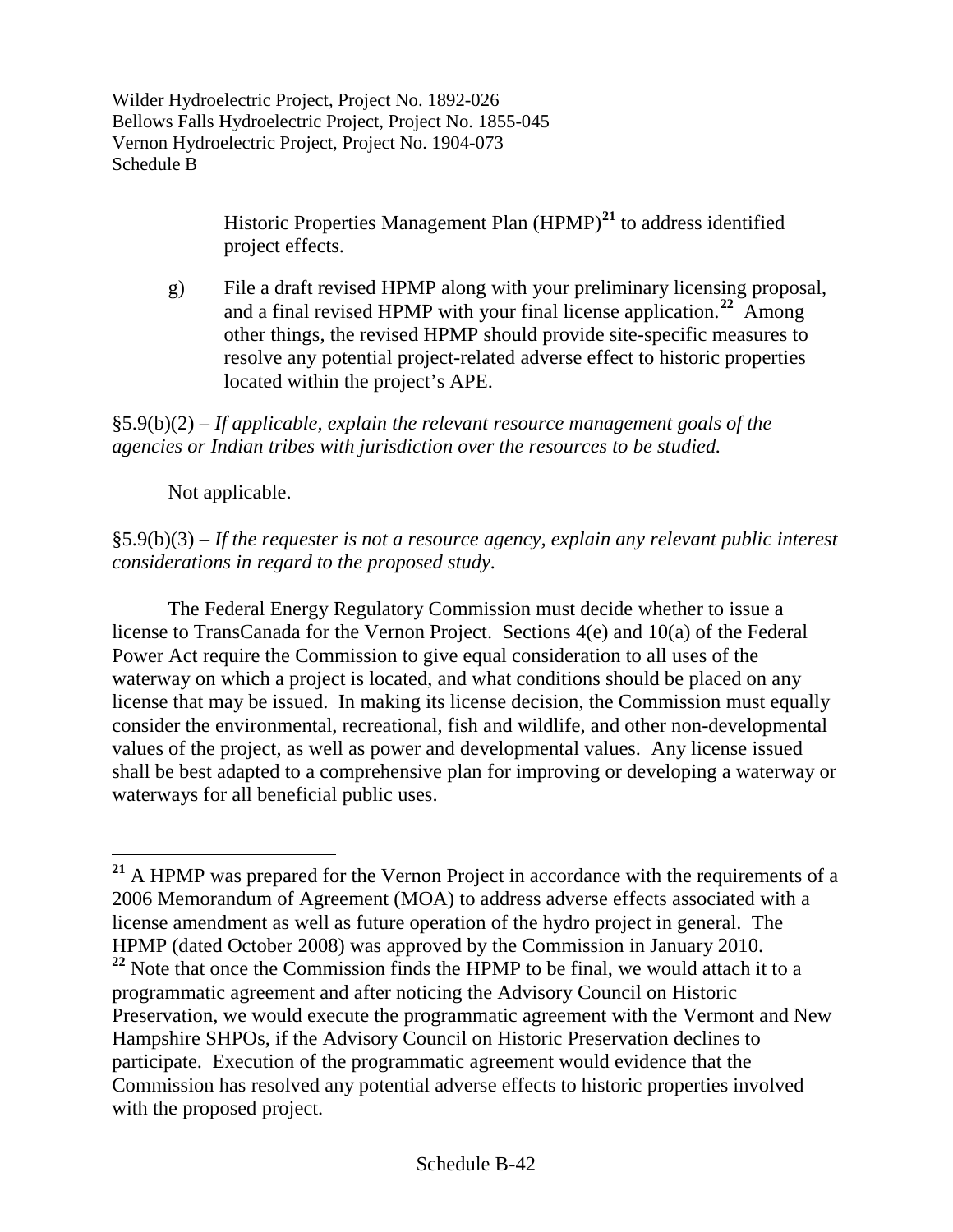Historic properties **[23](#page-53-0)** are of concern because of their importance in prehistory and history, representing major patterns of our shared local, state, and national experience. Ensuring that measures pertaining to these resources are considered in a reasoned way is relevant to the Commission's public interest determination. Additionally, this information is needed to ensure compliance with section 106 of the National Historic Preservation Act and its implementing regulations at 36 C.F.R. Part 800.

# Background and Existing Information

§5.9(b)(4) *– Describe existing information concerning the subject of the study proposal and the need for additional information.*

In Section 3.12 of the PAD, you state that you conducted a Phase IA Archaeological Reconnaissance Survey to identify known archaeological sites within the project's APE and to identify areas of archaeological sensitivity where documented and previously recorded archaeological sites are likely to exist. You also state that you've completed a study to identify historic standing structures within the Deerfield and Connecticut River hydroelectric systems to establish a baseline archival record and that documentation was completed to Historic American Engineering Record (HAER) standards. A HPMP was prepared for the Vernon Project in accordance with the requirements of a 2006 memorandum of agreement to address adverse effects associated with a license amendment as well as future operation of the hydro project in general. In Section 4.10 of the PAD you state that the SHPOs approved a full assessment of specific project effects resulting from operation, maintenance and recreation use on cultural resources within the project's APE, including historic hydroelectric system features, consistent with the provisions of the executed MOA. As a result, TransCanada does not propose to conduct any additional cultural resources studies in association with the relicensing of the project.

Although we note the referenced HPMP provides a general definition and associated map of the APE, it does not have the detail we would need for our analysis involving this relicensing. Although you state in your HPMP that you conducted a Phase IA reconnaissance survey within the APE to identify previously reported archaeological sites and archaeological sensitivity areas, we must take into account the effects of issuing a new license for the Vernon Project on all historic properties listed in or eligible for inclusion in the National Register, not just those resources identified through previous

<span id="page-53-0"></span><sup>&</sup>lt;sup>23</sup> Historic properties are prehistoric or historic districts, sites, buildings, structures or objects listed in or eligible for inclusion in the National Register.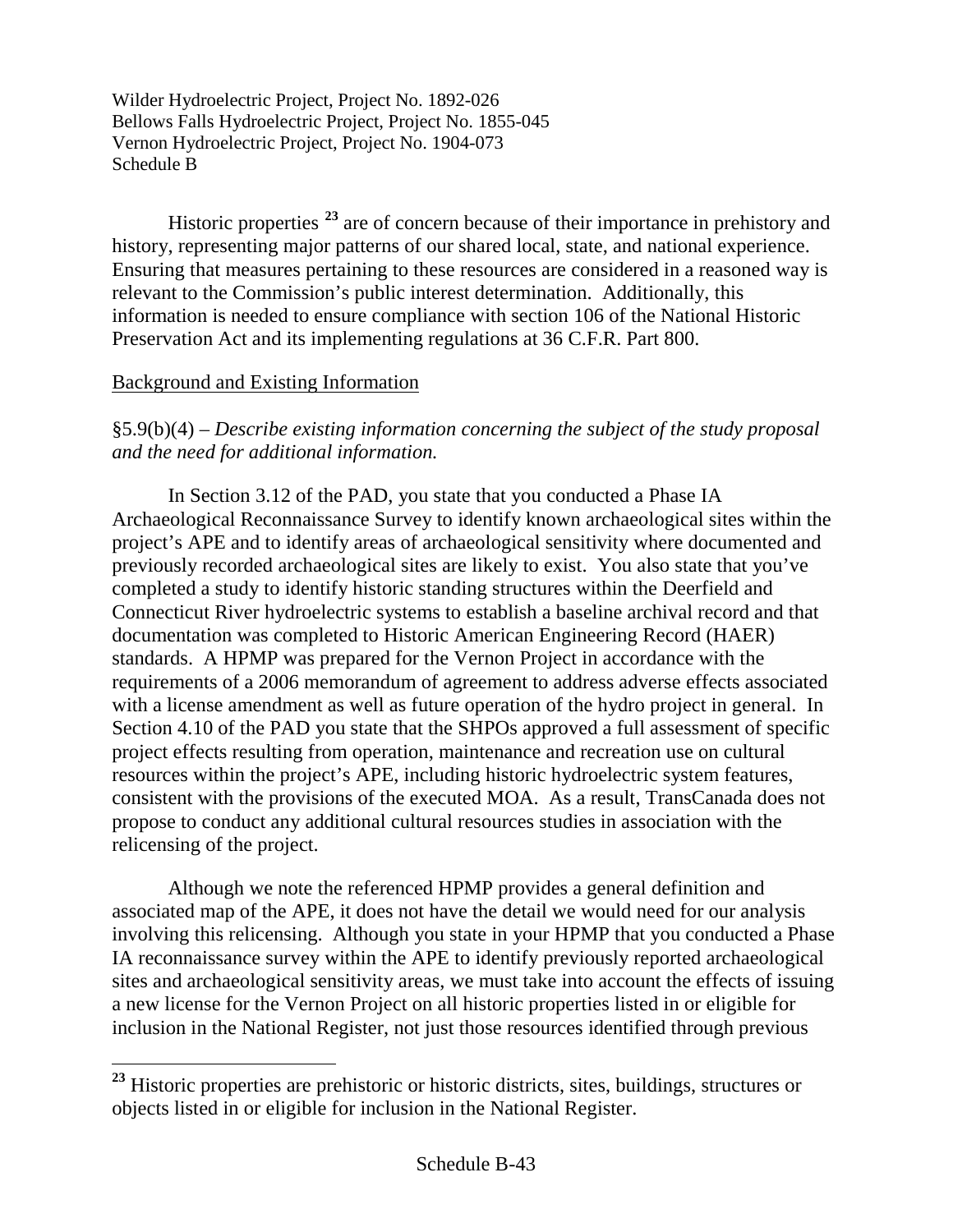studies. Therefore, in order to assess the effects of project operations and related activities on historic properties, we require an inventory of cultural resources within the project's APE and an evaluation of all inventoried resources to determine their eligibility for inclusion in the National Register.

#### Project Nexus

§5.9(b)(5) *– Explain any nexus between project operations and effects (direct, indirect, and/or cumulative) on the resource to be studied, and how the study would inform the development of license requirements.*

Continued operation and maintenance of the Vernon Project has the potential to affect previously identified or unknown historic properties within the APE. Such effects would include modification and repair of existing hydropower facilities, shoreline erosion to archaeological sites due to changes of elevation of the flood pool due to power generation, recreational causes on archeological sites including unauthorized collecting of artifacts and vandalism.

The study would identify and evaluate all archaeological and historic resources within the project's APE. If there would be an adverse effect on historic properties, an HPMP, developed in consultation with the Commission, the SHPOs, and other interested parties, may be required in a new license to avoid, lessen, or mitigate for adverse effects.

#### Proposed Methodology

§5.9(b)(6) *– Explain how any proposed study methodology (including any preferred data collection and analysis techniques, or objectively quantified information, and a schedule including appropriate field seasons(s) and the duration) is consistent with generally accepted practice in the professional design community or, as appropriate, considers any known tribal values or knowledge.*

The generally accepted practice is to conduct a literature review and field reconnaissance to identify previously reported archaeological sites, historic resources, and areas of cultural resource sensitivity in the APE. The APE definition needs to include all lands enclosed by the project boundary including both in-water and on-shore project lands and facilities, and lands or properties outside the project boundary where project operations or other project-related activities may directly or indirectly cause changes in the character or use of historic properties, if any historic properties exist.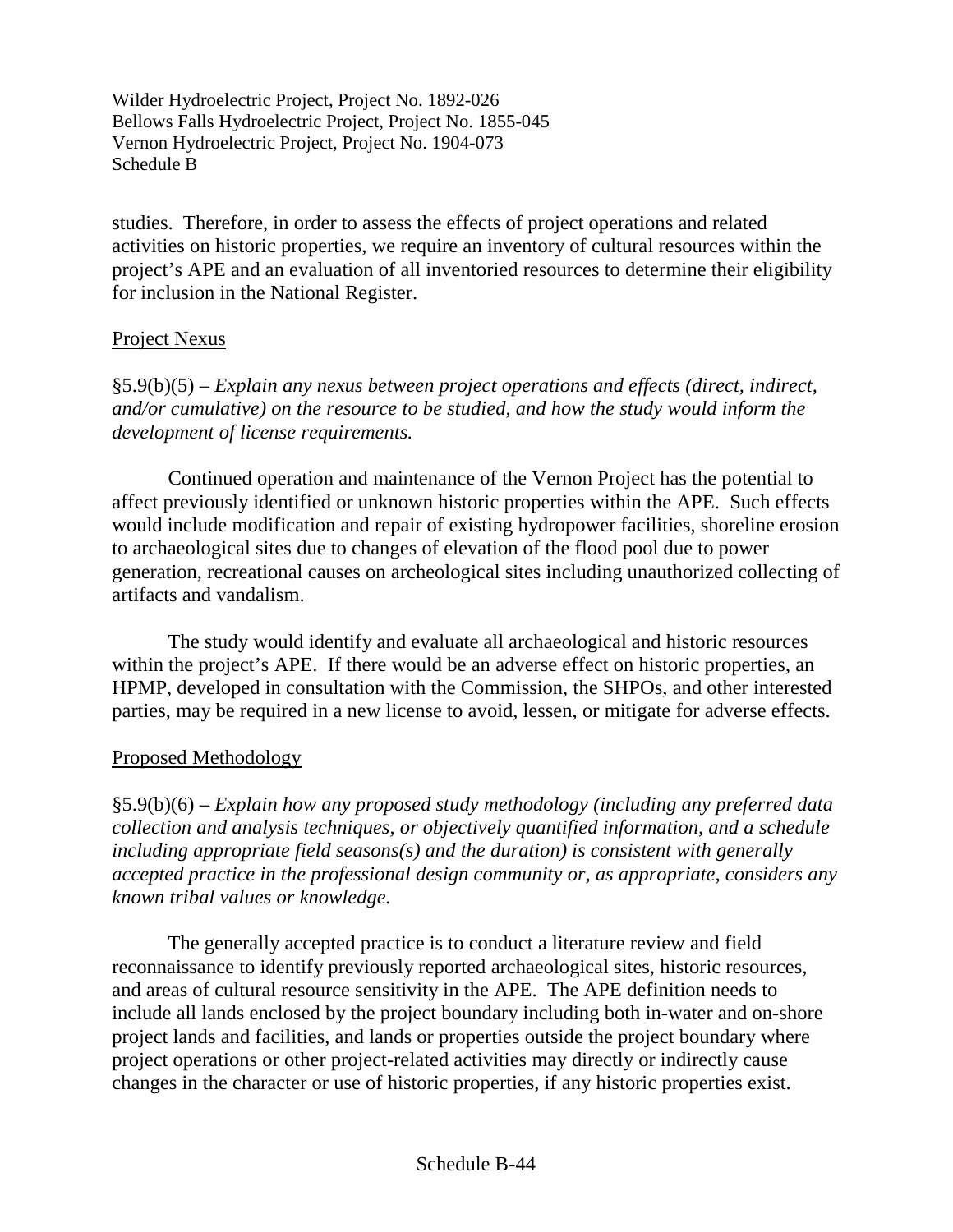This background and literature review is generally followed by intensive investigation (usually accomplished by a systematic pedestrian survey within the APE), an evaluation of the National Register-eligibility of inventoried resources, an assessment of project effects on properties listed in or determined to be eligible for inclusion in the National register, and consultation with the SHPO, interested Indian tribes, and other interested parties (including the public or any other group interested in cultural resources that may be affected by the project) to resolve adverse effects on historic properties.

As noted in the PAD, a Phase IA literature review and archaeological sensitivity has already been completed. In accordance with any applicable the guidelines and standards promulgated by the Vermont and New Hampshire SHPOs, the Vernon Project Cultural Resources Study should use generally accepted practices in the scientific community to:

- a) Document that the APE conforms to the definition noted above. Develop include a record of consultation with the Vermont and New Hampshire SHPOs and other interested parties regarding the APE or a proposal to complete such consultation as a component of the study. **[24](#page-55-0)** Create a detailed map showing all aspects of the APE, including designations of land ownership.
- b) Conduct an inventory of all archaeological and historic resources that may lie within the APE, including project facilities, non-project architectural resources, and properties of traditional religious or cultural significance. Your inventory should include intensive archaeological testing in addition to any other methods (if needed) by which other cultural resources that may be directly or indirectly affected by the project will be inventoried.**[25](#page-55-1)**

<span id="page-55-0"></span>**<sup>24</sup>** Once you have defined your APE, send your APE definition and APE map to the Vermont and New Hampshire SHPOs and seek their concurrence. The APE definition and map should be included in your study proposal, along with a record of consultation with the two SHPOs regarding the APE.

<span id="page-55-1"></span><sup>&</sup>lt;sup>25</sup> Your study proposal should clearly define the methods and applicable standards for conducting Phase IB or other intensive testing within the APE and for completing an inventory of historic buildings, structures, objects, and districts (including non-project architectural resources).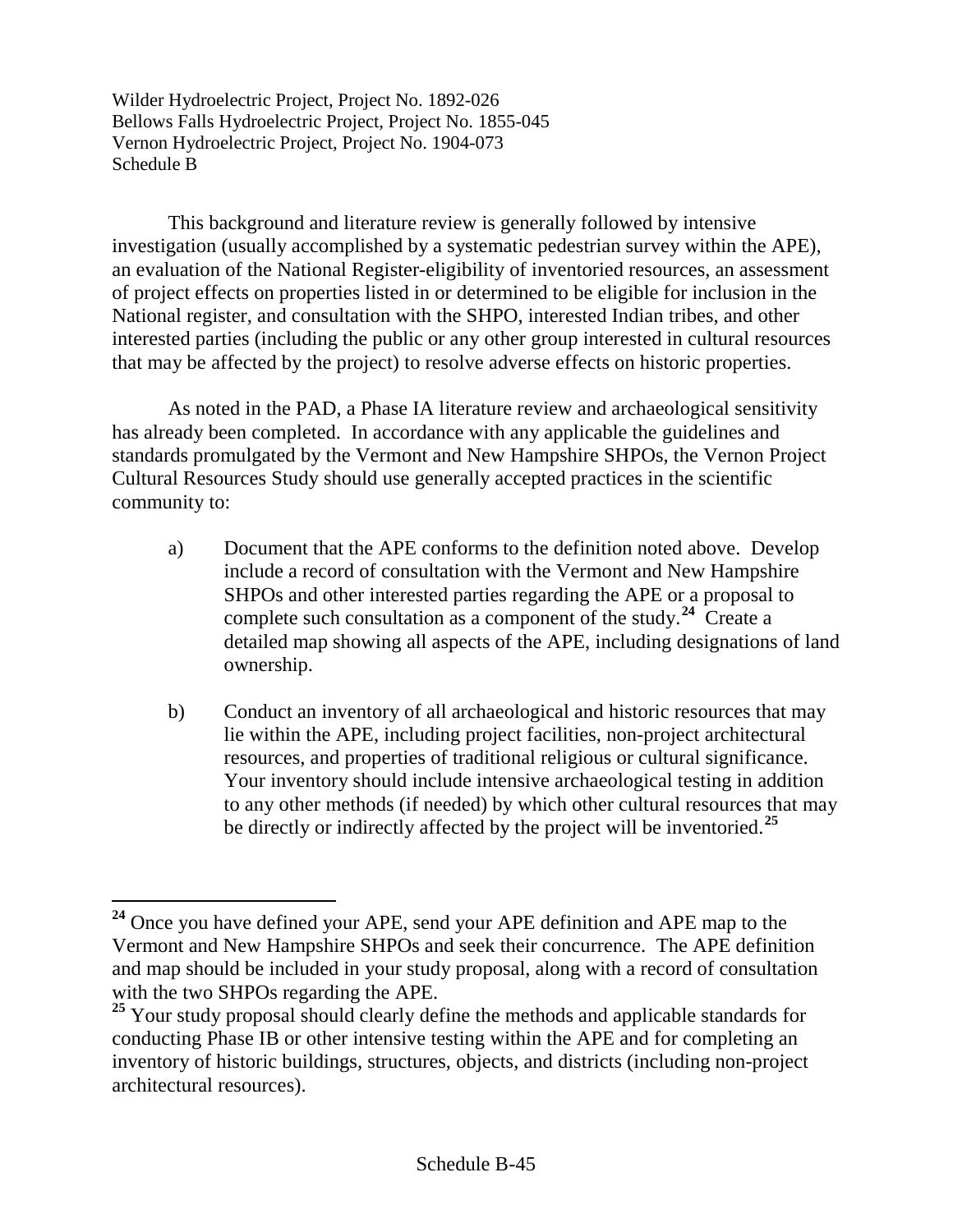- c) Evaluate the National Register eligibility of all cultural resources within the APE**[26](#page-56-0)** through examination, testing and/or excavation of cultural resources. **[27](#page-56-1)**
- d) Identify, in consultation with the SHPOs and other interested parties, any existing project-related effects (both direct and indirect) on historic properties recorded during the field inventory, and determine how project operations may affect or potentially affect them.
- e) Prepare a study report or report(s) that include: (1) a background section on previous work in and around the APE; (2) a culture history of the research area; (3) definition and map of the APE; (4) methods used for the archival research and field pedestrian survey and how the APE was systematically inventoried; (5) the results of the survey and detailed descriptions of the cultural resources found (including a table depicting type of cultural resources, age, property location and ownership, associated artifacts, existing and potential effects, and National Register eligibility status); (6) results of National Register evaluations for all cultural resources located within the APE; and (7) site or resource specific descriptions of existing and potential project-related effects on cultural resources considered to be eligible for inclusion in the National Register. Also integrate all existing cultural resources information you have already compiled and completed, as expressed in section 3.12, and in your 2008 HPMP and associated documentation and attachments.
- f) Provide a record of consultation documenting that you have consulted with the Vermont and New Hampshire SHPOs and other interested parties regarding the applicability of the existing HPMP to resolve any potential adverse effects to historic properties within the project's APE. Include in this record of consultation any proposals to modify or amend the existing HPMP approved by the Commission in January 2010. Your record of consultation should also describe how you have addressed any comments

<span id="page-56-0"></span>**<sup>26</sup>** If all National Register eligibility determinations cannot be done in either the first or second season of field investigations, a program to follow-up on completing all National Register eligibility determinations of properties located within the APE could be developed and included in the HPMP.

<span id="page-56-1"></span><sup>&</sup>lt;sup>27</sup> Your study proposal should describe the methods for evaluating the National Register eligibility of archaeological and historic resources within the APE.